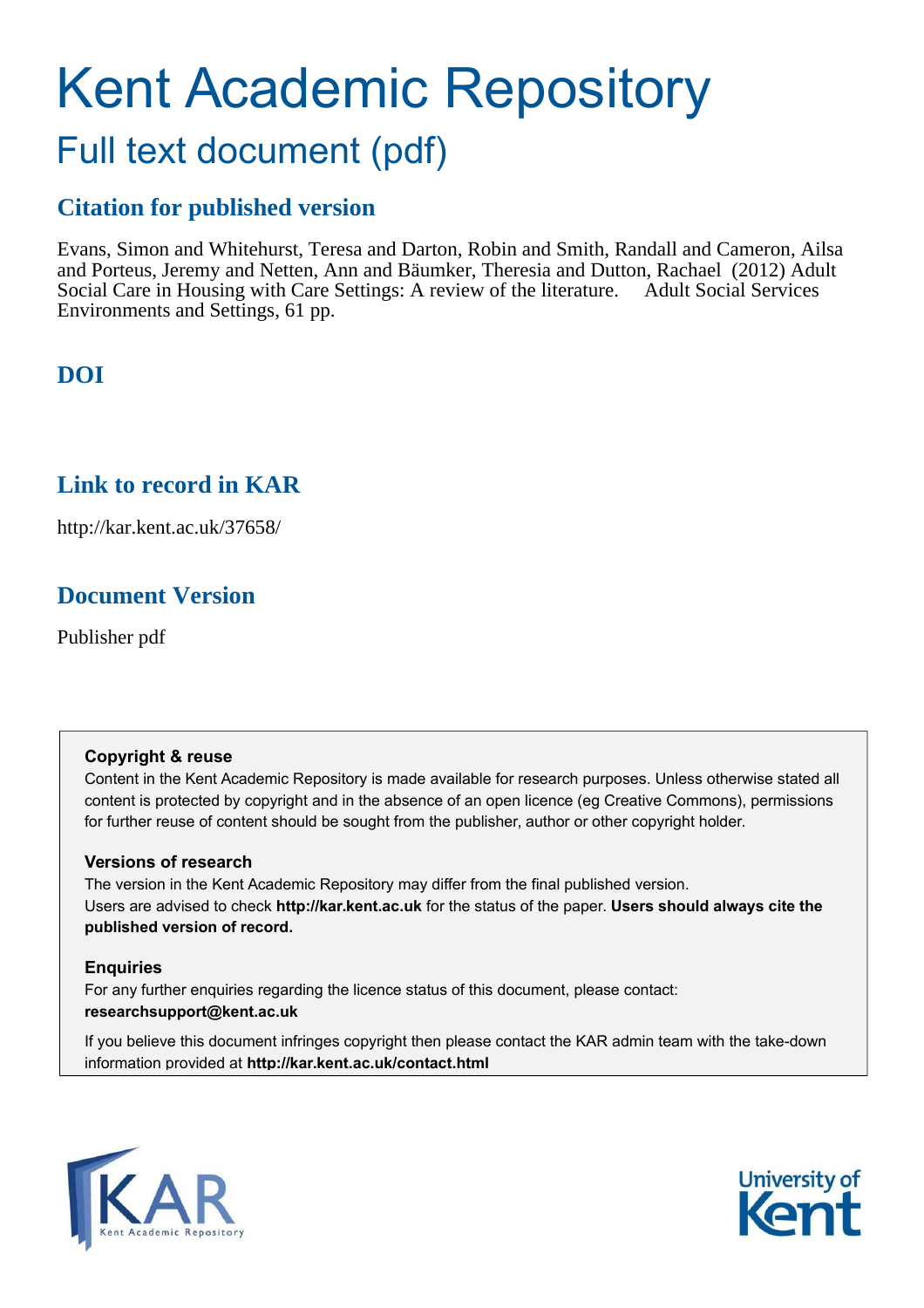# <span id="page-1-0"></span>**Adult Social Services Environments and Settings**

# Adult Social Care in Housing with Care Settings: A review of the literature

Simon Evans, Teresa Whitehurst, Robin Darton, Randall Smith, Ailsa Cameron, Jeremy Porteus, Ann Netten, Theresia Bäumker, Rachael Dutton

August 2012









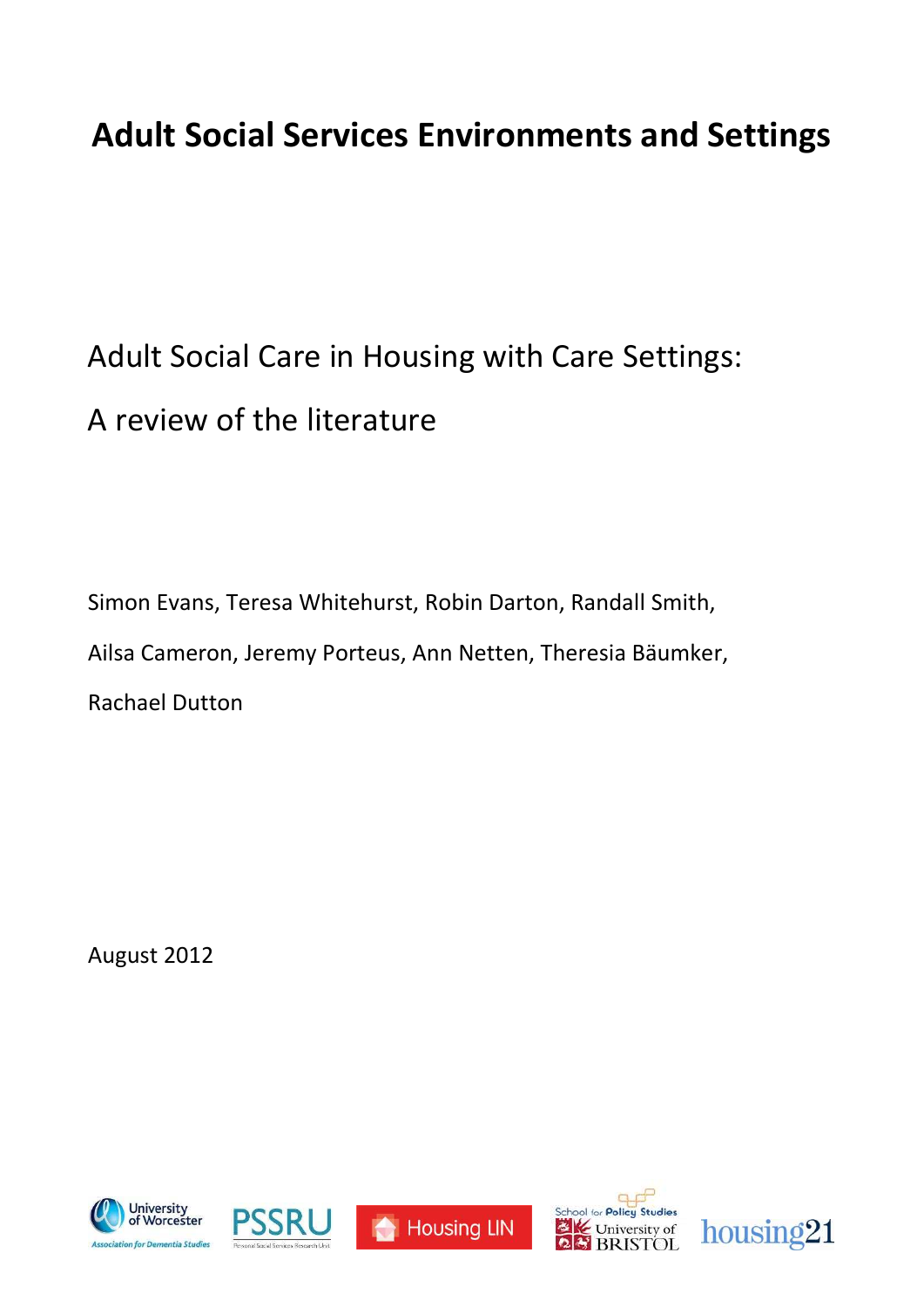#### **Acknowledgements**

This report presents independent research commissioned/funded by the NIHR School for Social Care Research. The views expressed in this publication are those of the authors and not necessarily those of the NIHR School for Social Care Research or the Department of Health, NIHR or NHS.

We would like to thank the members of the Advisory Group and, particularly, the Chair, Nigel Holmes, of Oxfordshire County Council, for their guidance.

Jo Abbott, an Information Specialist at the University of Bristol, undertook the search of reference databases for the literature review stage of the project.

The affiliations of the project team are as follows:

- Simon Evans, Senior Research Fellow, Association for Dementia Studies, University of Worcester
- Robin Darton, Senior Research Fellow, Personal Social Services Research Unit, University of Kent
- Jeremy Porteus, Director, Housing Learning and Improvement Network
- Rachael Dutton, Research Manager, Housing 21
- Randall Smith, Honorary Professorial Research Fellow, School for Policy Studies, University of Bristol
- Ailsa Cameron, Senior Lecturer, School for Policy Studies, University of Bristol
- Ann Netten, Director, Personal Social Services Research Unit, University of Kent
- Theresia Bäumker, Research Officer (Research Fellow from October 2012), Personal Social Services Research Unit, University of Kent
- Teresa Whitehurst, Research Fellow, Association for Dementia Studies, University of Worcester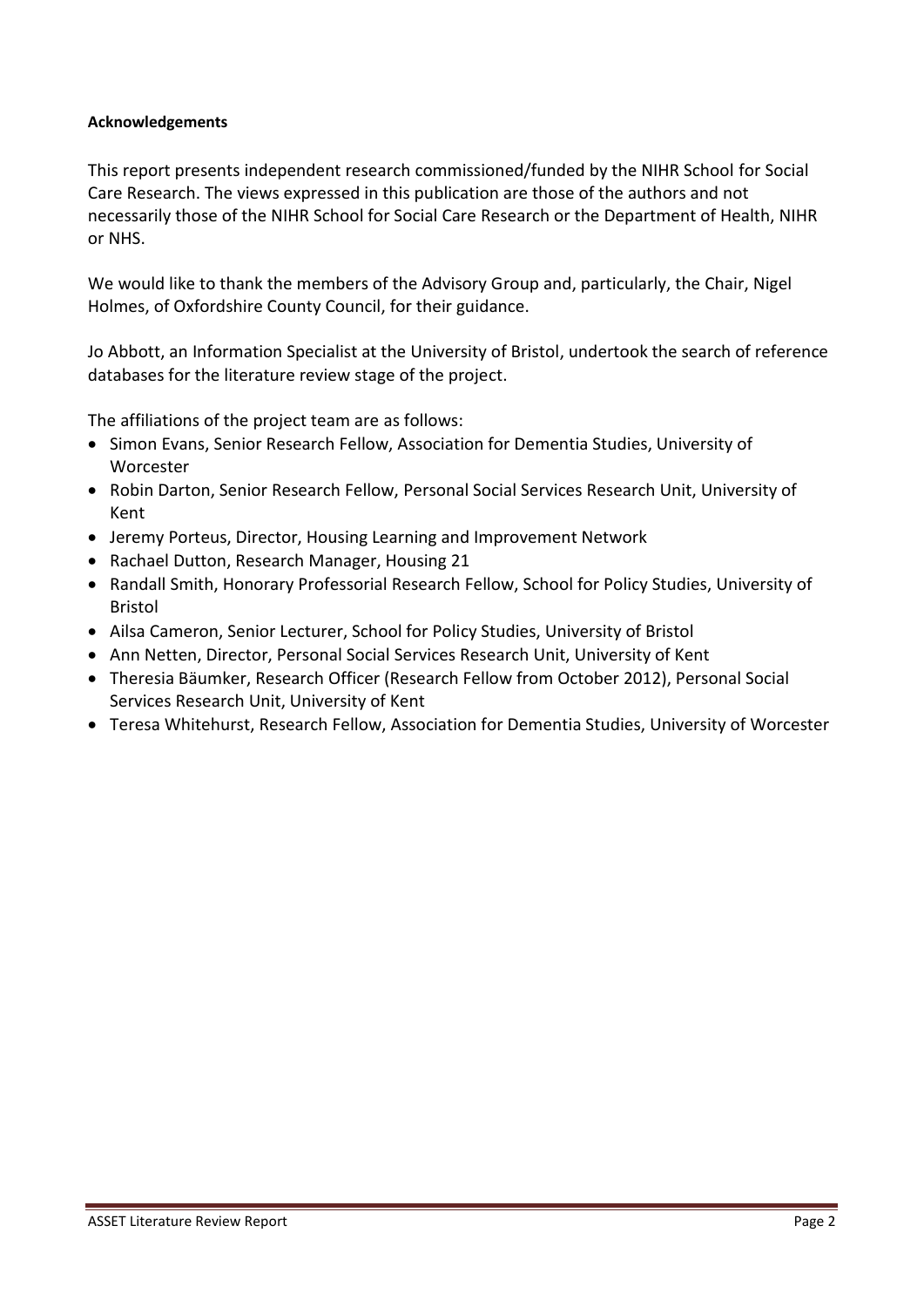#### **Contents**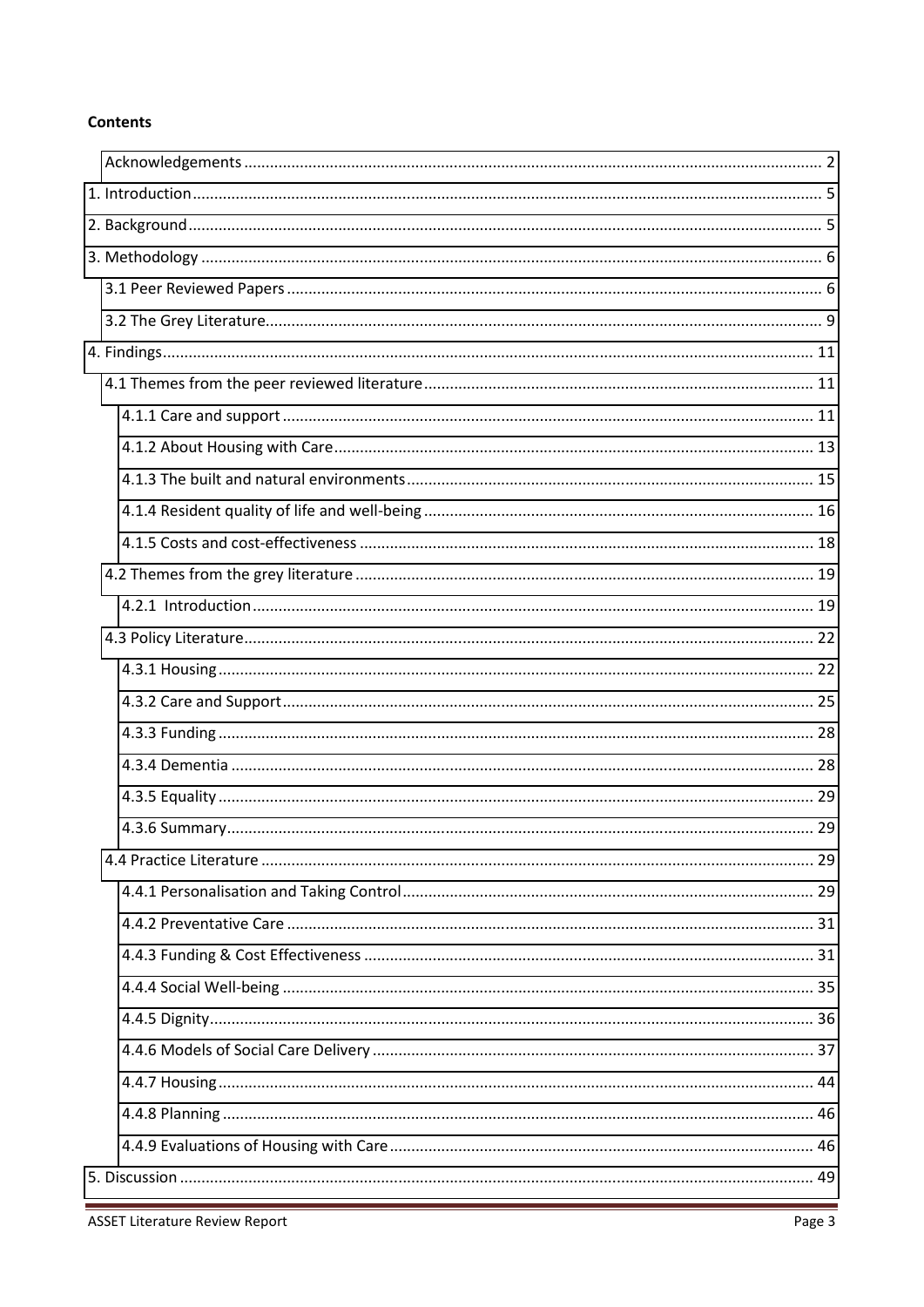<span id="page-4-1"></span><span id="page-4-0"></span>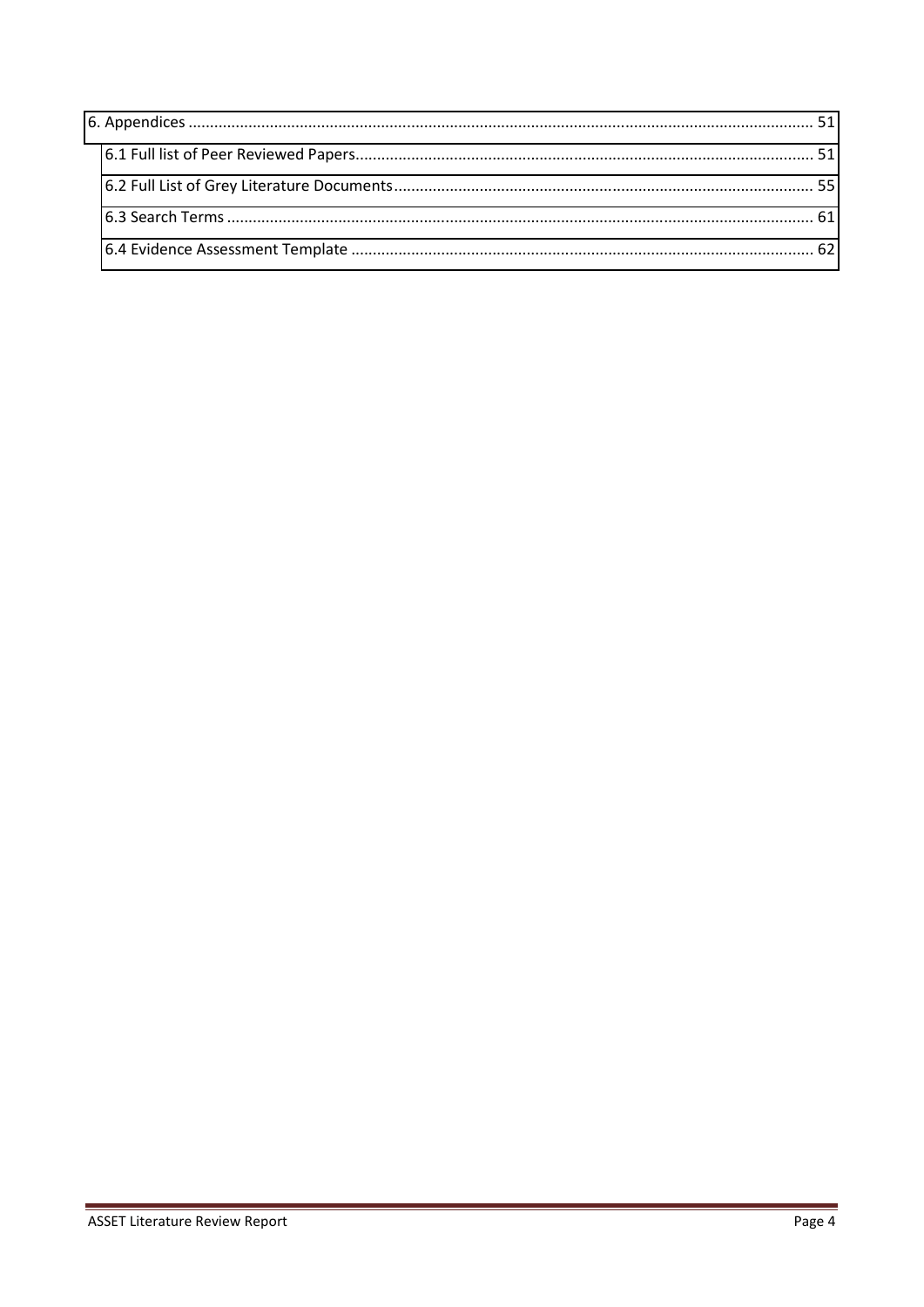## **1. Introduction**

<span id="page-5-0"></span>The literature review reported on in this document was carried out as part of the ASSET project, which aims to explore how Adult Social Care is commissioned and delivered in housing with care settings in England. The broad aim of the review is to provide the context for the ASSET project and inform the development of a survey of adult social care commissioners and housing with care providers. The report provides some background context for the provision of adult social care in housing with care settings and then goes on to describe the methodology used in carrying out the review. The findings are presented in two sections: the peer reviewed literature and the policy and practice literature, including 'grey' literature where available. The report concludes with a discussion section that summarises the main themes that have emerged from our analysis of the literature and concludes that there is currently very little evidence to indicate how adult social care is commissioned and delivered in housing with care.

## **2. Background**

<span id="page-5-1"></span>Changes in family size and geographical dispersion as a consequence of the Industrial Revolution in England began to shape the way families provided care for elderly relatives. Whilst some forms of close community associations were still able to achieve care within the family, many families began working away from home and there was a shift towards more societal responsibility for the provision of care. Social policy evolved and began to define the way in which people received care, but in doing so created a system of support dominated by the prevailing medical model with a subsequent society of older people who historically have had little control over the services they receive and little autonomy in their own lives. In recent years this has been exacerbated by a social care system which has become cumulatively more complex and costly to deliver, resulting in fragmented services that have not always delivered the outcomes that people want or need (ADASS, 2012).

Society has been forced to reconsider the way in which it provides care for elderly people in response to changing demographics and increasingly constrained financial resources. This has led to a timely reversion back to a care option that aims to empower individuals to make informed and personal choices, supported by policy revisions and funding streams which set out to make such aspirations achievable. For example, new measures proposed in the Dilnot Report 'Fairer Funding For All' (Commission on Funding of Care and Support, 2011) describe a different financial framework to support a new long term care system.

Both nationally and internationally preparing for an ageing society is perceived to be one of the most pressing challenges facing Governments today (DCLG, DH, DWP 2008; WHO, 2007). The projected change in the ageing population is substantial with those over 65 years estimated to rise from 10.1million to 16.7 million over the next 25 years and the number of people aged 90 and 95 tripling and quadrupling respectively (Counsel & Care, 2011).

These same demographic changes also mean that the provision of sufficient and appropriate housing for older people has become a policy priority. With older people wanting to 'live well at home by remaining independent and in control of how and where they live their lives' (op cit), various new models of retirement housing have emerged in recent years. These are often described as 'Housing with Care'. Detailed information about this type of housing can be found later in this report. For the purposes of this introduction it is sufficient to note that the two main forms of housing with care provision are retirement villages and extra care housing schemes, and that key characteristics include independent living in groups of self-contained housing units, the availability of 24 hour care, and access to a range of communal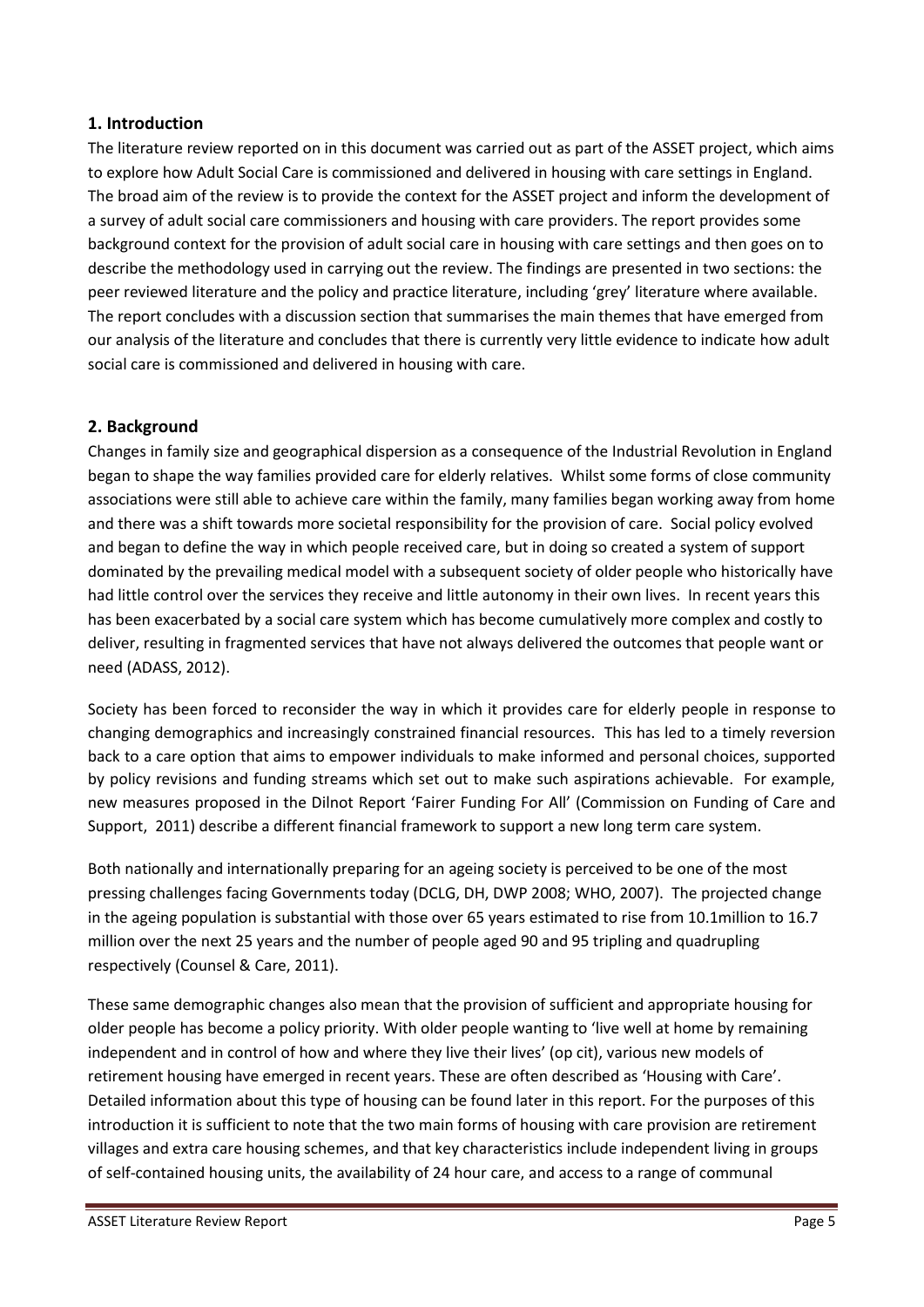facilities. From a policy perspective, housing with care has been described as falling somewhere between sheltered housing and residential care homes (Housing LIN, 2007a).

## **3. Methodology**

**Inclusion criteria**: The review focused on UK literature but also included international literature written in English where it was thought to add useful perspectives to the topic being addressed. The search covered documents published since 1990 to ensure that initiatives related to the introduction of community care were included as well as studies of what was then known as 'very sheltered housing', an early form of extra care housing.

**Rapid Evidence Assessment:** The research team applied a system of Rapid Evidence Assessment to peer reviewed articles to enable the collection and analysis of both quantitative and qualitative evidence. Abstracts were reviewed by a dedicated researcher, following which five members of the project team reviewed relevant full articles using an Evidence Assessment Framework (see Appendix for template).

This review covers two categories of literature: peer reviewed documents and the grey literature.

#### **3.1 Peer Reviewed Papers**

An initial search of reference databases was carried out by an Information Specialist at the University of Bristol. This process used IBSS, ASSIA, Social Care Online, Campbell collaboration and Medline databases as well as government and third sector websites and hand searching through relevant social care and housing journals. One of the challenges of the review was the differences in the terminologies used to describe housing with care. Our specific focus on 'social care',' extra care housing' and 'retirement villages' made the choice of search terms for the UK literature relatively straightforward. However, in exploring the international literature for relevant documents we needed to expand our terms in an effort to include equivalent forms of housing. An initial scoping of the literature identified three main areas of the world where models of older people's housing similar to housing with care in the UK are common: other parts of Europe, North America, Australia and New Zealand. Further exploration identified the following terms that are commonly used to describe similar types of housing-based provision: 'assisted living'; 'retirement villages'; 'independent living'; 'elderly housing'; 'service housing'. These were therefore added to the list of search terms. A full list of terms used can be found in the Appendices.

This search identified 2594 documents after the automated removal of duplicates. A breakdown by database searched is provided in Table 1 below.

The full list of 2594 documents was checked for broad relevance to the subject of 'housing with care' by three members of the project team, using reference management software, focusing solely on journal articles. This process included the removal of additional duplicates that had not been identified through the automated process. As a result, 1551 articles were rejected, 206 were identified as 'possibles' and 837 as 'definites'. Articles were rejected for a range of reasons including sociological/urban/statistical studies of community; younger age-group; specialised medical studies; studies of older people but not related to housing.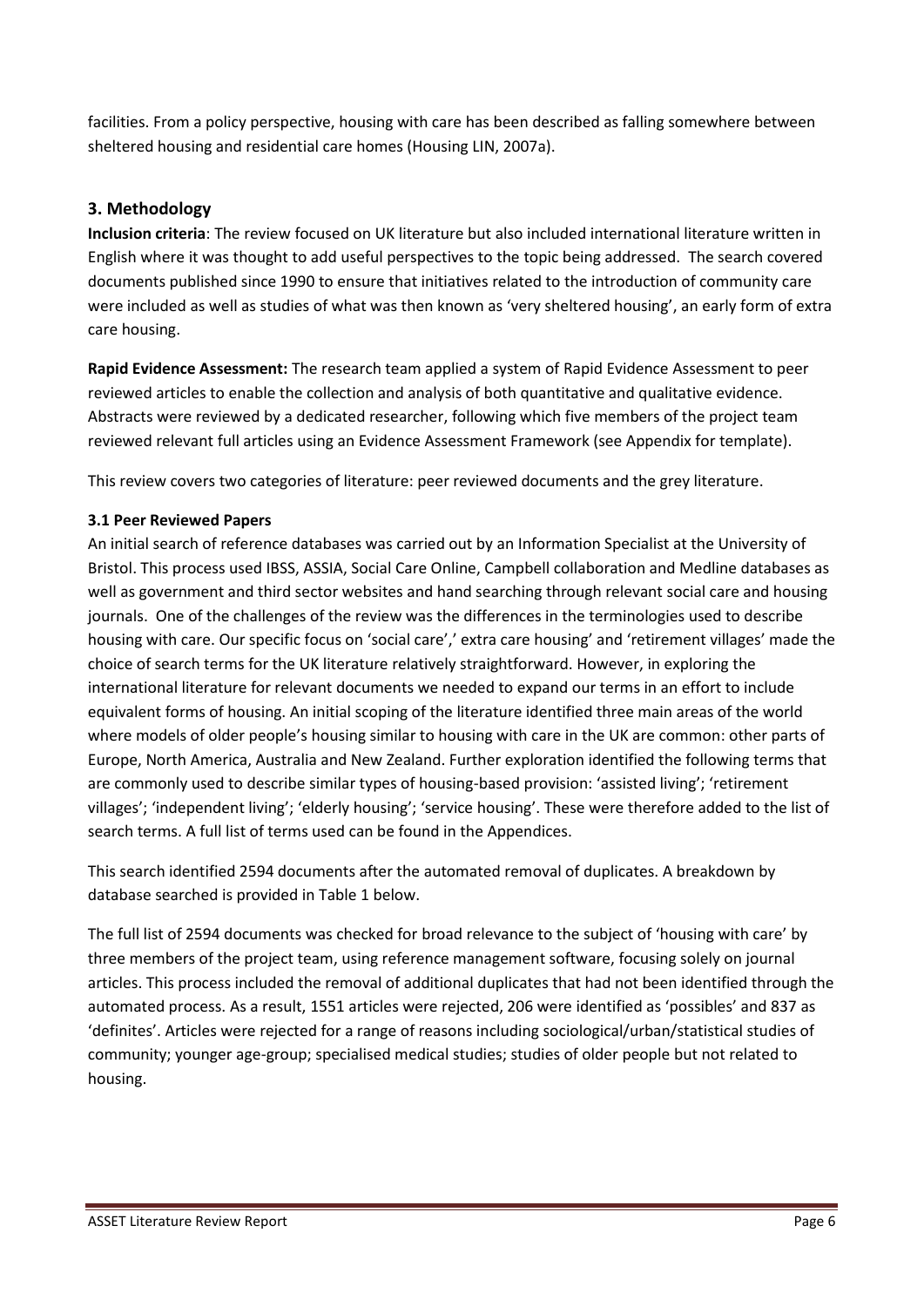*Table 1: Peer Reviewed Literature by Database* 

| Database searched                                       | Date searched | <b>Number of</b> |
|---------------------------------------------------------|---------------|------------------|
|                                                         |               | results          |
| MEDLINE (Ovid) 1990 to 9/3/12                           | 16/3/12       | 635              |
| PsycINFO(OVID) 1990 to March week 4 2012                | 30/3/12       | 278              |
| IBSS (Proquest) 1990 to March 2012                      | 30/3/12       | 491              |
| Social Care Online 1990 to April 2012                   | 10/4/12       | 618              |
| Sociological Abstracts (Proquest) 1990 to March 2012    | 3/4/12        | 893              |
| Social Services Abstracts (Proquest) 1990 to March 2012 | 3/4/12        | 889              |
| Campbell Library searched 10/4/12                       | 10/4/12       | 0                |
| Social Science and Science Citation Indexes (Web of     | 16/3/12       | 331              |
| Knowledge)                                              |               |                  |
| Open Grey 1990 to 2012                                  | 11/4/12       | 0                |
| <b>Total</b>                                            |               | 4135             |
| <b>After de-duplication</b>                             |               | 2594             |

The refined list of 837 references was analysed to identify the main focus of each document, as shown in Table 2. These categories are not mutually exclusive. For example, a single document could come under 'health', 'care home' and 'England'. Filtering at this stage began to identify that there were very few articles with a focus on matters relating to adult social care in housing with care settings.

| <b>Main Topic</b>                | <b>Number of articles</b> |
|----------------------------------|---------------------------|
| Health                           | 290                       |
| <b>USA</b>                       | 269                       |
| <b>Assisted Living</b>           | 227                       |
| Cost                             | 95                        |
| Workforce/staff                  | 92                        |
| Extra Care                       | 61                        |
| Care home                        | 32                        |
| Social Care                      | 29                        |
| <b>England or United Kingdom</b> | 28                        |
| <b>Retirement Village</b>        | 25                        |
| Australia                        | 19                        |
| Canada                           | 11                        |
| Sweden                           | 10                        |
| Netherlands                      | 8                         |
| Germany                          | 4                         |
| New Zealand                      | 3                         |
| Finland                          | $\mathbf{1}$              |

*Table 2. Refined list of 837 using keywords in abstracts.*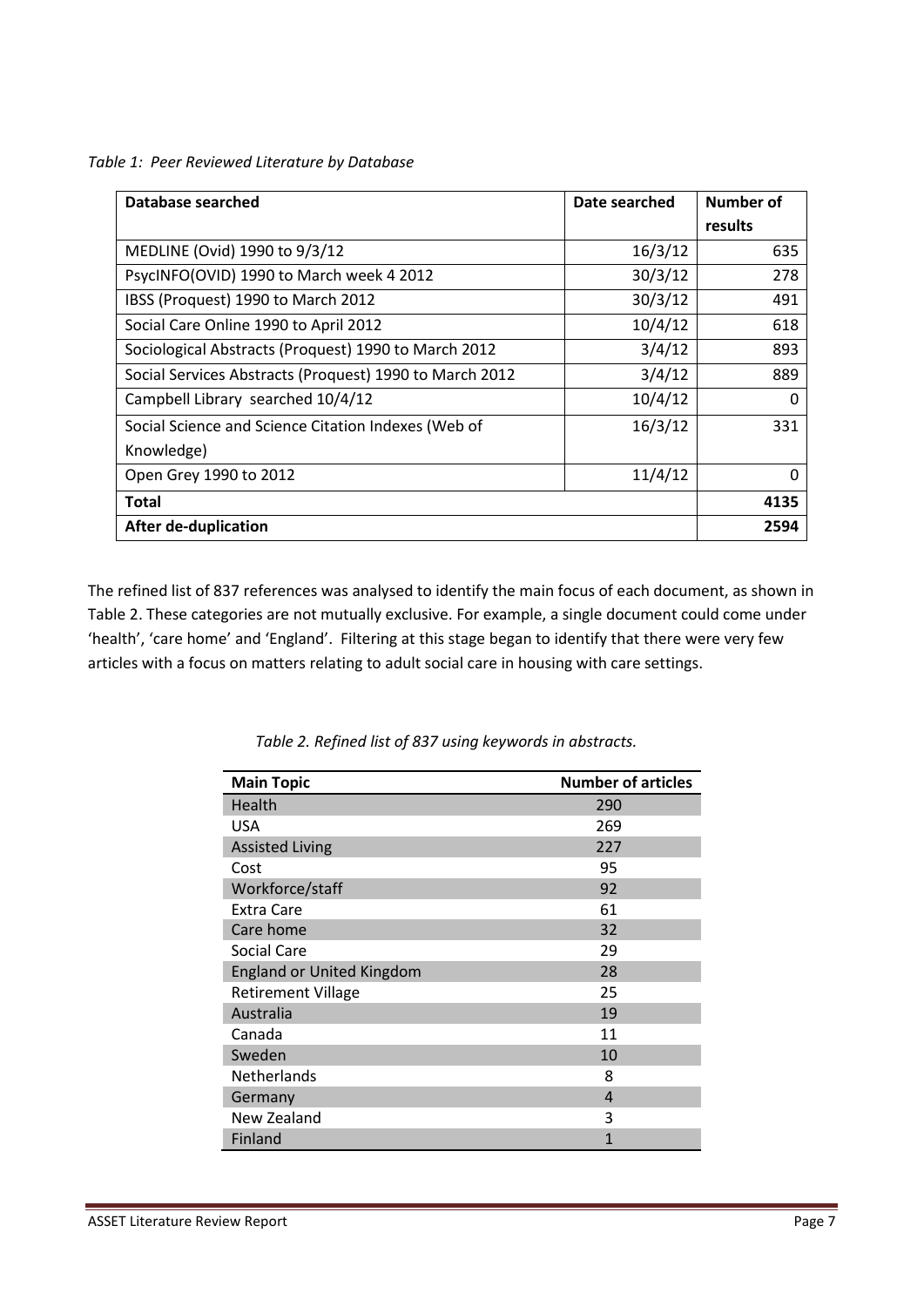#### <span id="page-8-0"></span>*United Kingdom Literature*

A more detailed search of the 837 references was performed to identify articles which focused on the United Kingdom, resulting in a revised list of 260 references. These were then reviewed by a dedicated researcher to identify those of direct relevance to the ASSET project (i.e. empirical studies with elements of both adult social care and housing). This produced a final UK list of 92 references.

#### *International Peer Reviewed Literature*

The search identified 23 articles from the rest of Europe, as shown in Table 2. These were checked for relevance and four were selected for detailed review. This was a lower figure than expected, which led to a member of the research team undertaking a detailed exploration of provision of housing with care or its equivalent in European countries, based on email correspondence with academics and researchers in several countries. Any additional papers identified through this process were explored for relevance, which led to two being added to the literature for analysis. This work included an interesting consideration of the use of different terminologies in Scandinavian countries.

In addition, 272 documents were identified from the US literature. Using reference manager software these documents were sorted under the same themes generated from the UK peer reviewed literature. A filter was applied to all peer reviewed literature to identify those articles originating in the United States of America. This filter yielded 272 articles, reduced to 261 after the removal of duplicates. 74 of these were discounted as being non-empirical studies, articles which contained no relevance to housing or care, or articles which did not originate in the United States of America. The remaining 187 articles were categorized as shown in Table 3 below.

| <b>Main topic</b>        | <b>Number of articles</b> |
|--------------------------|---------------------------|
| Quality of Life          | 55                        |
| About assisted living    | 54                        |
| About residents          | 40                        |
| Care and support         | 13                        |
| <b>Built environment</b> | 11                        |
| Demographics             | 6                         |
| Staffing/workforce       | 5                         |
| Typology                 | 3                         |
| Total                    | 187                       |

*Table 3. USA peer reviewed articles by topic* 

As a result of further filtering, using a similar process to that adopted for the English literature, nine international papers were included in the final review. These came from Australia (3), Canada (3) and New Zealand (3).

A full list of all peer-reviewed articles included in the review is included in the Appendices.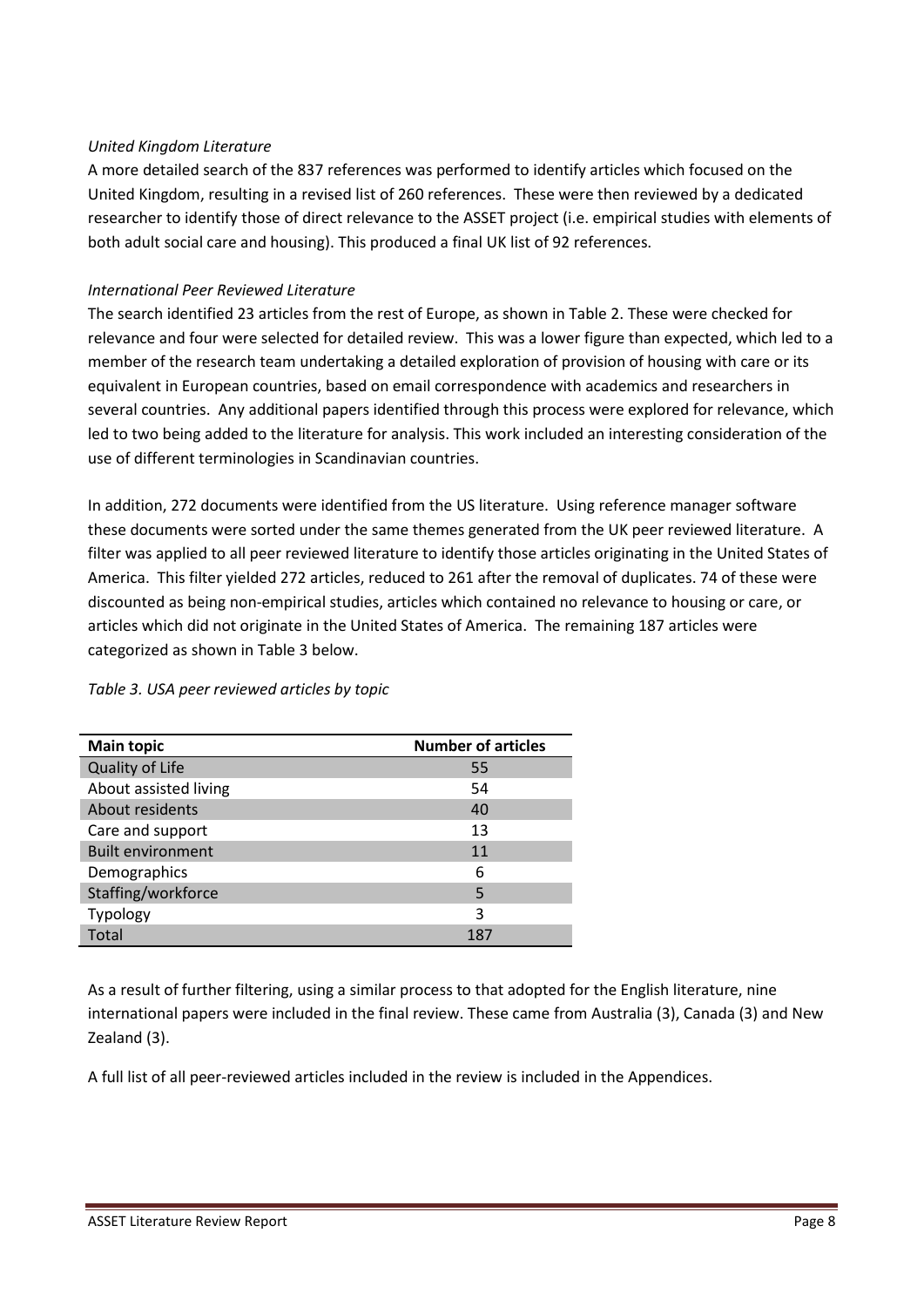#### **3.2 The Grey Literature**

A search of the grey literature was conducted using the following categories:

- Central & Local Government
- National Health Service/health
- **•** Housing Providers
- Housing Learning Information Network
- Consultancies
- Consumer Campaigning Organisations (Age UK, Counsel & Care, etc)
- Policy & Research Organisations (e.g. International Longevity Centre, Joseph Rowntree Foundation)
- Professional Bodies (e.g. Royal Institute of British Architects, Chartered Institute of Housing)
- Research reports and Newspaper Articles

All sources were searched using the following terms:

Social care; supporting people; housing with care; extra care housing; housing support; supported housing; very sheltered housing; retirement villages; assisted living; older people.

Relevant document information was compiled on a spread sheet. This process led to the identification of 195 documents after the removal of duplicates; these were checked for relevance to the review, which produced a final list of 75 documents in the following categories: 16 Policy, 15 Briefing, 44 Practice. A further breakdown is provided in Figures 1 and 2 below. A full list of these 75 documents can be found in the Appendices.

#### *Figure 1: Breakdown of grey literature (Policy)*

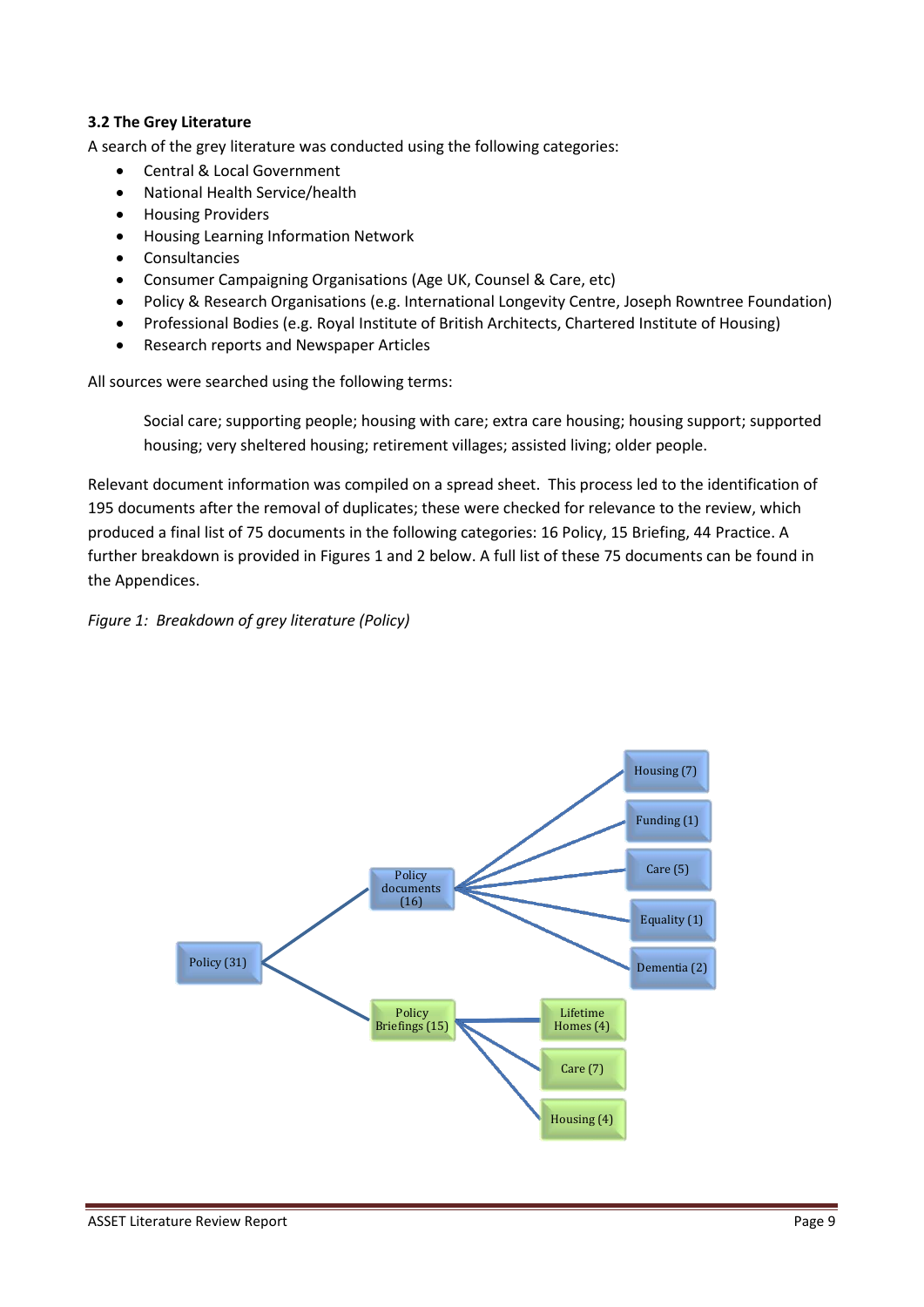<span id="page-10-1"></span><span id="page-10-0"></span>

<span id="page-10-2"></span>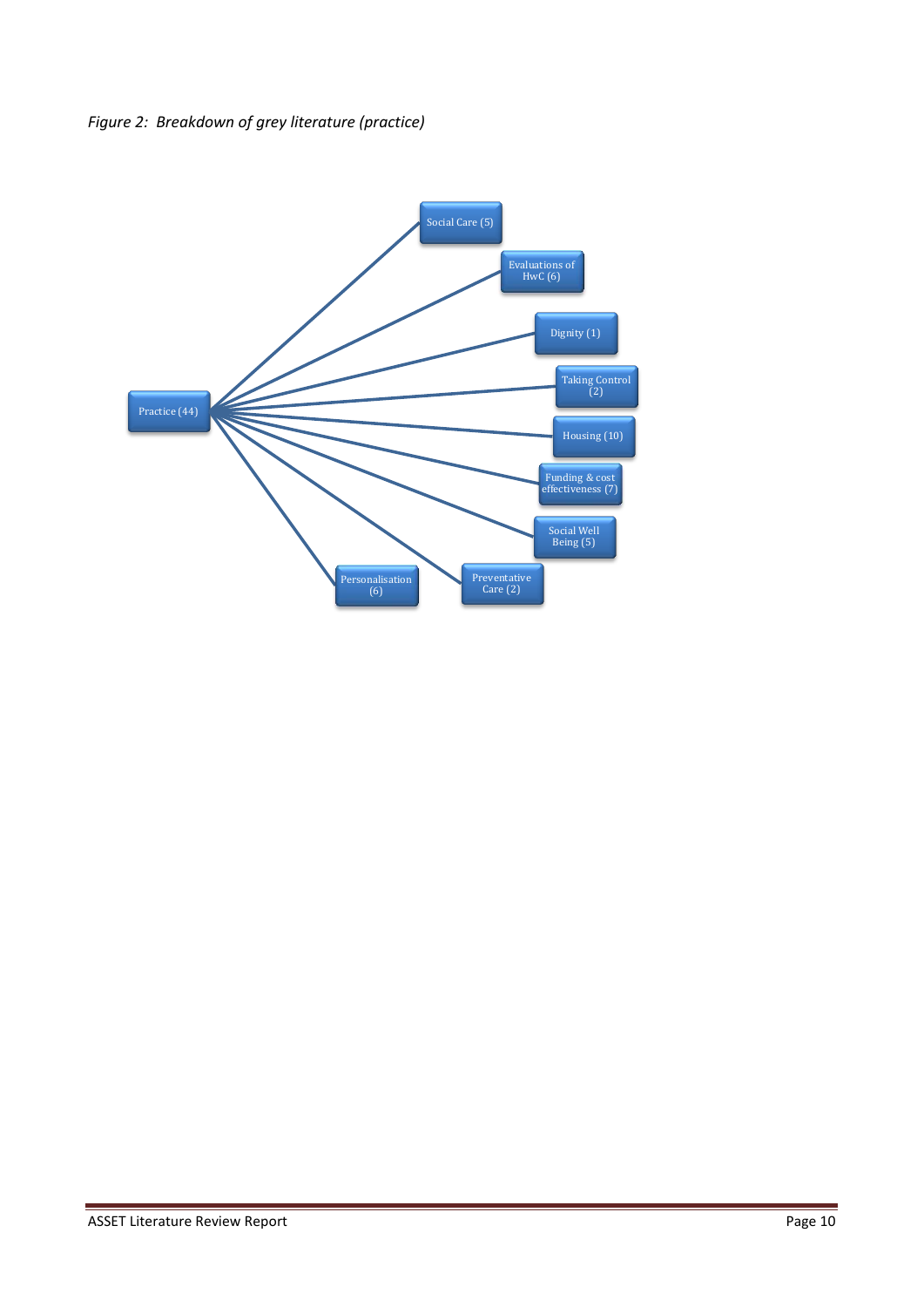#### **4. Findings**

#### **4.1 Themes from the peer reviewed literature**

One overarching theme that emerged from the peer reviewed literature is the lack of clarity concerning definitions of housing with care generally and extra care housing in particular. This is reflected in North American literature that focuses on assisted living facilities and is largely due to both the relatively recent emergence of these types of retirement accommodation and the fact that the models continue to evolve at a rapid rate. We report on further themes in the remainder of this section, under the following headings: care and support; about housing with care; the built and natural environments; and resident perspectives on living in housing with care settings.

#### *4.1.1 Care and support*

Our review identified five UK articles that specifically addressed the issue of care and support provision in housing with care settings. In potentially the most relevant paper reviewed, Wright et al (2010) reported on interviews with staff, residents and building professionals associated with ten extra care schemes in order to explore key social care issues in this relatively new type of provision. The authors noted that the absence of an agreed definition of 'extra care' makes it difficult for older people, their relatives and social workers to decide whether this form of provision is appropriate. They concluded that extra care schemes differ considerably in what they offer and that the care provision may not suit all older adults. For example, although all extra care housing offers 24 hour care the exact nature of provision varies considerably and for some schemes this means a sleep-in carer at night. For someone who regularly requires attention at night, they suggest, a care home may be more suitable. Similarly, not all extra care schemes have communal dining areas and an older person who has become lonely at home might not find the levels of social interaction that they desire in a scheme that lacks this facility. They also found that on average the care needs of residents were reduced after admission. More attention should be paid to design, they suggested, because quality of life can be compromised by poor design especially for those with mobility issues or sight loss.

A further two papers were based on a study by Brooker and her colleagues. In one of these (Brooker et al. 2009), they explored the mental health needs of extra care housing residents and found relatively high levels of mental health problems. The authors reported that the majority of residents who were identified as being most vulnerable lived alone. They called for a more proactive approach to people's mental health in order to be serious about maintaining a good quality of life for all. This work led to the development and experimental evaluation of an intervention called the Enriched Opportunities Programme, as reported in the second article (Brooker et al 2011). This initiative adopted a whole scheme approach to supporting people with dementia that included specialist staff, leadership, staff training, individualised care-work, community liaison and the provision of appropriate activities. The authors reported that those receiving the service were less likely than residents in the control sites to move to a care home or to be admitted to a hospital inpatient bed. They were also more likely to be seen by a range of community health professionals. They concluded that the EOP had a positive impact on the quality of life of people with dementia in wellstaffed extra care housing schemes.

Means and colleagues (Means et al. 2006) focused on the ability of extra care housing to provide care and support for people with dementia. While they concluded that it can promote a good quality of life for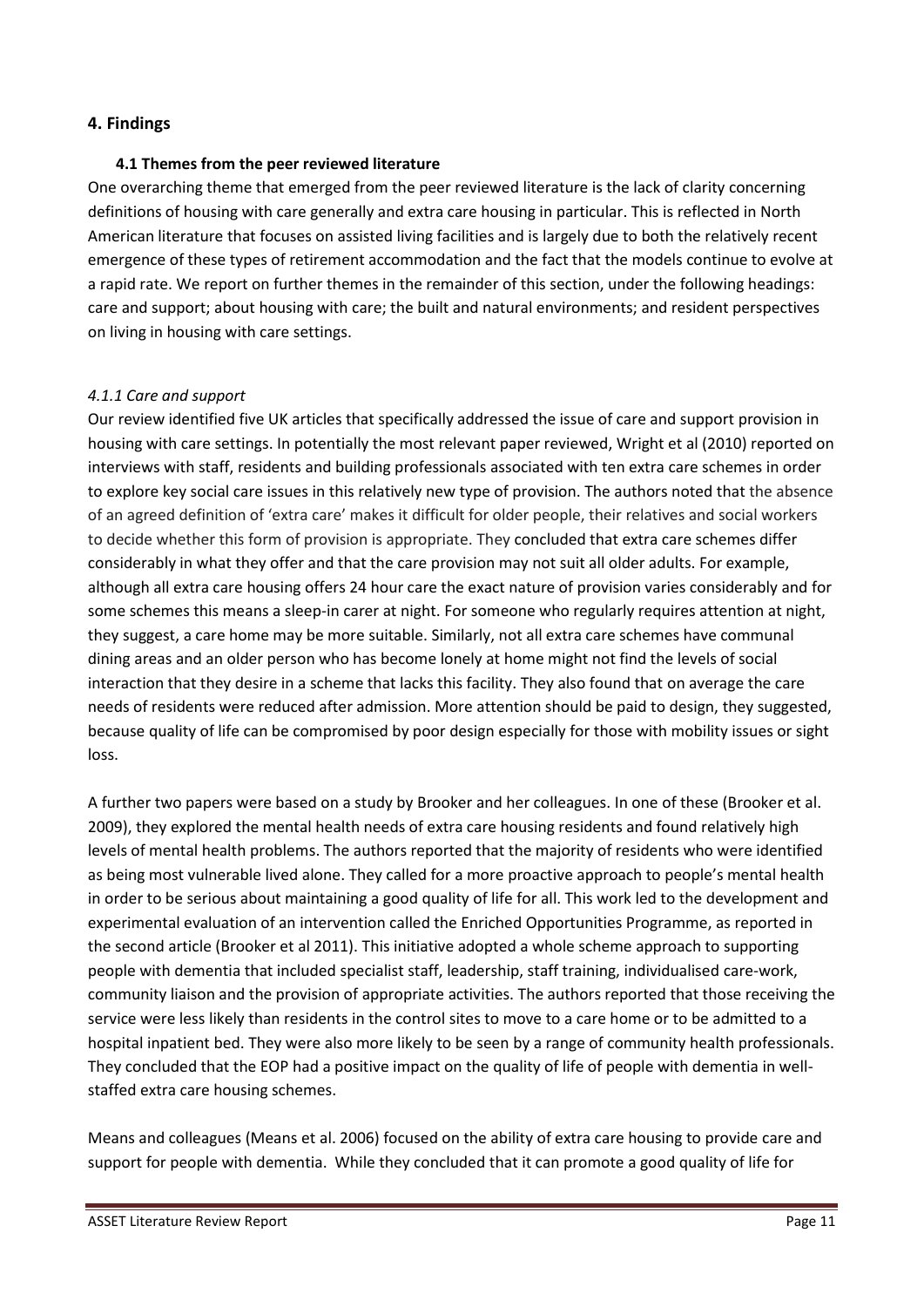<span id="page-12-0"></span>people with dementia, the authors also identified three issues that require particular consideration: access to health care, training of staff and providing a sufficiently stimulating environment. Dutton (2010) summarised the findings from a number of studies in this area and found strong evidence that certain aspects of extra care have a positive impact on the well-being of residents with dementia. These included person-centred care, maximising dignity and independence, effective communication and meaningful social interactions. She also reported an overall lack of evidence from the UK, particularly around the relative merits of different models and designs of extra care, the provision of end of life care, and comparing segregated and integrated models of supporting people with dementia. A scoping review by O'Malley and Croucher (2005) explored the evidence base for housing provision for people with dementia and identified a number of gaps also, particularly in relation to end of life care and the effectiveness of integrated and segregated models of provision. They also suggested that the development of extra care housing has neglected the longer term future of people with dementia.

Our review also identified several international papers that added useful evidence to the subject of care provision. One of these came from Australia and was based on a study exploring the provision of instrumental support to older people living in retirement villages and the community (Buys et al 2006). The authors reported that retirement village residents were far more likely to rely on paid assistance for help with everyday household chores and had less direct contact with family members than older people living in the community. In the second paper (Peri et al 2008) based on a study of five low-level dependency residential care homes in New Zealand, the authors concluded that a repetitive exercise programme based on activities of daily living can improve health status for residents in the short term. The third paper (Eales et al 2001) reported on a qualitative study from Canada that explored the views of residents of adult family living and assisted living programmes. The authors concluded that three main factors can improve the practice of client-centred care: having choices about models of care; appropriate staffing levels and training; and recognition of family contributions.

Another paper in this area (Reimer et al 2004) reported on a matched-group study comparing quality of life for people with dementia in 24 long-term care centres and 4 designated assisted living environments in western Canada. The authors concluded that quality of life for adults with middle- to late-stage dementia is the same or better in a specialist assisted living facility than in traditional institutional settings. Writing about a study that explored social engagement in retirement housing in the USA, Zimmerman et al (2003) found a strong relationship between the provision of social and recreational activities and social engagement. They also reported that social work is not visible in retirement villages or assisted living facilities, and that this reflects a lack of perceived need, resources and staff. The authors also note that the shortage of social workers with the commitment to and experience of working with older adults is well documented in the USA. Hoof et al (2009) reported on trends in the provision of housing and care for people with dementia in the Netherlands, where there has been a move towards small scale group accommodation. Key elements in the provision of care are facilitating the involvement of family carers, the use of technology and making modifications to the living environment.

The remaining papers address different aspects of housing with care and are not of direct relevance to our topic of adult social care. They are, however, of interest in terms of context and background and the evidence they present is summarised below within four main themes:

- About housing with care characteristics; models; provision; policy.
- The role of the built and natural environments;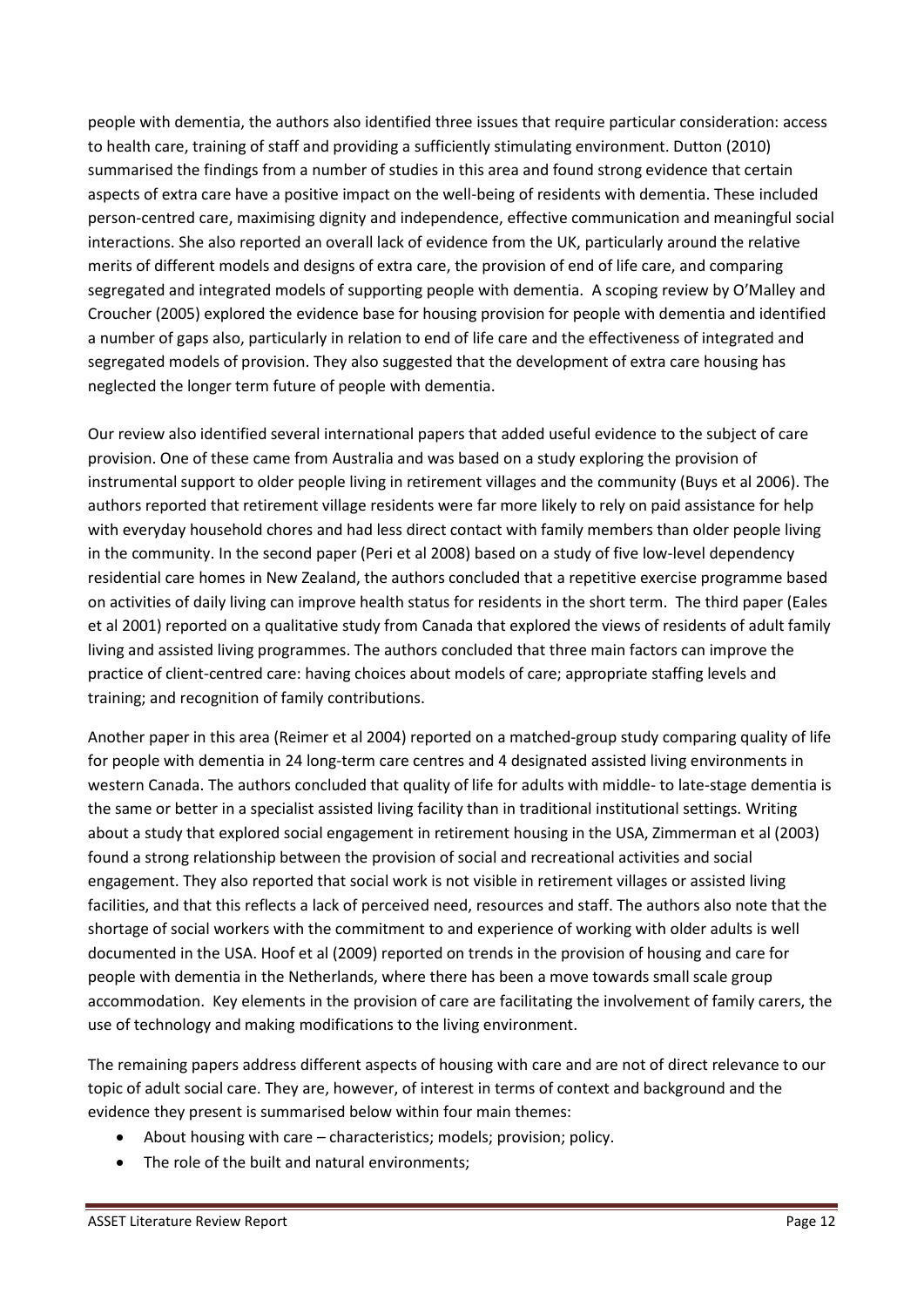- Resident perspectives on living in housing with care settings.
- Costs and cost-effectiveness

## *4.1.2 About Housing with Care*

King (2001) explored different models of extra care housing and identified four key variables that combine to create a model:

## *The housing and care provider relationship*

A range of options are described, including (i) the housing and care are provided by the same organisation; (ii) housing and care are split and the care provider has a contract with social services; (iii) one separate housing provider and social services provide in-house care; (iv) one housing provider and multiple care providers which relate to individual care package funded by social services. King argues that splitting functions ensures you can use specialist care provider, and is less likely to raise the possibility of a need for registration, but it can make it difficult to integrate services.

- *Building type.* Buildings could be all purpose built, a mix of sheltered and very sheltered in distinct groupings or mixed together; the development could be any size from 40 to 300;
- *The scale, range and dispersion of facilities*. There is usually a core and cluster arrangement of buildings i.e. core facilities and then clustered units, or it could have dispersed facilities.
- *Lettings policy and tenure.* Lettings policies range from all higher care needs to a mix of abilities. Tenure varies on a continuum from 100% rented to mixed tenure.

The issue of tenure has been taken up by Hollywood (2005), who described mixed tenure as a relatively new model in extra care housing with much potential. She identified a range of issues to be considered in its development including layout (e.g. clustering of tenures compared with a more integrated approach), and the potential for residents of different tenures to have diverse characteristics (e.g. different aspirations, lifestyles and levels of frailty).

King (2001) also provided a useful description of capital and revenue funding for housing with care, although it is important to note that this is now out of date in some respects. He listed a range of capital funding sources, including Social Housing Grant, private finance (e.g. bank loans), local authority contributions (often in the form of land), charitable donations, and advance sale of equity in property to residents. Sources of revenue funding included Housing Benefit and Income Support, State Pensions and Attendance Allowance. King anticipated a forthcoming change planned for 2003 whereby the Supported Housing Management grant was transferred to Supporting People, as administered by local authorities, along with the element in the rent related to warden support. This would leave only the pure rent element plus management and maintenance costs to be met through Housing Benefit payments.

Dawson et al. (2006) provided some statistics on extra care provision at that time, estimating that there were 400-500 schemes in England, providing accommodation for 19,324 people. They highlighted the relatively low level of provision compared with residential care and identified various challenges to development, including a lack of capital and/or revenue funding, a lack of new and buildings suitable for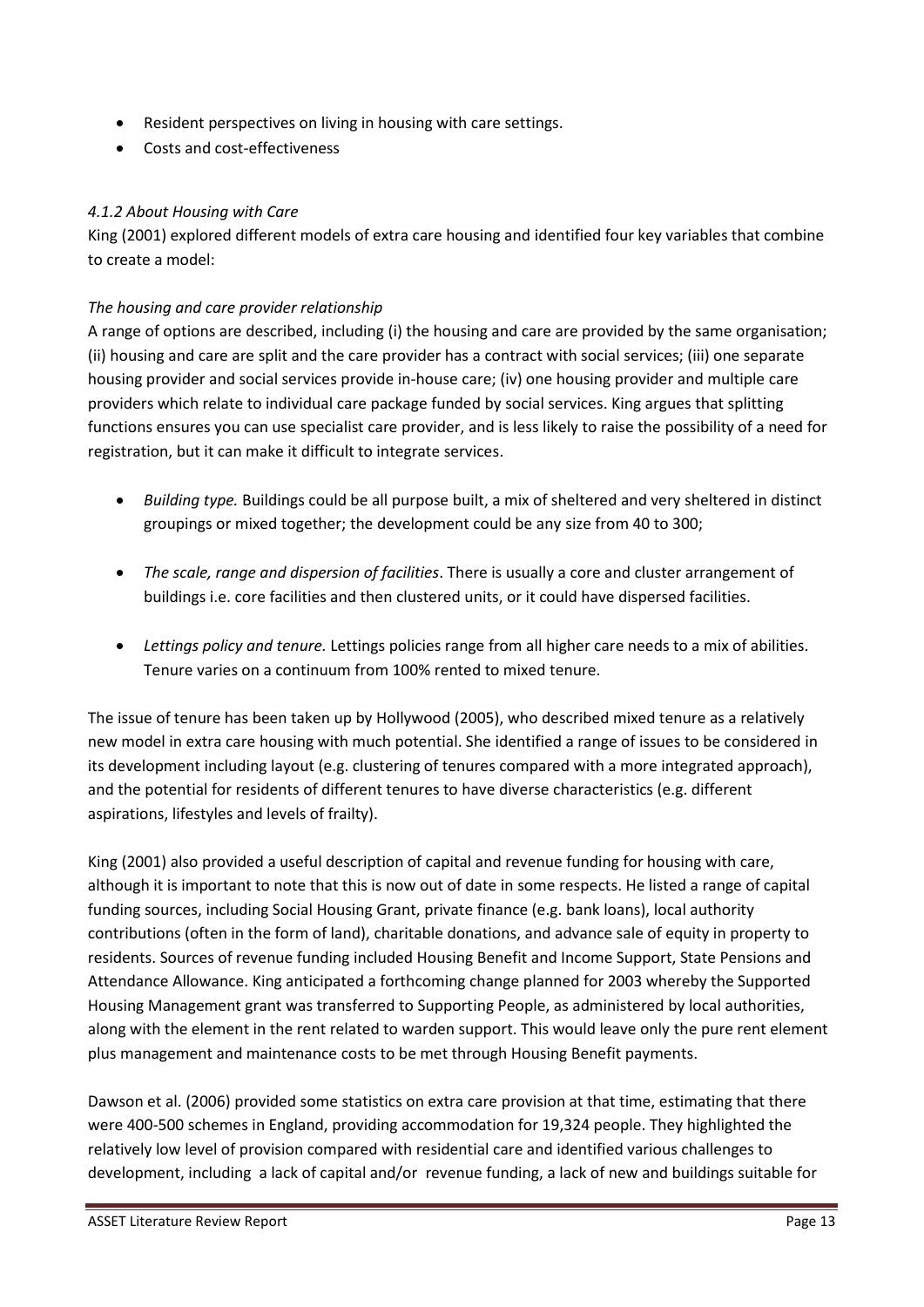remodelling, and difficulties getting planning approval. They also suggested that good working relationships between Social Service Departments and housing providers are a significant factor in successful development.

Darton (2011) reported on various characteristics of residents of extra care housing schemes compared with care home settings. Overall levels of physical impairment were lower in extra care schemes than in care homes but a minority had similar levels of physical impairment. Levels of cognitive impairment were substantially lower in extra care schemes with 3% being severely cognitively impaired compared with 39% of care home admissions and 54% of nursing home admissions.

Various authors have commented on the development of housing with care as a relatively new form of specialist older people's housing in the UK. Riseborough and Porteus (2003) outlined the following key steps in successful planning and commissioning: Identifying the level of need; agreeing the commissioning process; clarifying which providers will provide which services; and agreeing capital funding. They also described the policy aspiration that extra care should be positioned within an overall strategy to provide better services, and requires planning for local populations that are not traditionally part of health and social care planning and commissioning.

Sanderson (2006) focused on private sector provision of housing with care including independent living, close care and sheltered housing. He explored how such schemes have been marketed and compared relatively high levels of consumer resistance in the UK compared to the USA, Australia and New Zealand, where downsizing to a retirement community is widely seen as a positive choice. The article concludes with a call for greater levels of provision, more choice of models and increased public awareness of the benefits of housing with care. Payne (2002) focused on the need to conduct market research to test demand for and the affordability of housing with care models. He suggested that an increase in scale enables provision of more specialist staff and results in a wider range of skills among residents. He argued that most schemes were largely designed to meet the needs of physically frail older people and suggested that future villages would need to develop facilities for people with mental health needs.

<span id="page-14-0"></span>Hollywood (2005) commented that while extra care had been recognised by the Government as a preferred housing option for older people, a shortfall in places would lead to unsustainable demands on home care services. She felt there was a need for greater analysis of housing and care needs of the very old, locally and regionally, and called for more flexible tenure options for older home buyers.

Two papers raised fundamental questions about the value of housing with care as a retirement housing model. Percival (1999) reported conflicting evidence for the benefits of age segregated housing, including mixed findings about its impact on the self-esteem of residents. Abbot et al (2000) argued that specialist housing and care provision is inappropriate because it works against the inclusion of older people in the economic, social and political lives of their communities. He called for universal design backed up with universal services, with flexibly configured support services that do not depend on any critical mass of people living within any single building.

Vallelly and Manthorpe (2009) considered extra care housing in the context of a continuing policy drive towards personalisation. They argued that the key characteristics of extra care, on-site care and support and 24 hour provision represent an important extension of choice for older people. Similarly, the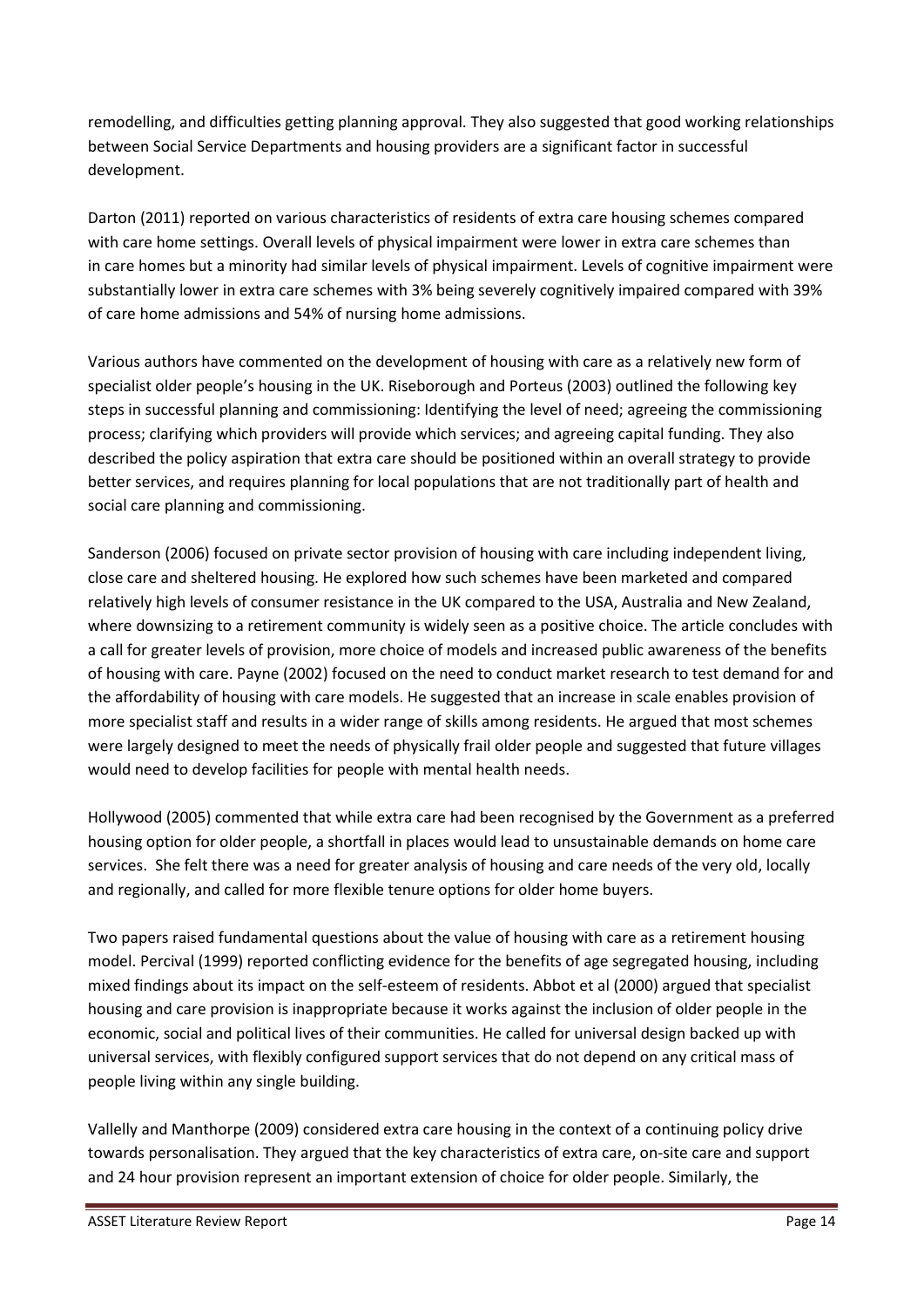importance of the 'added value' of extra care – the sense of community and feelings of well-being for people who may have been lonely and isolated – fulfil an important element of the broad personalisation agenda. Housing providers should focus their efforts on communicating to commissioners the benefits of extra care in terms of enhancing choice and control.

From the international literature, Zimmerman et al (2003) describe the challenges of finding a common definition of assisted living in the USA that mirrors a similar issue for extra care housing in the UK. They describe a range of models of assisted living that vary in terms of the extent to which they promote independence, provide a homelike environment and support ageing in place. In another article, Sook Park (2006) proposed a typology of assisted living based on a study across four American states, identifying three key criteria of these housing with care models: structure – the capacity of the facility to provide care, including physical amenities and human resources; process – how the facility delivers care, i.e. the activities that occur between care providers and residents; and resident case mix - the proportion of residents who are functionally dependent. Applying these criteria to 193 assisted living facilities led to the development of six clusters: those with fewest facilities; those with the highest proportion of residents on Medicaid; those with the highest proportion of residents with functional, cognitive and behavioural impairments; the larger schemes (which also had higher levels of environmental quality and social activity); those with the highest rate of staff turnover; and those with the fewest licensed nursing hours (which also had the lowest staff turnover rates). The authors suggested that a useful test of the practical relevance of these clusters would be the outcomes in terms of resident quality of life.

Giarchi (2002) suggested a typology comprising 21 models of older people's housing across Europe on a scale from independence, through assisted living to dependence, spanning public, private and voluntary sectors. He concluded that a consistent approach to elder-housing is lacking across the EU, largely as a result of the range of different philosophies and attitudes regarding social care and the welfare state.

#### *4.1.3 The built and natural environments*

The role of environmental factors is another strong theme in the housing with care literature. For example, Torrington (2006) highlighted the role of architecture in promoting quality of life in care homes and extra care housing settings. Reporting on two research projects, she suggested that a more creative approach to the management of buildings would enhance the well-being of residents. Quality of life was shown to be poorer in buildings that prioritise safety and health while buildings that support activity positively by providing effective assistive devices, giving people control of their environment and affording good links with the community have a positive association with well-being. Barnes et al (2012) held focus groups with extra care housing residents to discuss the role of design in meeting the needs of residents with a range of levels of cognitive and physical ability. They concluded that design is a key factor in supporting residents who are ageing in place and that poor design can lead to the marginalisation of residents with physical frailties and/or cognitive impairment. Outdoor spaces were also important to residents, including gardens, balconies and courtyards, because they provided additional space as well as opportunities to take part in activities such as gardening. Stoneham and Jones (1997) explored the views of residents in a range of retirement housing and found that grounds and landscape were important to the vast majority of residents, including 15% who said they didn't actually use them.

<span id="page-15-0"></span>Tinker et al. (2008) reported on the remodelling of extra care from residential care homes and found mixed results, with satisfaction reported by many new tenants, anger by some existing ones, challenges at every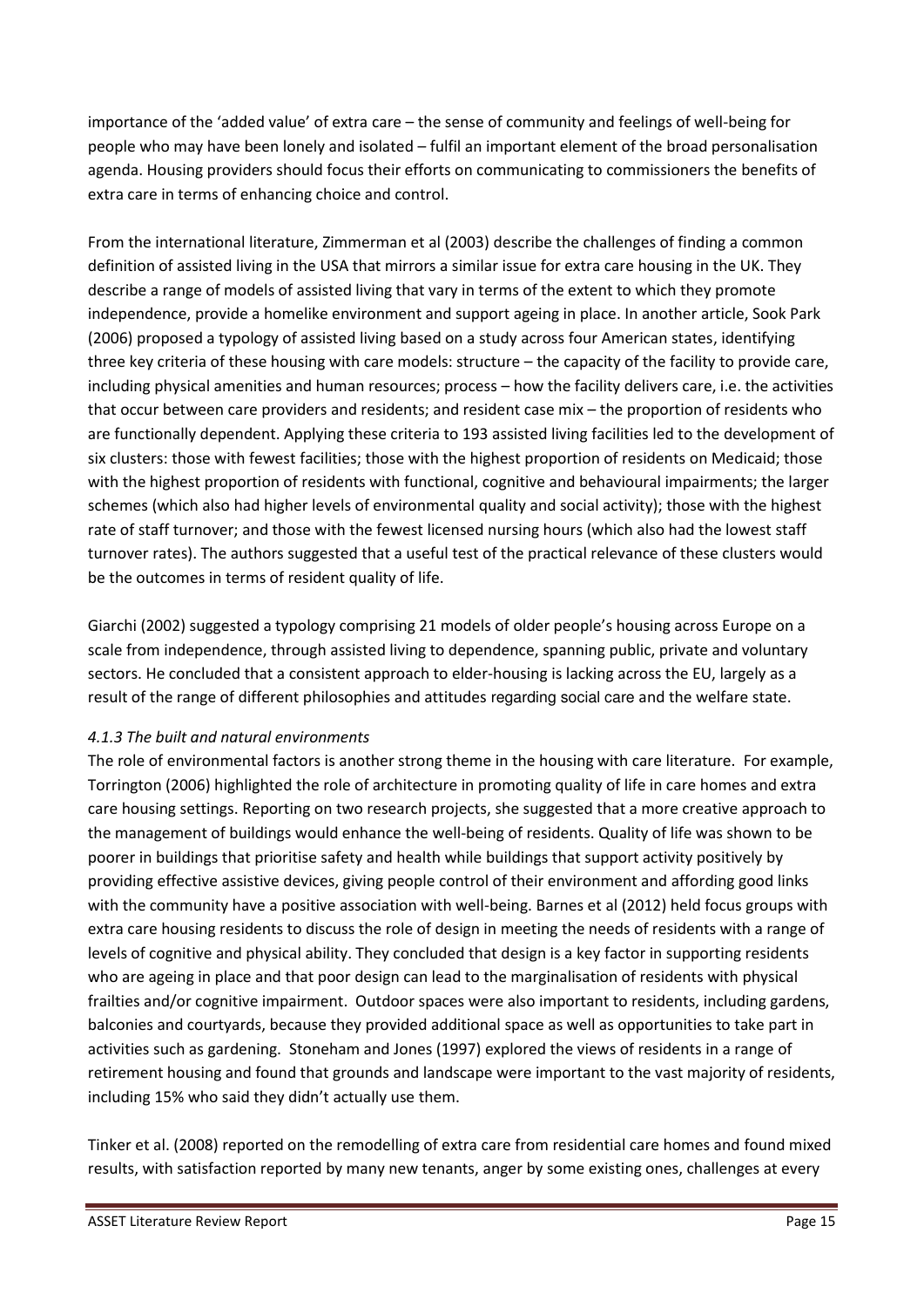stage of the project for design and construction teams, and issues over the provision of assistive technology and care. Nearly all the schemes experienced unexpected problems during the course of construction. The authors concluded that remodelling is not necessarily faster or cheaper than commissioning a purposedesigned new building, but that it may be the only viable option for some unpopular or outdated schemes,. The social consequences of remodelling were evident when some 'old' clients had been retained during the remodelling causing a divide between 'old' (existing) clients and 'new'. Wright (2010) reported on a study of 10 extra care schemes and concluded that more attention should be paid to the design of extra care housing because quality of life can be compromised by poor design, especially for residents with mobility issues or sight loss.

Clarke (2004) also explored the remodelling of extra care from sheltered housing schemes and found that successful approaches shared a range of features. These included a clear technical and design brief, resident support and involvement, taking account of strategic needs of the area, and active inter-agency support. Remodelling was found to result in a reduction in the number of units, but capital cost were lower than for new build.

Several papers have focused on the role of assistive technology (AT) in housing with care settings. Lansley et al (2004) reviewed the use of AT and adaptations in various settings including extra care housing. They concluded that they can both supplement and substitute for care services and that for many older people adaptations and AT can be cost effective, with relatively short investment pay-back periods. Barlow et al (2005) explored the role of telecare in supporting independence and suggested that it has implications for the construction of extra care facilities, because it can cover dispersed properties as well as single sites.

The international literature included several papers that contributed to the evidence in this area. Nord (2011) reported on a case study project that explored the relationship between the architectural design of an assisted living facility in Sweden and the care provided by the staff to the residents. The author concluded that, despite the constraints created by architectural features, staff used a number of spatial strategies to promote the residents' privacy and sense of personal space. Van de Voordt (1997) focused on housing with care for people with dementia in the Netherlands. He highlighted the importance of the scale of schemes, arguing that bigger developments can provide more facilities but also tend to be less integrated with existing communities. This paper concludes that no exact blueprint of ideal housing is possible, but it is important to match the housing type with the needs of its target group.

Two papers from Australia focused on questions about the design of retirement villages. McLaughlin and Mills (2008) evidenced the importance of the design of retirement villages in supporting the changing needs of older people, and questioned the practice of building more of the same in order to relieve the demands of an ageing population. Petersen and Warburton (2012) explored retirement villages in Queensland and argued that age-segregated housing of this sort can be seen as both a cause and effect of ageism. They called for greater consideration of this issue among gerontologists and consideration of alternatives for older people's housing.

#### *4.1.4 Resident quality of life and well-being*

Several of the papers reviewed explored the views and experiences of housing with care residents. Reporting on an evaluation of Hartrigg Oaks retirement village, King (2003) found that 83% of residents were satisfied or very satisfied, and that some of the most valued features were privacy, the availability of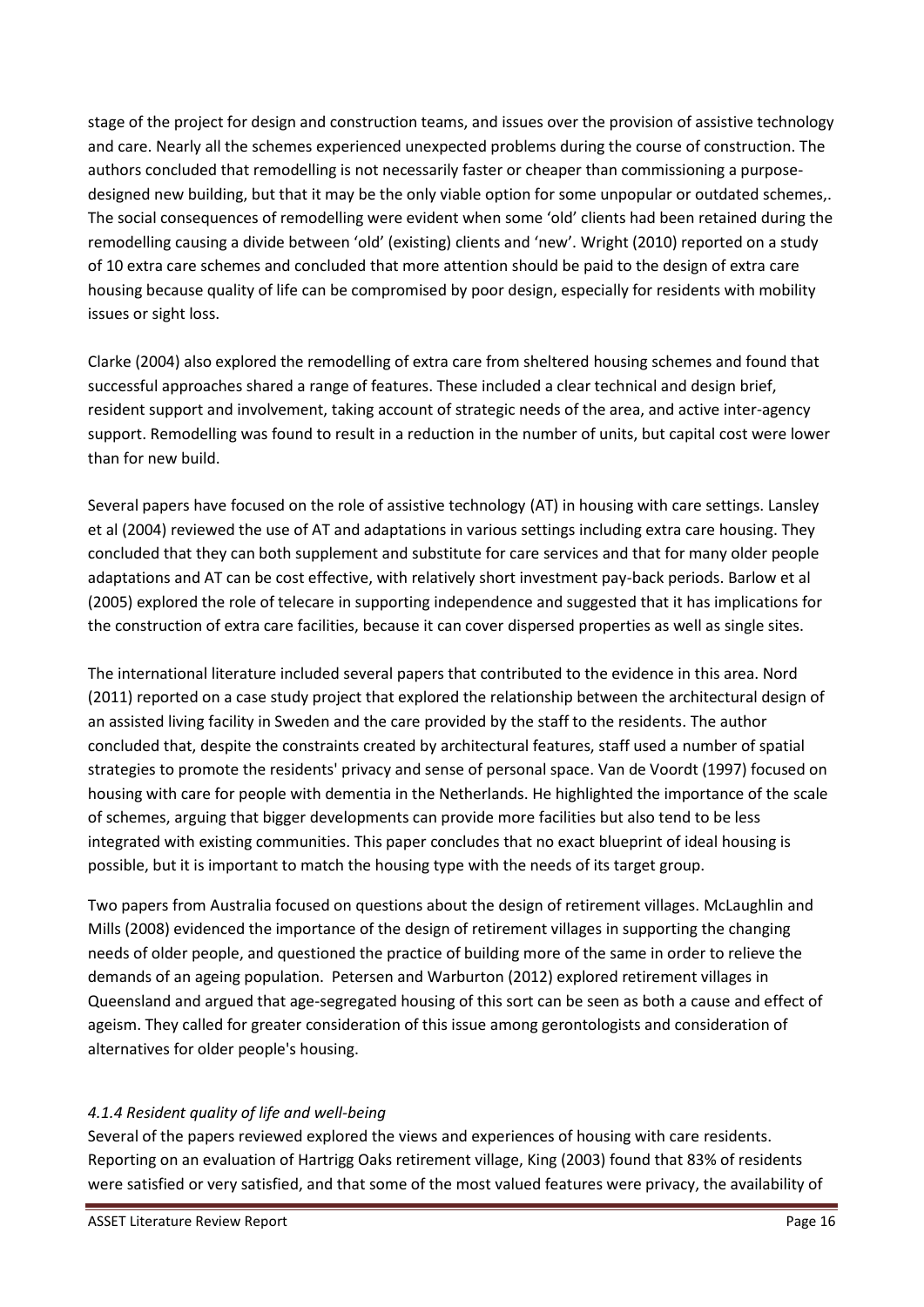help close by, independence, access to amenities, social activities (and a lack of pressure to participate in them), and low levels of crime. There were also positive views of scheme design and an appreciation of the ability to retain control over their own lives. Most residents reported finding it easy or quite easy to afford to live there, but 20 percent found it quite or very difficult. Care and support services received high levels of praise, but there was some uncertainty about the ability of the scheme to support people with dementia.

A paper by Peace (2004) drew on two research projects, including a study of Berryhill retirement village. Resident concerns about their health was one of the main reasons for moving to this setting and those with a long-term illness appeared to function better than similar residents in the community. They valued the companionship that came from friendships with other residents, but some reported feeling lonely. Family were the most important source of help and support overall, especially for women, but there were questions about the extent to which the social needs of men were met. Other concerns related to diversity among residents and particularly variations in fitness and frailty.

Five further papers addressed the issue of why people move into housing with care settings. Burholt and Windle (2007) asked older people in Wales about their future housing aspirations and plans in relation to five domains: privacy and physical space; physical care; domestic services; security; social activities and control/autonomy. They found that extra care housing was viewed as more likely to meet participants' needs across four of these domains compared with sheltered housing and care homes. The one exception was the domain of social activities. Reporting on data from 19 extra care housing schemes of varying sizes, Darton et al (2012) found that the most important attractions were the security that schemes offered, flexible care and support, accessible living arrangements and the tenancy rights provided. Residents with care needs seem to move proactively when independent living was proving difficult rather than when staying put is no longer an option. The level of dependency of residents did not appear to affect the relative importance of these push and pull factors. Holland and Katz (2010) used focus groups to explore attitudes towards extra care housing among the Jewish community in three parts of England. They found that knowledge of extra care varied widely and the majority had no plans for future housing, but would rather defer this until their health failed or other reasons necessitated action.

<span id="page-17-0"></span>Shipley (2003) reported that retirement village residents had moved in due to concerns about security, social isolation, property maintenance, a lack of stimulation, and the need to release equity. In comparison, sheltered housing did not meet their expectations and extra care was viewed as more appropriate for people with greater care needs. Petch (2007) also focused on the retirement village sector in reporting on a study by Croucher and colleagues, who found safety to be a primary factor in deciding to move in. At the same time, a range of negative characteristics of this setting were identified including tensions between those on state benefits and self-funders, and social isolation of the most frail residents.

Evans and Vallelly (2007) identified six key factors that promote social wellbeing in extra care housing: opportunities for social interaction; connections with the wider community; good design and location; the involvement of family carers; staff training and cultures of care; and the provision of facilities. They suggested that all of these should be considered in commissioning, planning, designing and managing extra care housing, and felt that it is important to identify tenants who might be isolated for reasons such as limited mobility and a lack of close family ties. The article concludes by calling for more research into a range of issues including the impact of care systems on the effectiveness of provision.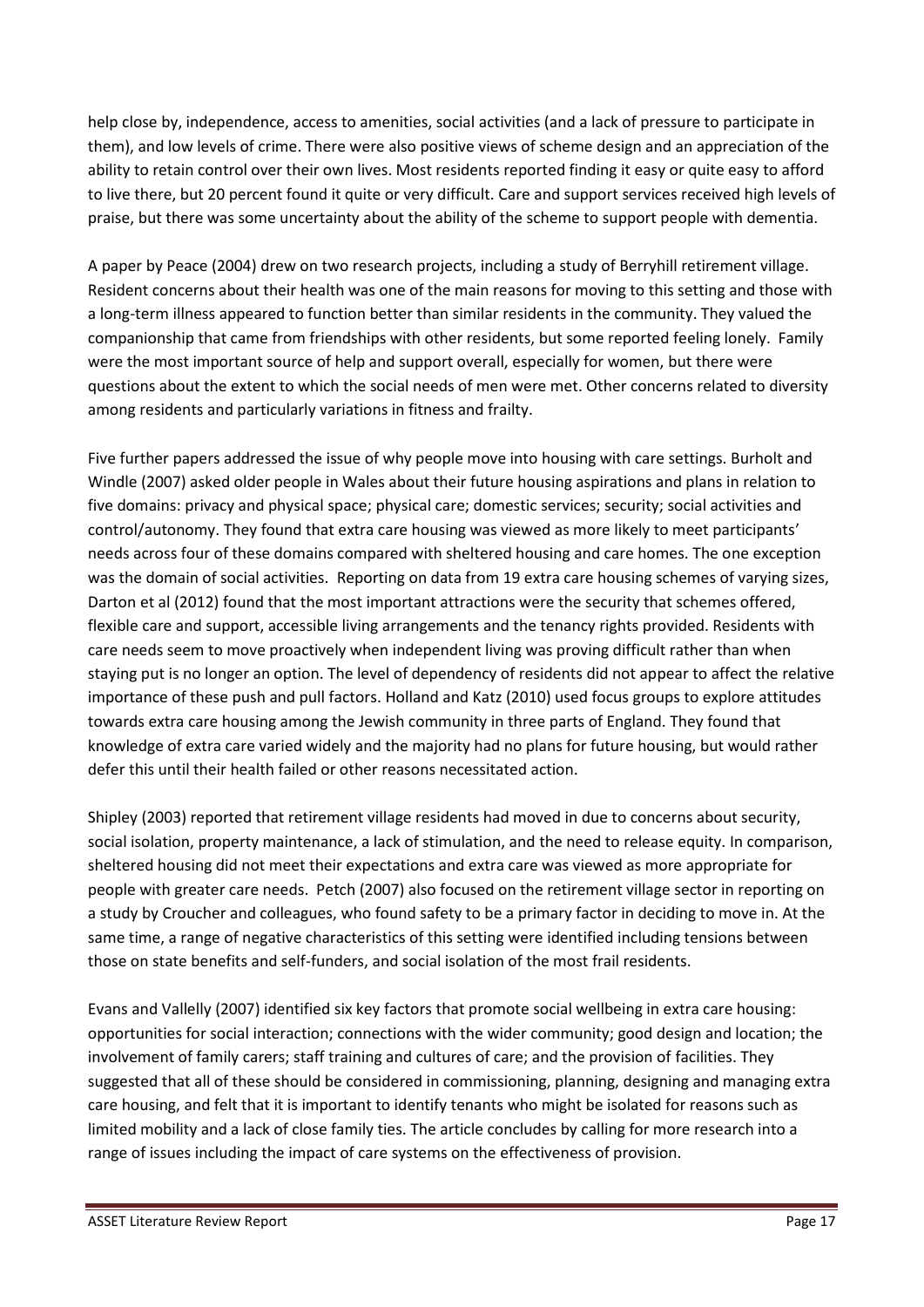<span id="page-18-1"></span><span id="page-18-0"></span>Three further papers take up the theme of social interaction and a sense of belonging that for many residents is a key attraction of housing with care settings, as well as being a major selling point in marketing material. Evans (2009) reported on an evaluation of a retirement village that had adopted a clustered approach to the mixed tenures that it provided. He found that community belonging was linked to tenure type within a scheme rather than the whole scheme and called for more research into alternative designs, such as 'pepper potting' whereby different tenures sit side by side rather than in clusters.

Focusing on their study of Berryhill retirement village, Bernard et al (2012) concluded that the concept of a cohesive retirement community based on consensus is an unrealistic ideal. However, studying housing with care settings through the community lens and the dimensions of place, interest and identity offers useful insights into residents' experiences and perspectives on belonging. In their article on the role of community in later life, Means and Evans (2012) draw on a range of evidence including a study of a retirement village in concluding that while communities of interest play a growing role in the lives of many older people, it is not helpful to view them as the present-day alternative to communities of place. Instead they suggest it is important to explore the complexities of how the two interact and overlap.

The international literature included a paper by Horner and Boldy (2008) that reported on an action research study of an aged care community in Western Australia. They found that ageing in place was critical to quality of life for residents and an important component of social connection. A study carried out in New Zealand (Grant 2007) found that the residents of 12 retirement villages valued the sense of belonging to a secure and supportive community and felt that it contributed towards their identity and quality of life. A paper from Canada (Mahmood et al 2008) based on a comparative study between older adults in ethnospecific seniors' housing and community-dwelling older adults in Vancouver highlighted the importance of bonding social capital through the emergence of a South Asian social support network within the seniors' housing community. The authors also reported a strong preference for ethno-specific assisted living and residential care facilities. Finally, a paper drawing on an ethnographic study (Ericsson et al 2011) explored how people with dementia interact with cognitively intact persons in housing with care schemes in Sweden. The authors found that awareness in people with dementia seemed to be greater than others perceived, which often meant that interaction was adversely affected by frequent well-intentioned corrections and comments. They concluded that positive interaction can be encouraged by assuming that residents with dementia are aware of their situation and how others behave toward them.

#### *4.1.5 Costs and cost-effectiveness*

Our review found very little peer reviewed literature focusing on the costs of housing with care options. Bäumker and colleagues (2010), reporting on a case study of an extra care housing scheme, found that the overall cost per person increased after a move to extra care housing, but that this increase was associated with improved social care outcomes and improvements in quality of life. Netten et al. (2012) commented on the importance of reflecting outcomes of publicly funded services and the lack of a standard measure of the cost-effectiveness of social care. They report on the development and testing of the Adult Social Care Outcomes Toolkit (ASCOT), which has been shown to provide an estimate of a social care equivalent to the quality adjusted life year (QALY), which is widely used as a measure when evaluating health interventions.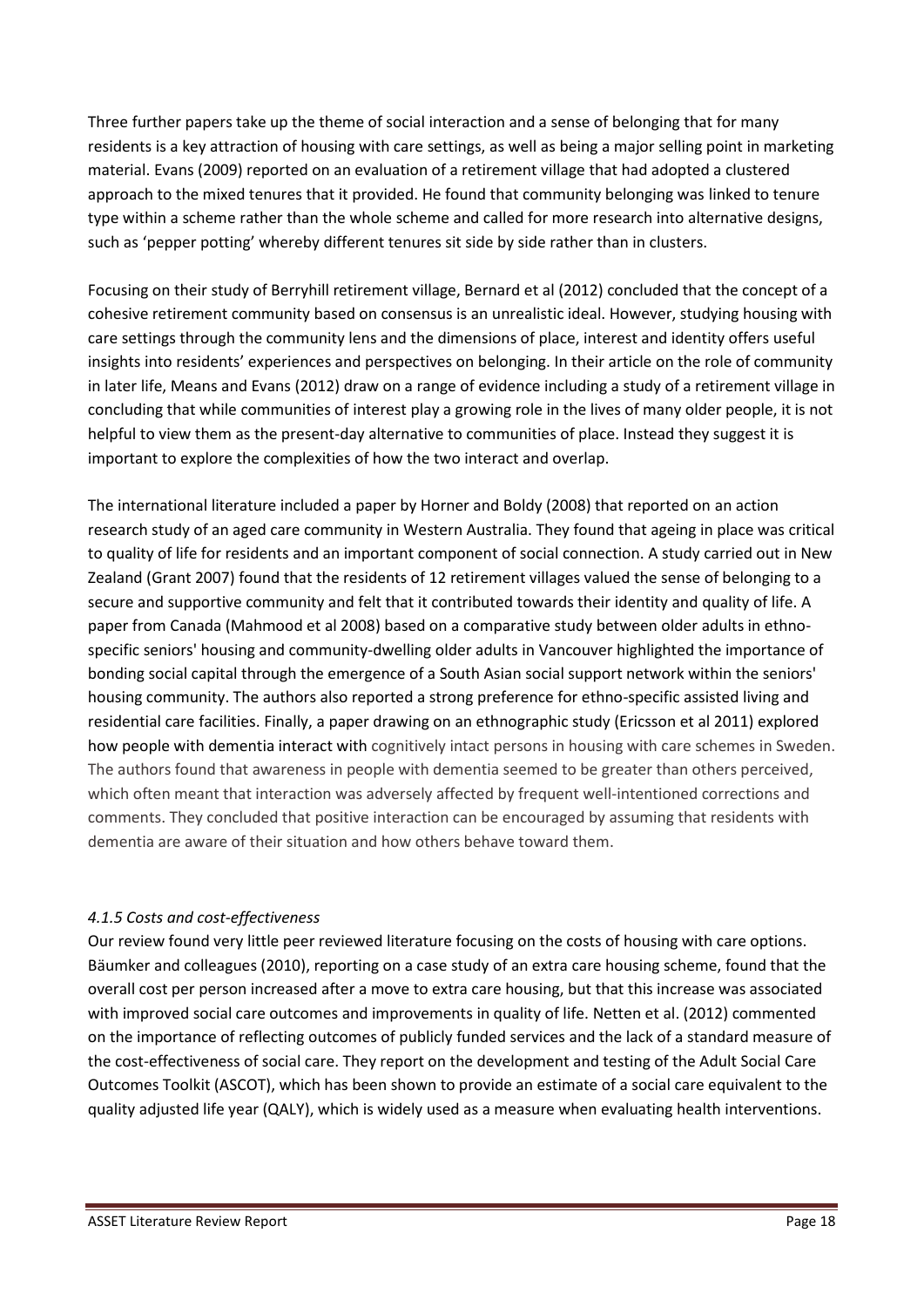#### **4.2 Themes from the grey literature**

#### *4.2.1 Introduction*

Care homes are not the accommodation of choice for people living longer, healthier lives (Sanderson, 2012). Older people are beginning to demand a social infrastructure which supports them through their retirement giving them real choices about the places they live and the care and support they receive. A cultural shift in the way society views and provides for older adults is in the early stages of changing our philosophy and practice in relation to how we build a world fit for the future.

Extra care housing and retirement villages, known cumulatively as 'housing with care' have emerged as a recent alternative to traditional care homes in providing a flexible approach which allows older adults to choose from a range of tenancy options with graded care packages to suit individual needs and budgets, both of which can change over time. A greater participatory approach has enabled services and built environments to be more responsive to the living aspirations of older adults and this is reflected in the diversity of resources currently provided. Taking such an individual approach in a system which is funded through a variety of means and through social care and health systems which are often delivered as a parallel process has inevitably led to differing models of how adult social care is experienced in housing with care settings. Croucher, Hicks, Bevan and Sanderson (2007) note 'there is no single blueprint for housing with care schemes.....provider organisations across the statutory, not-for-profit and private sectors have undertaken various new developments or re-modeled existing schemes, often taking quite different approaches to type of tenure, care services and provision of amenities and facilities' (p,1). Consequently, it is difficult to find a unified definition of housing with care. The Department of Health (2004) acknowledges this broad range of terms defining extra care alongside very sheltered housing stating that:

*Very sheltered housing, extra care housing and a range of other terms are used interchangeably to describe a style of housing and care for older people that falls somewhere between established patterns of sheltered housing and the accommodation and care provided in traditional residential care homes (p 9)* 

The Housing and Learning Information Network (Housing LIN, 2007a) define extra care housing as schemes with:

- Self-contained specialist housing units (whether tenancies, private purchase leasehold or shared ownership/equity)
- A care team on site providing 24 hour care, seven days a week
- Access to communal facilities, such as a restaurant or activities room.

It is useful to set these definitions within the key points identified by Garwood (2010a) in relation to housing with care:

- It is a housing model, not residential care its stated ethos is to support and promote independence, occupants have security of tenure and should have the right to control who enters their property and to choose the form their support should take.
- In another sense it is a hybrid it does not have its own unique category in legislative and regulatory terms, and is covered by a raft of housing-related, community care and more general legislation and guidance which does not always dovetail.
- Similarly, in terms of staffing and service provision, it is different from both sheltered housing (with standard domiciliary care) and residential care, and has a very mixed workforce.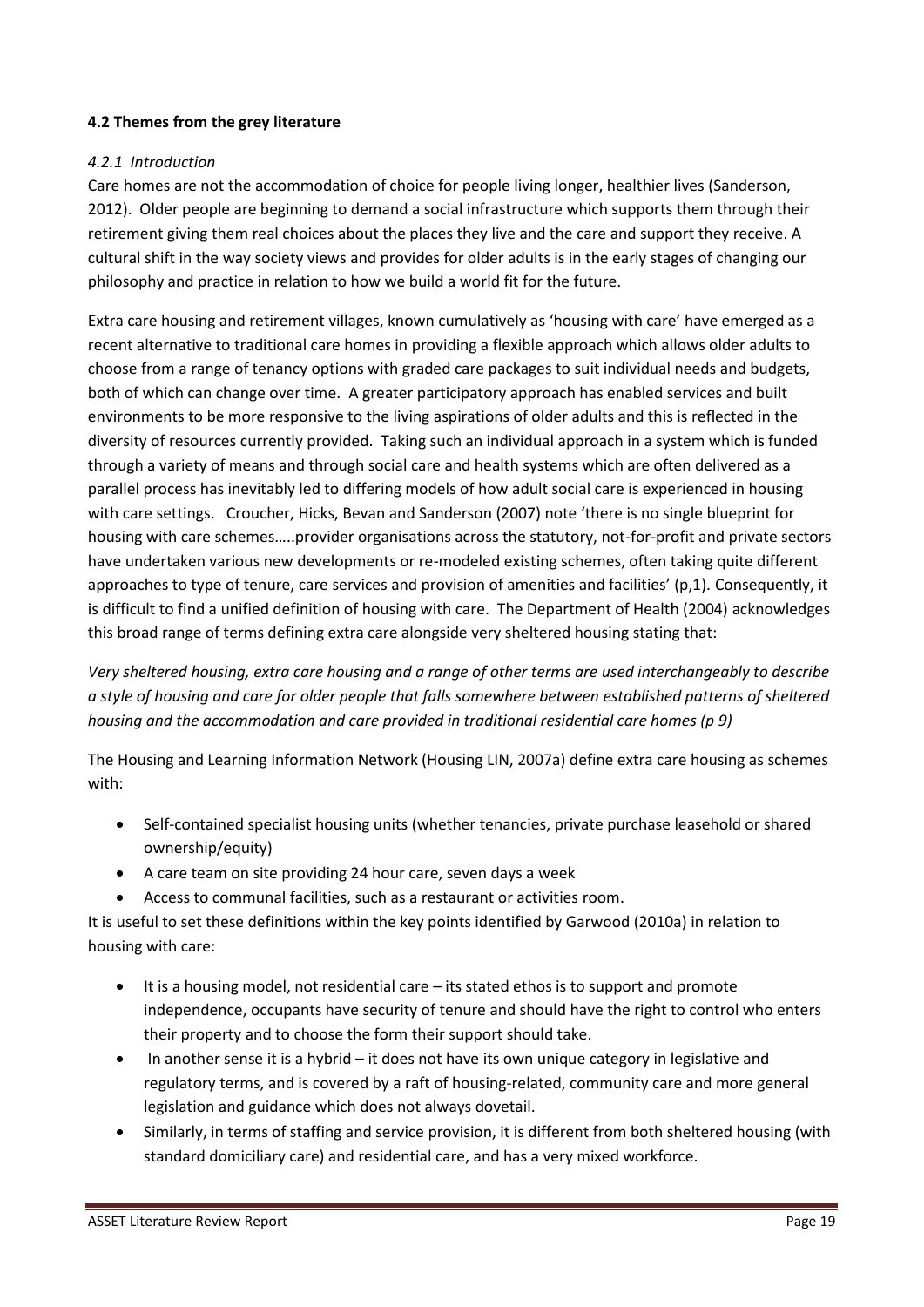- In the context of the wider social care transformation agenda, housing with care is in a state of flux. The effect of personalisation on service commissioning and the uncertainty of core 'block' contracting of care means the future care delivery arrangements are not clear.
- No two housing with care schemes are the same despite common elements, there is great diversity in every aspect of the provision including: scale; ethos; target groups and entry criteria; "move-on" practices; level and type of services; staff disciplines and skills; and financial arrangements and tenure. Thus, caution is needed in making generalisations.

Congruent with the current exploration of the provision of adult social care in housing with care, the Department of Health (2004) further note:

*The proliferation of jargon and brand names in this area makes it difficult to achieve precision in identifying the facilities and services actually provided in any particular scheme. This difficulty extends to identifying the arrangements for care delivery and management, or the mechanisms for funding the various elements of the service (p 9).* 

The provision of services within extra care housing and the means by which these are revenue funded are captured in Figure 1 below.

# **HwC Provides:**

Accommodation Housing Management Support Services Care Services

# **Funded by:**

Housing Benefit Self Funders Social Services Direct Payments Attendance Allowance

# **Varying Factors:**

Financial Status Definition of Activities Private Sector Investment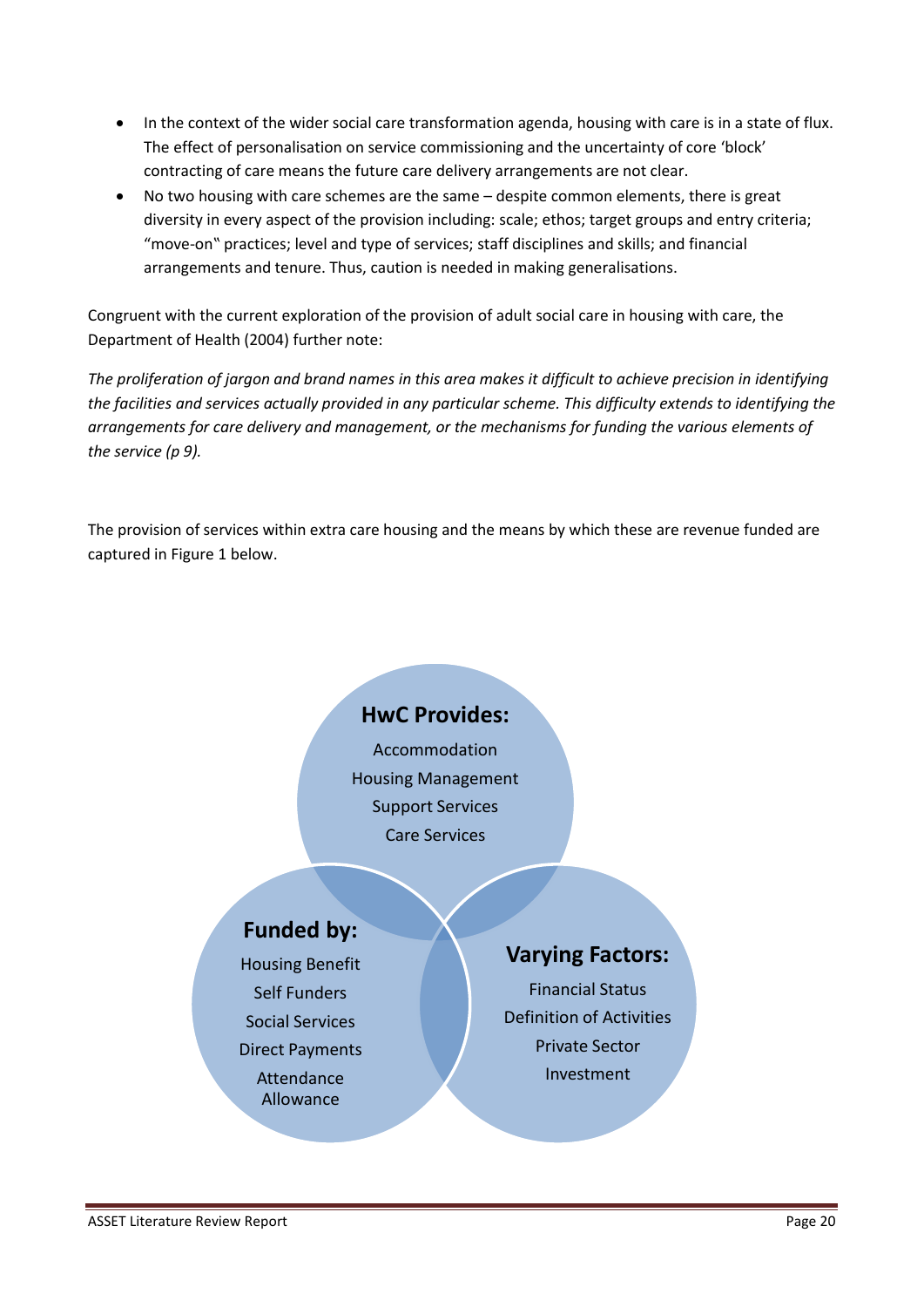#### **Responding to older people as consumers**

Listening to the wishes of older adults has been high on the agenda of key decision makers and providers with 'listening events' now informing the direction of policy and practice. The Local Government Group (2010) have identified the following needs of older people with regard to housing:

- Having a voice and influencing decisions
- Personalisation and choice
- Information & advice
- Inclusive design
- Affordable homes
- Joined up services
- Access to neighbourhoods, amenities, friends and family ready access to neighbourhoods that are safe, welcoming and which have all the amenities they need, in particular health and social care.

People want to remain active, remain in active employment if they choose to, have sufficient finance to pay for their care needs and be able to stay in control of their own lives (Department for Work & Pensions, 2010). Lifetime Homes, Lifetime Neighbourhoods (DCLG, 2008) cite the following criteria as important to older adults:

- <span id="page-21-0"></span> Housing should be well designed with ageing in mind; it should meet the needs of all age groups and build adaptable 'homes for life'
- Space is important: there needs to be room to accommodate visiting family or a carer and good storage space
- Housing design should be user-friendly, low maintenance and safe a downstairs WC and bathroom with shower and bath are especially important. Homes should be affordable to heat
- Access to green, private space, and a safe neighbourhood is important, as is housing that is accessible to good local transport, facilities and amenities
- Access to independent information and advice about housing options is needed. Support is necessary for people to stay living in their own homes. A reliable repairs and adaptations service is needed for that bit of help around the home
- <span id="page-21-1"></span> But above all, people want to be listened to, to be involved in the design of everything that will affect them, from planning and Lifetime Homes Standards, to the creation of safer environments, to testing new equipment and IT devices

More recently, the Housing LIN and ADASS have published a useful Resource Pack, 'Strategic Housing for Older People: Planning, designing and delivering housing the older people want' (Housing LIN, 2011). The Pack sets out a framework for local councils to develop Market Position Statements to address the above concerns and begin to shape the way housing, care and health respond to the needs of and are informed by older adults.

Our review of the grey literature aimed to capture current policy and practice in relation to housing with care schemes. In order to arrive at the current position it is important to be able to trace the recent history and consider the policies which have shaped the way things are today. Our analysis is presented in this section under these two headings.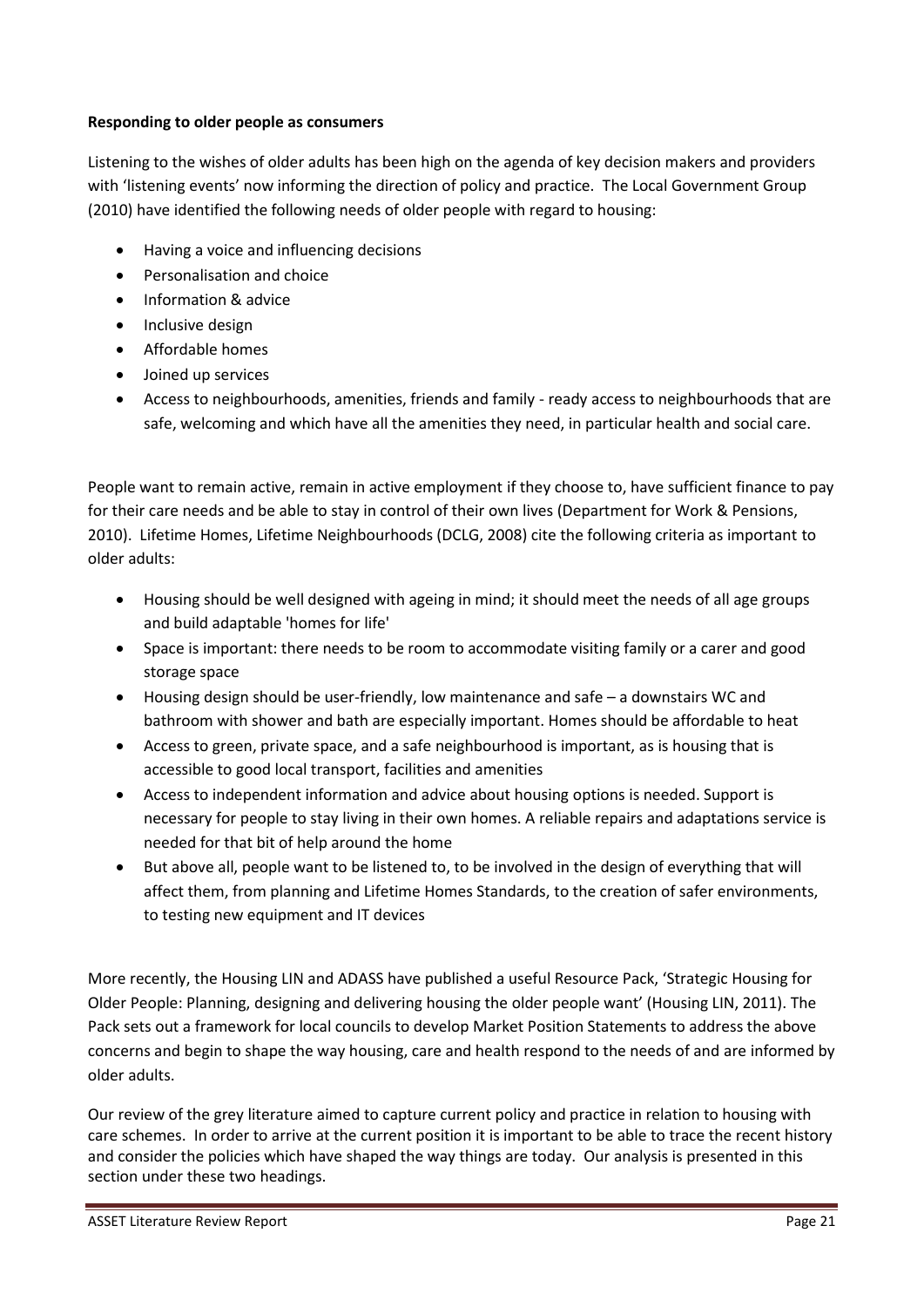Policy can be considered in relation to five main areas:

- Housing
- Care & Support
- Funding
- Dementia
- Equality

The practice documentation focuses on nine core elements:

- Personalisation and taking control
- Preventative care
- Funding & cost effectiveness
- Social well-being
- Dignity
- Social care
- Housing
- Planning
- Evaluation of housing with care

#### **4.3 Policy Literature**

Achieving integrated care which facilitates seamless provision with a person- centred approach is at the heart of new Government legislation.

Over the last decade a number of key policies have been introduced which have paved the way for a more holistic perspective on the needs of an ageing population. These aim to provide directives on health, care, funding and housing with a recognition that these components are interdependent but more importantly with an appreciation that these may be more effectively delivered through the provision of housing which is built for purpose and reflects the needs of a changing older population. These developments reflect the principles embedded in 'Putting People First: a shared vision of commitment to the transformation of Adult Social Care, (2007) and have been further articulated in the government White Paper Caring for our future: reforming care and support (2012b) which aims to reform health and social care for the elderly.

#### *4.3.1 Housing*

Housing has been a central tenet of the previous government's policy for addressing the needs of older adults and continues to do so within the policies of the new coalition Government both in terms of the changing demographics and in response to the search for more cost effective ways to support their needs. The essence of recent government policy to address this can be tracked through the following key documents:

- Housing & Community Care: Establishing a strategic framework (Department of Health & Department of the Environment, 1997)
- Quality & Choice for Older People's Housing: A Strategic Framework (Department of Health, 2001)
- Lifetime Homes, Lifetime Neighbourhoods: A National Strategy for Housing in an Ageing Society (DCLG, 2008)
- Ageing Well Programme (2011)
- Laying the Foundations: Government Housing Strategy (DCLG, 2011)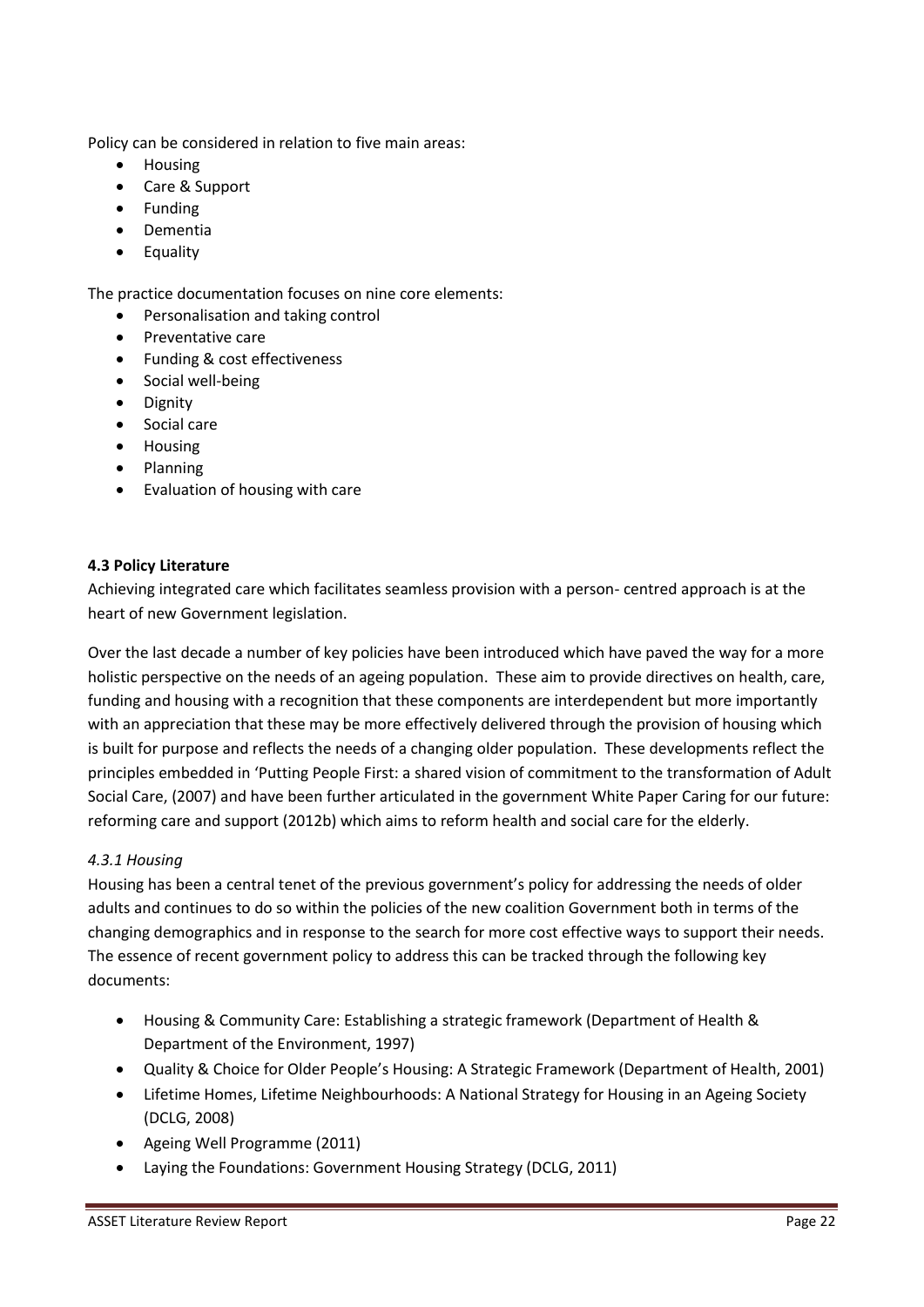*Housing & Community Care: Establishing a strategic framework* (DH & Department of the Environment, 1997) identified the significance of bringing together housing, social services and health authorities to establish joint strategies for housing and community care so that co-ordination between respective parties could be achieved.

*Quality & Choice for Older People's Housing: a Strategic Framework (Department of Health, 2001) identified* that 'the focus of social care and health policy has shifted towards promoting independence and in providing care and support services 'close to home' as opposed to 'institutional' solutions' (p7). Objectives were set out around this premise to ensure older adults could secure and sustain a home suitable for their needs and to support them to make active and informed choices with five key areas; Diversity & Choice, Information & Advice, Flexible Service Provision, Quality and Joint Working.

These themes were built upon by *Lifetime Homes, Lifetime Neighbourhoods: A National Strategy for Housing in an Ageing Society* (DCLG, 2008) which sought to focus on not only the types of houses that people would wish to live in and how these were funded and sustained but also the types of community that were important to develop and foster social well-being. The document sets out the cross-government vision for providing solutions which are preventative and proactive rather than crisis driven and acknowledges that the personalisation agenda is 'likely to shape the future delivery of adult social care and for specialized housing' (Housing LIN, 2008, p10). The concept of Lifetime Homes is based on ideas pioneered by the Joseph Rowntree Foundation and the Habinteg Housing Association which identified five overarching principles: inclusivity (regardless of age, gender or disability), accessibility, adaptability, sustainability and good value ensuring homes are accessible, adaptable and age-friendly (Goodman, 2011). These were incorporated into government policy which sought to create Lifetime Homes Standards to make homes more flexible and functional with a target that all public-funded housing should be compliant by 2013. This is merged together with the concept of a Lifetime Neighbourhood which 'provides all residents with the best possible chance of health, well-being and social inclusion, particularly as they grow older' (International Longevity Centre, 2007) by ensuring homes are located within neighbourhoods which are well thought out, address the concerns of older adults and provide good peripheral infrastructures. These approaches build on the concept of age-friendly cities (WHO, 2007) and have recently been extended as a catalyst for the development of dementia friendly communities (Department of Health, 2012a).

The strategy advocated specialized housing such as extra care housing and identified increases in funding to support its development.

A new duty was placed on the National Health Service and local authorities to work together on a Joint Strategic Needs Assessment (JSNA). This was identified as a conduit for ensuring housing and care was commissioned on the basis of local need which began to draw together the policy drivers and strategy for health, care and housing.

The strategy's two principles for reform were Social Sustainability and Economic Sustainability. The latter, focusing on maximizing resources and empowering people to remain in their own homes, would aim to address the serious concern over the rise in long term care expenditure estimated to be around 325% between 2002 and 2014 due to falls, delayed discharges and moves into care (Housing LIN, 2008 p2).

A key thread running through the policy focuses on older people as having an active role to play in the development of Lifetime Homes and Lifetime Neighbourhoods not merely acting as recipients of their benefits.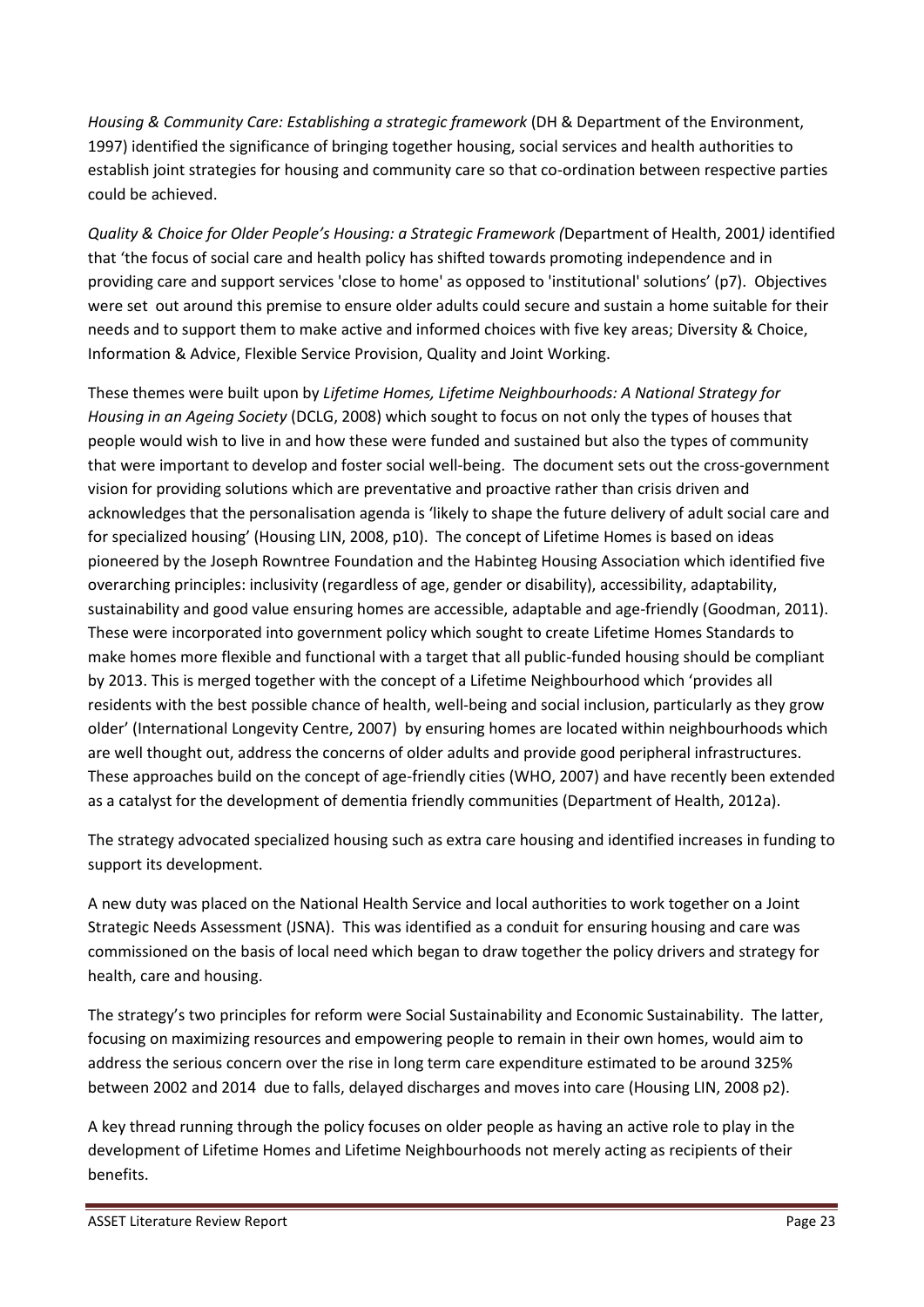However, three key challenges arise from the Strategy, as identified by the Housing LIN:

- It makes reference to the financial provision which has been identified to support new and diverse models of specialist housing to be developed and identifies that that these will need to be responsive to the growth in numbers of older people and those with Dementia but is not specific as to how this will be achieved.
- Funding issues to support models of specialized housing across different tenures have been identified but not synthesized
- It remains unclear how the personalisation agenda will impact on the financing and design of specialised housing.

*The Ageing Well Programme* was developed in 2011 by the government and is designed to support local authorities to improve their services for older people. It will be delivered by Local Government Improvement and Development (LGID, formerly the IDeA). The Ageing Well programme has three components:

- helping local authorities diagnose what areas of work need to be prioritised
- providing a 'menu' of improvement products and opportunities
- collecting and sharing a wide range of information and good practice.

<span id="page-24-0"></span>Taken together, these components provide an individually tailored support programme to meet the range of needs particular to each local authority and its partners.

*Laying the Foundations* (DCLG, 2011) is the latest National Housing Strategy for England from the Conservative and Liberal Democrat coalition government, drawing on the principles of Lifetime Homes, Lifetime Neighbourhoods (DCLG, 2008) and weaving this together with current Government initiatives. The Strategy includes a section setting out a 'New Deal for Older People' (as highlighted below). This incorporates the findings of the All Party Parliamentary Group on Housing and Care for Older People 'Living Well at Home Inquiry' (Counsel and Care, 2011) which set out the following recommendations:

- A new 'Living Well at Home' Strategy for older people
- Planning and 'Age-Friendly' communities
- Sustaining advice and information services
- Raising the stakes in equity release
- Adopting a more integrated approach
- Maximizing choice and personal control
- Strengthening the strategic links between housing, health and social care.

The recommendations clearly bring together the various strands which run through prior, existing and future Government drivers to synthesize health and social care but with a prioritized focus around housing as the conduit to delivering these services. This document identifies not only the importance of housing but also the components of care, personalisation, funding, autonomy and choice which are so fundamental to providing holistic and integrated service options that enable older adults to choose the model which best meets their current and continuing needs and preferences.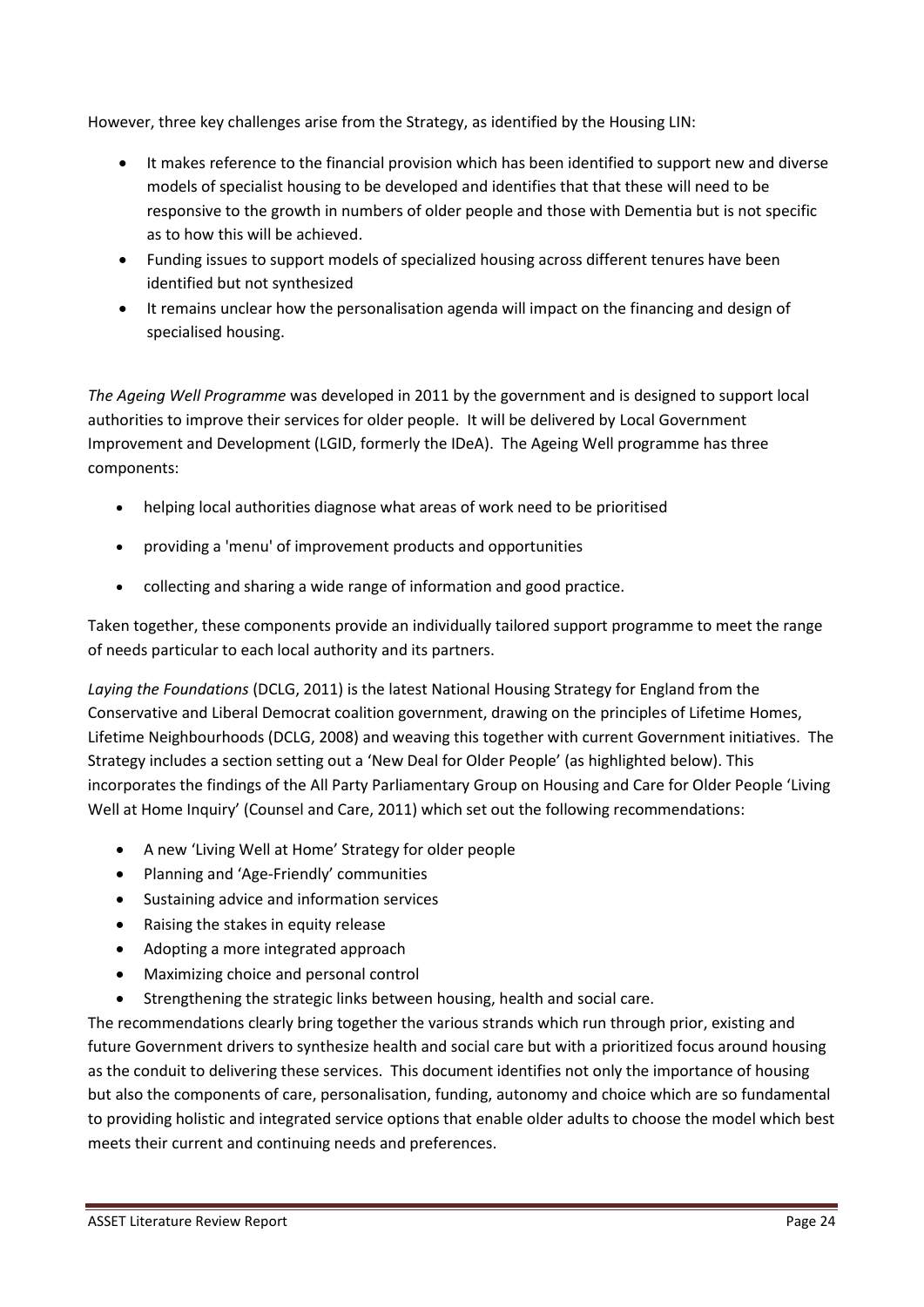A number of features of the 'Laying the Foundations' Strategy are of particular relevance to housing for older adults:

- The introduction of the 'New Deal for Older People' to ensure they are able to live comfortably in their own homes.
- Its emphasis on the importance of good housing design to promote well-being, connect people to local services and amenities and create safe and inclusive neighbourhoods
- A focus on the Government's commitment to:
	- $\circ$  ensuring local authorities make provision for a wide range of housing types across all tenures including specialized options such as sheltered and extra care housing.
	- o working with planners and developers to facilitate industry-led guidance to enable local strategic planning and delivery of diversity of provision (incorporating the HAPPI Panel report (DCLG, 2009) and National Planning Policy Framework (DCLG, 2012).
- The identification of the need for a greater supply of homes and the need for a wider range of innovative, high quality housing for older people
- The opportunity for local communities to have more say over new housing developments
- Recognition of the role of good housing in supporting early intervention and prevention to maximize health and well-being.
- An emphasis on the pivotal role of services such as Home Improvement Agencies and handyperson services.

# *4.3.2 Care and Support*

Meeting individual's needs within the community, either in people's existing homes or within specialist housing provision, through a range of preventative services over which people have choice and control is seen as the key to tackling the challenge posed by an ageing population. Yet this is contingent upon a 'complex interplay of factors' without which the 'demand for acute and substitute care will continue to rise' (ADASS, 2012, p6).

*Our Health, Our Care, Our Say (Department of Health, 2006)* provided an opportunity for consultation on changes to the provision of health and social care in its most holistic sense. Amongst other things this White Paper reasserted the need to bring care into the community, to provide for those with long term care needs and to provide joined up care through better communication between the health service, social care and the local authority. The paper identified the need to address silo working with primary care processes in NHS commissioning being separate from social care processes facilitated by the local authority through a change in the procurement procedure to underpin a commissioning framework for health and well-being.

*The Health and Social Care Act (Department of Health, 2008a)* set essential standards for safety and quality and brought into play a new regulatory body, The Care Quality Commission (CQC) which drew together existing regulators from the fields of health and social care with enhanced powers to uphold the new standards.

Under the new coalition government, the move towards an agenda incorporating personalisation was embedded in *A Vision for Adult Social Care; Capable Communities & Active Citizens* (Department of Health, 2010b) which took personalisation as one of its six principles: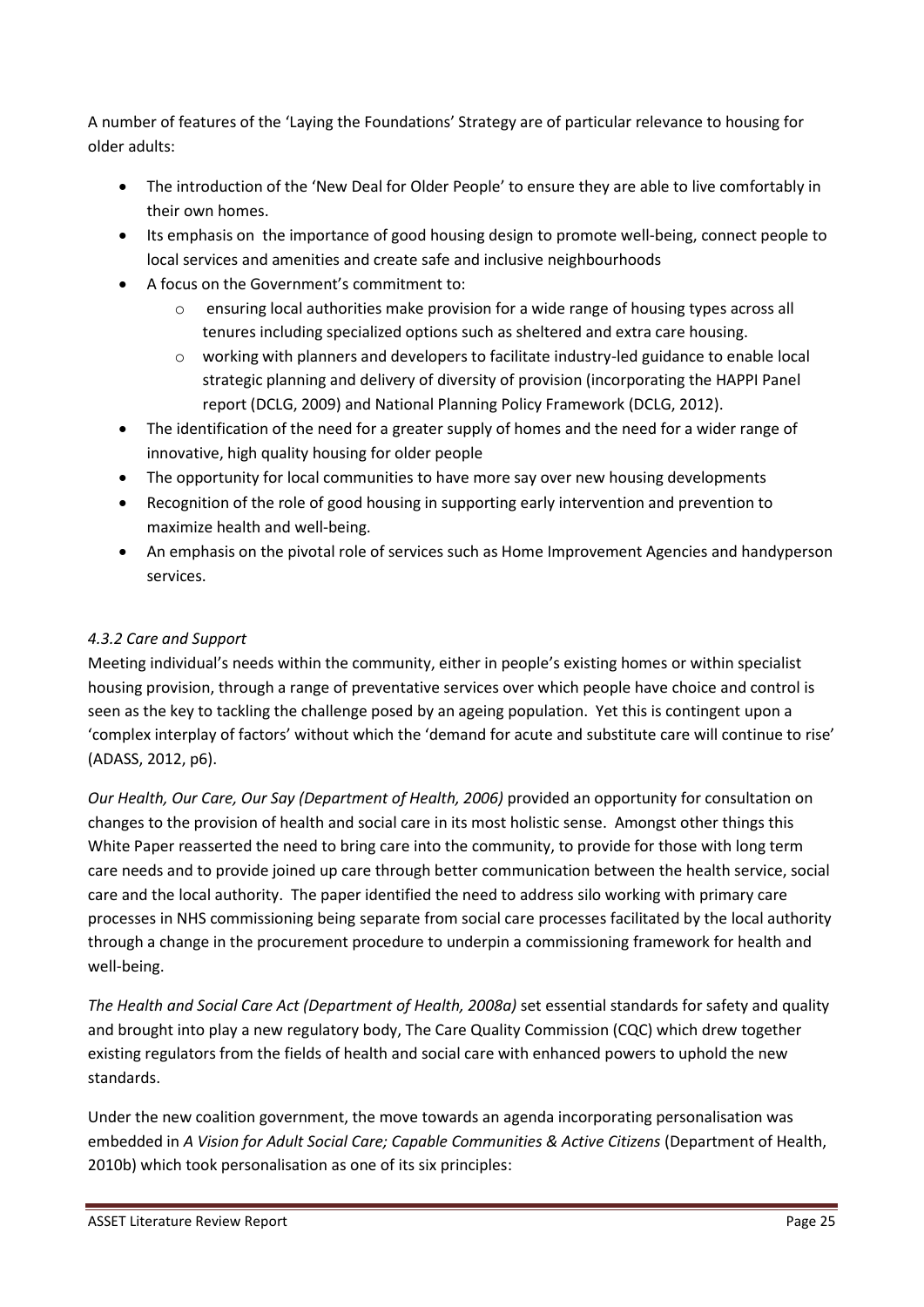- *Personalisation***:** individuals not institutions take control of their care. Personal budgets, preferably as direct payments, are provided to all eligible people. Information about care and support is available for all local people, regardless of whether or not they fund their own care.
- *Partnership:* care and support delivered in a partnership between individuals, communities, the voluntary and private sectors, the NHS and councils - including wider support services, such as housing.
- **•** Plurality: the variety of people's needs is matched by diverse service provision, with a broad market of high quality service providers.
- *Protection:* there are sensible safeguards against the risk of abuse or neglect. Risk is no longer an excuse to limit people's freedom.
- *Productivity:* greater local accountability will drive improvements and innovation to deliver higher productivity and high quality care and support services. A focus on publishing information about agreed quality outcomes will support transparency and accountability.
- *People:* we can draw on a workforce who can provide care and support with skill, compassion and imagination, and who are given the freedom and support to do so. We need the whole workforce, including care workers, nurses, occupational therapists, physiotherapists and social workers, alongside carers and the people who use services, to lead the changes set out here

Recognition that care has been treated as the poor relation to health was embodied in the previous Labour government's White Paper Building the National Care Service (Department of Health, 2010a). This document acknowledged the difficulties in accessing high quality affordable care, predominantly in later life but also for those with disabilities. It also addressed the misconception that care and support is offered primarily through the National Health Service. The document set out a structured step change in stages; providing care at home and in communities, re-ablement services and protection from high care costs leading ultimately to a full National Care Service where care can be accessed without cost by all those who need it. However, a decision by the new Coalition Government not to bring into effect the previous administration's Personal Care at Home Act 2010, which sought to provide free care at home for over 400,000 vulnerable adults, has meant that the mechanisms and parallel processes for the implementation of this White Paper have been undermined.

*The State of Health and Adult Social Care in England (Care Quality Commission, 2011***)** is an annual report covering the period from April 2010 to March 2011 (the most recent at the time of writing) which is provided annually to Parliament by the CQC as part of their role created by the Health & Social Care Act 2008. The report has four main sections; the shape of care provision; access to care and services; choice and control; and quality and safety. The Report predominantly focuses on care within NHS settings and has little to add to the understanding of the provision of adult social care within community settings, although it is noted that the number of residential care services fell by 10% between 2004 and 2010, there were 4,608 care homes with nursing facilities, 13, 475 care homes without nursing facilities and 5,894 domiciliary home care agencies in July 2011.

The *Health and Social Care Act 2012* is now in place and brings radical reform primarily to the NHS through the abolition of Primary Care Trusts and Strategic Health Authorities, strengthening the role of the CQC and placing greater commissioning powers in the hands of GPs. Whilst its focus is not directly on adult social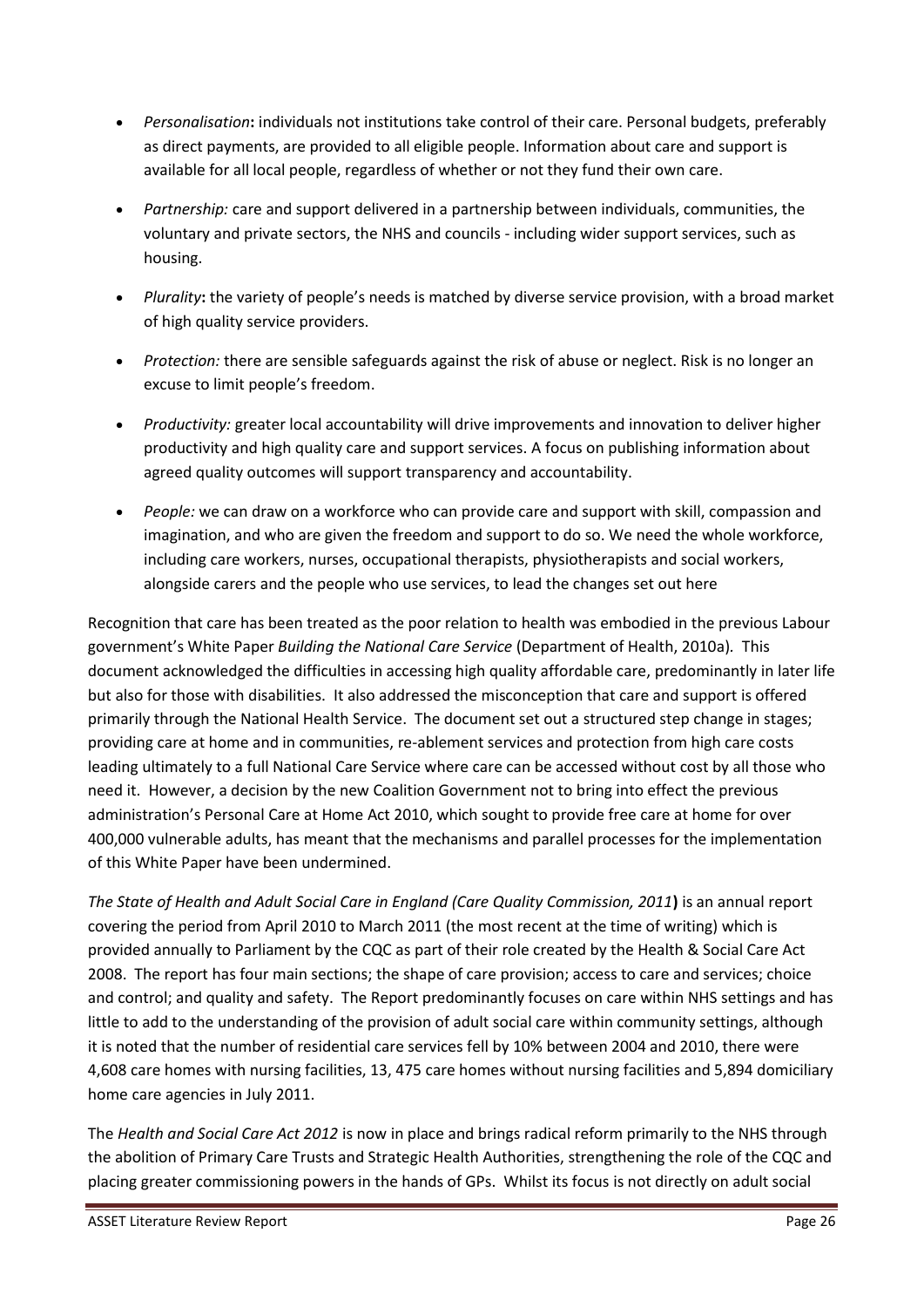<span id="page-27-0"></span>care, the fact that older adults are the largest population utilizing health care resources forces an appreciation by clinicians of the growing needs of this patient group and a need for better integration of health and care provision. However, a roundtable report asserts that in 80% of cases the integration between health and social care simply does not happen (Andalo, 2012).

More recently the coalition government consulted with people who use care and support services under the banner *Caring for our future: Shared ambitions for care and support (Department of Health, 2011),* drawing together recommendations from the Vision on Adult Social Care, the Commission on Funding for Care and Support (see below) and the Law Commission. The Paper identifies key areas where improvements can be made including personalisation, integration, prevention and the shaping of local care services and is seen as 'an opportunity to put housing at the centre of a sustainable care system' (Swan, 2012). The drive is towards more ambitious integration of housing, health and social care with the National Housing Federation (Swan, 2012) identifying five key areas that the White Paper should include:

- 1. Join up housing, health & care; stress the value of housing to health and social care throughout the planning, commissioning and delivery of care services. This includes linking housing with health and well-being boards and incorporating the need for housing and related services in local commissioning strategies and needs assessments for care and support. A diversity of provision is central to personalisation and choice. It is only with this leadership that the White Paper will be truly meaningful for the housing sector.
- <span id="page-27-1"></span>2. Stimulate the local market for specialist housing; highlighting paths local partners can take through the challenges in planning and funding this type of housing, and commissioning the services involved.
- 3. Build on the recommendations of the Dilnot Report (see below); set out the path to a single, userfocused assessment of need. This is vital to ensuring fair, transparent processes that help all those groups who need care to access it.
- 4. Incentivise a focus on prevention; a £1.6bn annual investment in housing-related support services generates an annual cost savings of £3.4bn to the public purse, including huge savings in health and social care. The White Paper needs to provide leadership to local government and the NHS in pooling budgets and bringing staff together to jointly commission preventative services with an emphasis on housing and independent living.
- 5. Provide more effective ways of delivering adaptation services; support local authorities to make timely adaptations to properties. These vital services get people home from hospital more quickly, prevent readmissions and facilitate the delivery of care in people's own homes. Government also needs to build adaptations into a wider strategy on reablement, identifying transitional housing services as key to helping people recover their independence as quickly as possible.

With the Government White Paper *Caring for our Future: Reforming Care & Support (2012b)* now in place many of the issues raised by older people are being addressed. Chapter 3 of the White Paper specifically refers to the synergies between housing, care and health. The Paper aspires to make improvements in providing information to help people make informed choices, create better housing options and provide more support within communities. This is underpinned with the promise of £200 million to be invested in specialist housing over the next five years giving greater choice in housing options for older people and disabled adults.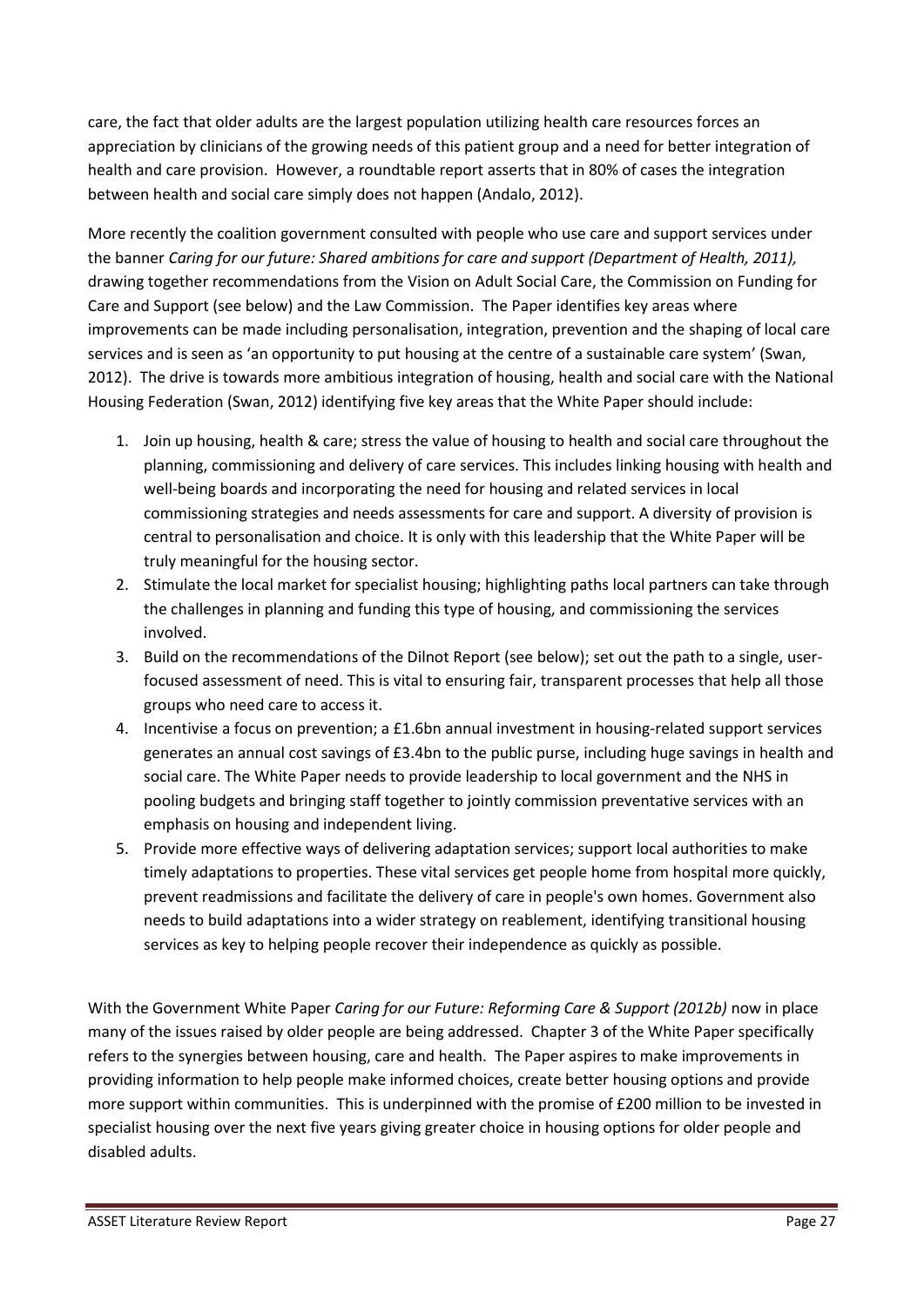#### <span id="page-28-0"></span>*4.3.3 Funding*

<span id="page-28-1"></span>*Fairer funding for all (*Commission on Funding of Care and Support 2011*)* was produced by the Commission on Funding for Care & Support chaired by Andrew Dilnot, who was tasked by the Government to review funding in the UK. The report highlighted the need for radical reform in order to protect those who need care and emphasised the need for greater forward planning (p.61). Dilnot stated 'We should be celebrating *the fact we are living longer.......* But instead we talk about the 'burden of ageing' and individuals are living *in fear, worrying about meeting their care costs<sup>2</sup>. The report proposed introducing new measures to cap* individual contributions, recommending this figure be set at £35,000 whilst the means testing threshold be increased from £23,250 to £100,000. Recommendations from this report were considered by the new coalition government in *Caring for our Future: Progress Report on Funding Reform* (Department of Health, 2012c) who noted that whilst they agreed in principle to the notion of capped costing to protect people from the anxiety of care related costs this was not something they would immediately be able to address without finding alternative sources of funding. They did however commit in this Paper to the introduction of a universal system of deferred payments for residential care and a national eligibility threshold for adult care and support by 2015 together with improvements in the availability of information to older adults and a commitment to improved integration between health and care, with funding of £300 million over the next three years to enable areas to develop innovative integrated services to support care, health and wellbeing.

#### *4.3.4 Dementia*

<span id="page-28-2"></span>With an estimated 750,000 people living with dementia in the UK (The Health Foundation, 2011), the National Strategy *Living Well with Dementia* (Department of Health, 2009) followed by *The Prime Minister's Challenge on Dementia* (Department of Health, 2012) aim to improve the quality of dementia care. Both policies highlight the need for high quality, expert care to be delivered either in care homes or within a person's own home, for housing to be prioritized and for the creation of dementia-friendly communities and cities. However, a recent report from the Alzheimer's Society (2012) notes that two-thirds of people with dementia (over 500,000) in the UK live in their own homes in the community and that much of existing housing is poorly suited to the needs of older people and people with dementia in particular. Amongst their recommendations they note that there should be a choice of housing options and tenures available, including mainstream and specialist housing, with more research to investigate the limits of housing with care for people with dementia.

<span id="page-28-3"></span>The National Dementia Strategy (2009) is supported by the Prime Minister's Challenge on Dementia (2012a) to ensure that housing across all tenures improves so that older adults including those with dementia can continue to live in the place of their choice, for longer. If homes are truly to be 'lifetime homes' then the challenge is to build not only homes which support those with physical disabilities (currently part of the Lifetime Homes standard) but also built to support those with cognitive and sensory difficulties (Mitchell, 2012). The literature flags up some concerns regarding the ability for extra care and retirement villages to successfully meet the needs of older people with dementia. Whilst some schemes have been reported success in integrating people with dementia there is still concern that the needs of those with severe dementia may be better met within a care home environment (Midland Heart, 2011). There are debates around the creation of 'dementia wings' within extra care schemes but this is fraught with issues of segregation, isolation and loneliness.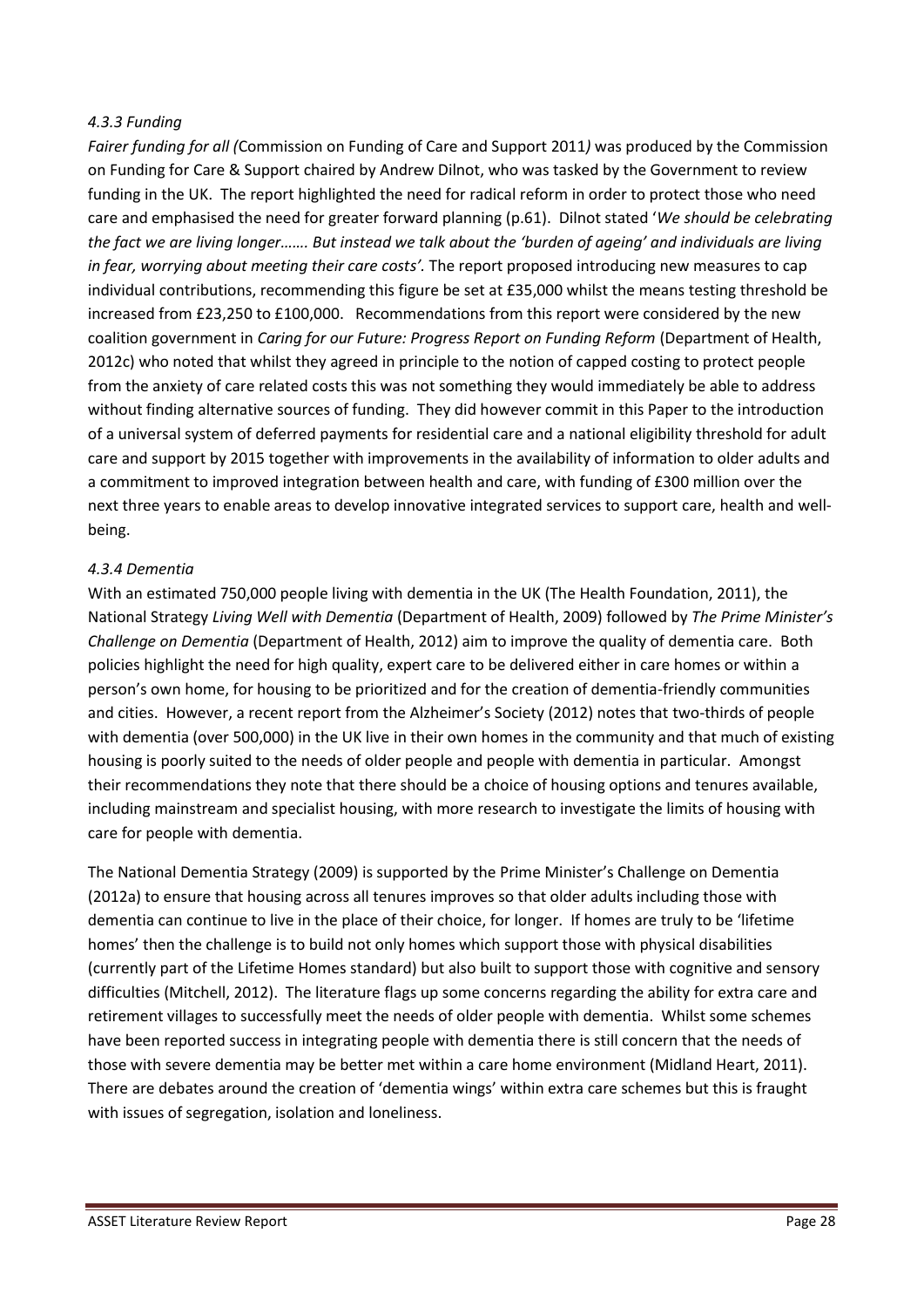#### *4.3.5 Equality*

*The Equality Act (2010)* encompasses all forms of equality and has specific provision in relation to age discrimination. In their consultation document Age UK note that the policy will effectively eradicate age discrimination in the provision of health and social care by 2012 but 'achieving equality in health and social care will require a whole-system' approach to change (Age UK, 2010, p 1).

#### *4.3.6 Summary*

Government policies aspire to work together to create holistic, seamless provision with a 'cross government' approach which reflects the interdependence of housing, health & care increasing the long term housing supply & promoting better health (Housing LIN, 2008). The raft of policies launched over the last decade has built on its objectives to attempt to synergize a drive towards integrated care and support (Humphries & Curry, 2011) which aims to reduce health inequalities (The Marmot Review, 2010), provide better structures for the funding of health and social care (Commission on Funding of Care and Support 2011; Department of Health, 2012c), provide lifelong homes and neighbourhoods where people can live the remainder of their lives (DCLG, 2008) with a greater vision around prevention, protection, personalization, partnership, productivity & people (Department of Health, 2010), which tackles the challenges faced by the NHS (Health & Social Care Act, 2012) promotes age equality in the delivery of health and social care (Equality Act, 2010) and focuses on the way society provides for and supports those with Dementia (Department of Health, 2009; Department of Health, 2012a).

These aspirations are set against the challenge of delivery through a multiplicity of partnerships in the housing, care and health sectors which traditionally have not had a shared language to build a culture around shared care.

#### **4.4 Practice Literature**

There are a number of major threads from policy which run through the provision of social care and housing for older adults including personalisation, preventative care, well-being, dignity, funding issues and planning. Whilst Policy documents dictate the world as we would wish it to be, practice documents often identify how these aspirations translate into reality. For the purposes of this literature review each section will be dealt with separately and a summary provided of how these strands come together to inform our understanding.

#### *4.4.1 Personalisation and Taking Control*

Personalisation and taking control are key elements which underpin the future of social care provision yet they are not 'systematically embedded in the policies and practices of mainstream housing providers, local authority housing providers or of strategic housing authorities (ADASS, 2010 p6). An iterative process has developed between housing and personalisation where advocacy from service users has shaped the way housing and care services are developing, demanding that housing providers plan and shape their services more responsively. In its most holistic sense, this not only has implications for all consumers of the housing market needing social care and support but also has implications for changes in delivery models and organizational approaches. These changes are implicitly linked to ensuring delivery of a personalized approach but mean providers may encounter changes in the balance of control in decision making, decreases in block contracts from Local authorities, more flexibility around core services balanced with individual choices and flexible housing options which enable older adults to use accrued existing property equity and increase the number of options available to them as their needs change (Social Care Institute for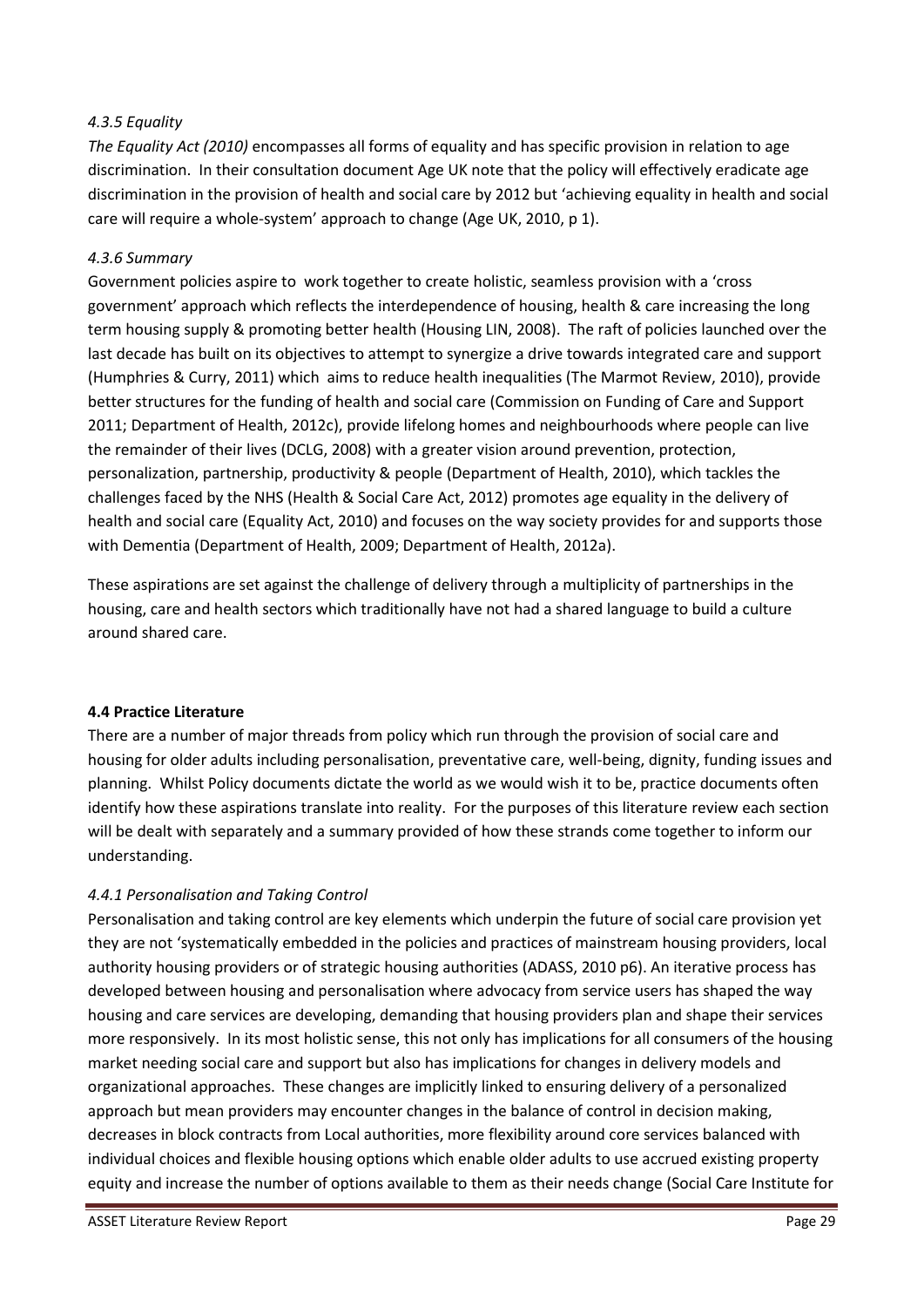Excellence and the National Housing Federation, 2009). Focusing on prevention, personalisation and housing in turn means councils are being encouraged to focus more of their resources on preventing the need for residential care and less on residential care itself (ADASS, 2010 p5). In order to deliver tailored services in times of austerity, there will be greater focus on commissioning and provider roles requiring dynamic co-operation and effective partnership working (Chartered Institute of Housing, 2011).

It is anticipated that changes in the way services are delivered through a range of housing options will have symbiotic benefits to the individual and to adult social care. As more of their clients' needs and aspirations are met by housing providers, the quality of life for individuals improves thus reducing the necessity for intervention. In addition, as residents become more settled in accommodation better suited to their needs other areas of their lives also improve, again reducing the need for services (ADASS, 2010). However, caution should be exercised in merely seeing personalisation as a cost cutting exercise as in practice it is noted that at least in the short term there are additional costs to be borne in mind in setting up such individualized services (Age UK, 2010; ADASS, 2010).

Three key elements have been identified as essential for older adults to facilitate personalisation; 'firstly proper assessment of their needs through a mechanism in which they have control, secondly good information and independent advice to enable them to make informed decisions and thirdly access to a range of quality services which meet their needs and promote dignity and choice' (Housing 21, 2009, p 9). Information to make clear choices in advance is a key component as many older adults are faced with the need to make housing related choices at a time of crisis or vulnerability (ADASS, 2010).

<span id="page-30-0"></span>The move towards self-directed care has been a core component in focusing care on the 'individual and their wishes, rather than the service-based and prescriptive approach that has previously dominated provision' (Help the Aged, 2008 p2). This model has its roots in the independent living movement, a reaction by disabled people to the 'disabling services' they experienced which resulted in them establishing their own community and taking control of funding their own services in the 1970s - a move which led to direct payments (SCIE, 2012). 'Personal budgets' encompass both 'direct payments' which are paid by the individual directly to the service provider and 'individual budgets' which are held by a third party but used under the direction of the individual. The power of personal budgets, however, goes beyond the mere control of money. Personal budgets are a vehicle towards personalisation but much more is required than the mere presence of a personal budget to make personalisation happen. The ability to access a personal budget, however, can empower individuals to take control of their lives, affording flexibility, choice and ownership of services rather than being passive recipients of the process.

Despite its aspirations and stories of success, the move to personalisation is not without barriers and obstacles to implementation:

- Personalised services are subject to individual interpretation leading to a fragmented delivery approach which varies considerably from area to area (SCIE, 2012). Housing 21 (2009) note that in practice there has been little evidence of change in specialist housing settings with 'transformation' more likely to be a word used by policy makers and senior managers, but..... little used by people working directly with older people in extra care and sheltered housing, or.... by older people themselves' (p 13).
- <span id="page-30-1"></span> Although personalisation aims to empower older adults, this may come at a time of crisis when the frailty and vulnerability of their situation means they see 'taking control' as an added burden; 'a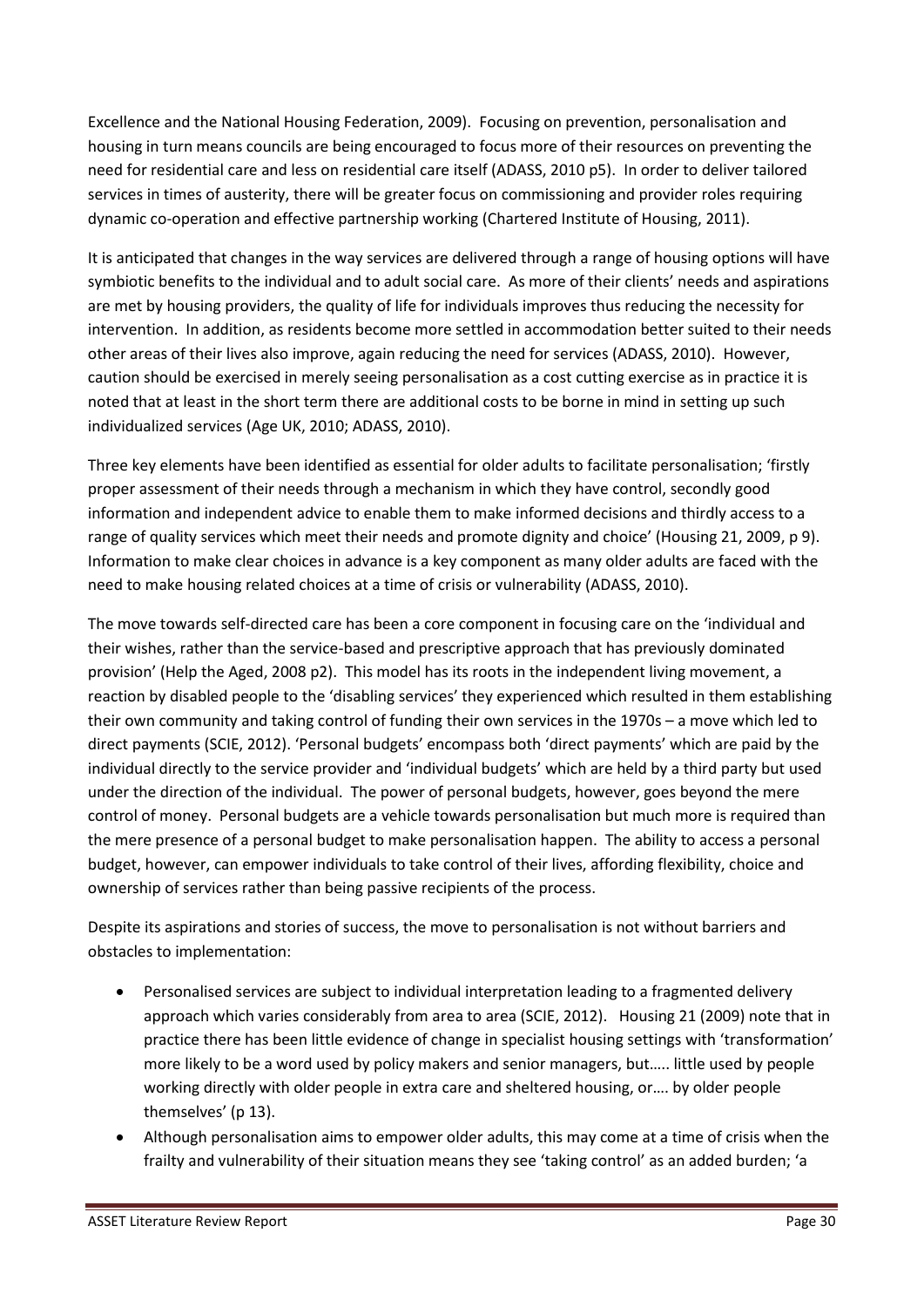potentially substantial proportion of older people may experience taking responsibility for their own support as a burden rather than as leading to improved control' (Glendinning, 2008 p.44).

- It is important to ensure that older adults are made aware of the choices available to them around personal budgets so that they do not feel under pressure to take on responsibilities where these are perceived to be too onerous. This is particularly important in light of performance indicators set by Government to achieve higher numbers of people transferred onto personal budgets with the target set at 100% of those eligible by April 2013 (Department of Health, 2010b). Age UK advocate that there will be a much greater need for brokerage services to help older adults benefit from the advantages of financial flexibility and choice without the burden of responsibility.
- Whilst personal budgets and information may facilitate choice, there is often limited choice for older people who want to move to both specialist and alternative mainstream housing, in terms of tenure, location, size, affordability and type of care or support (Pannell, Aldridge & Kenway, 2012).
- Whilst the goals of personalisation should lead to better universal services, prevention, social capital, control and choice in reality the majority of an older adult's individual budget may well be spent on high care needs leaving little surplus for leisure activities, wider social well-being, etc.

The notion of social capital is emerging as a strong driving force and is a key component of the White Paper 'Caring for our Future: Reforming care and support (2012b) on adult social care. Small scale initiatives fostering social capital are quite widespread amongst a variety of housing with care schemes including using retirement housing as a community hub; supporting inter-generational relationships and learning; structuring volunteering through time banks; and giving more power to tenants and leaseholders in planning personal care, scheme management or local strategy (Blood, 2012 ) yet there appears to be a lack of evidence demonstrating how these smaller scale initiatives can be translated into larger programmes (O'Shea, 2012)

#### *4.4.2 Preventative Care*

Preventative care has been defined as 'services which delay or reduce the need for more costly intensive services' and 'strategies and approaches which promote the quality of life of older people and engagement with the community' (HousingLIN, 2006a, p.4) and has been closely linked with housing provision. Whilst these definitions are helpful, our understanding is enhanced by considering the detail of what is meant by preventative care in a more practical sense. This may be better understood as the contribution that services make to optimizing gains and compensating for losses experienced in later life (Housing LIN, 2006a). Whilst much can and is done within the housing market through housing with care, the extent to which these services are funded is limited. Funding is most appropriately applied to services which are evidence based and cost effective delivering robust outcomes and value for money. The lack of quantifiable evidence in this field means that often services are lacking because there is currently limited evidence of what works (Housing LIN, 2011). With local authority budgets dramatically reduced 'services are often focusing on those in the most critical need for care....(leaving)... local providers to find solutions to fill in the gaps and strips away a vital layer of preventative support (Swan, 2012).

#### *4.4.3 Funding & Cost Effectiveness*

Funding in relation to housing with care can be considered from a number of perspectives:

- Funding the built environment of housing with care
- Funding individuals to access services and support within housing with care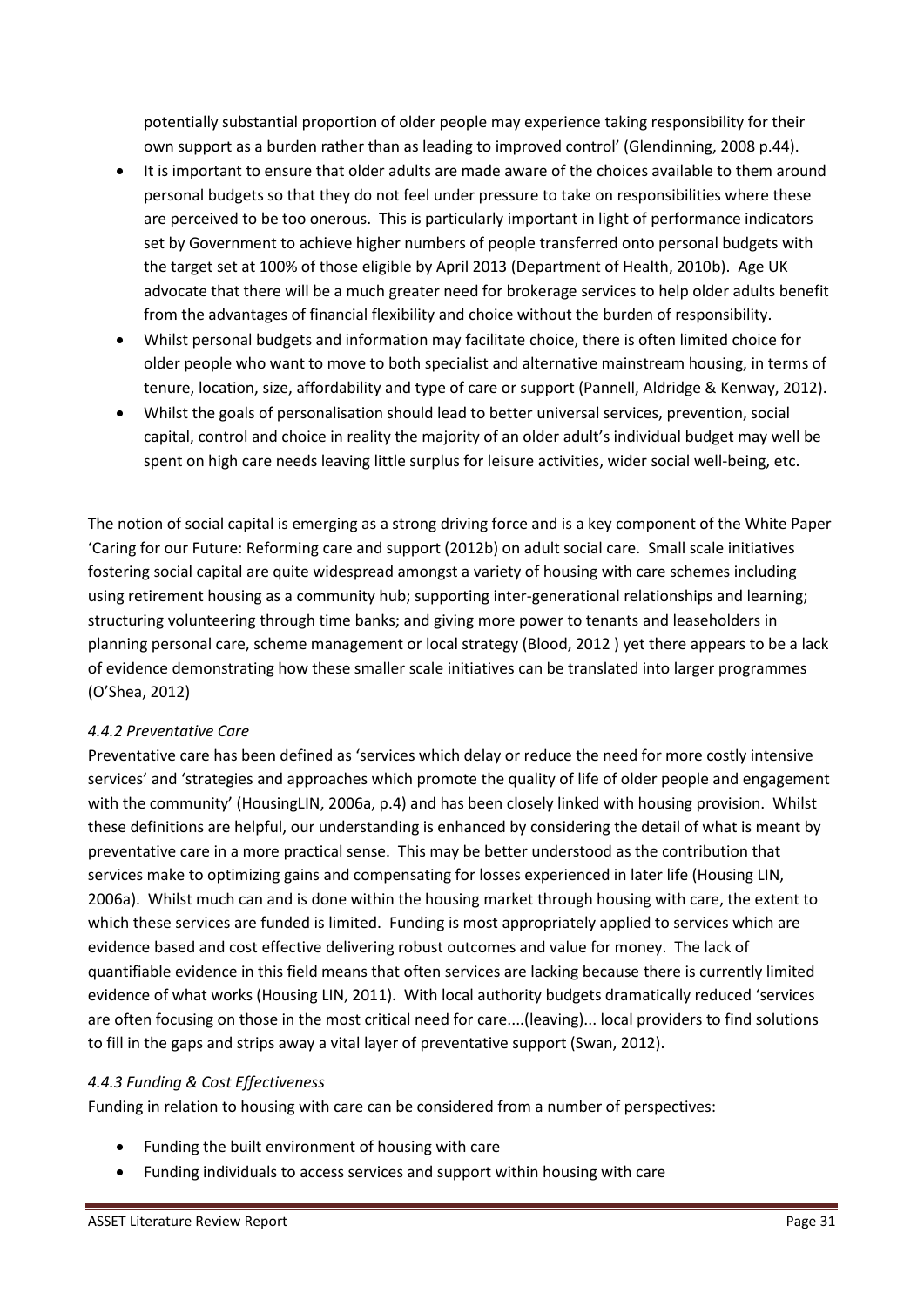- Commissioning services
- How funding in the future will be structured to meet the demands of the growing number of older adults.

# **Capital funding**

Considerable sums of money have been made available for the provision of specialised housing through the Department of Health for a number of years; £147 million between 2004 and 2008 with an additional £80 million between 2008 and 2010 (Evans & Vallelly, 2007; Department of Health, 2008b). This funding supports Local authorities and their housing providers to create new extra care housing facilities. Funding however may come from other sources which historically have included Social Housing Grant (available only to Registered Social Landlords via the HCA), institutional borrowing, and free/low cost land (Housing LIN, 2005).

In the current economic climate, however, the financing of housing development is likely to be challenging (Housing LIN & ADASS, 2011, p12). In their 2005 survey of 13 Local authorities, the PSSRU found all of the councils with extra care housing had schemes managed by Registered Social Landlords (that is, non-profit making organisations registered with the Housing Corporation – now the HCA - and charged with providing decent, affordable housing), five had schemes managed by the local housing department and one council had schemes managed by private sector housing developers. Reasons offered for this negligible involvement by private providers included the high price and lack of land, lack of awareness of developments in the public sector and greater interest in selling rather than managing new developments (Dawson, Williams and Netten, 2006).

# **Funding for care and support**

Times of austerity' may be a relatively recent addition to our vocabulary but it is certainly not a new experience in the world of social care. Since the reforms of the Community Care Act in the 1990s Local authorities have faced reduced budgets with ever increasing demand for services.

In 2002, Age UK reported that the majority of funding was targeted towards those with high care needs, predominantly in long term care settings, with little left to assist those with lower level needs. Reductions were also seen in preventative care, services in the home and help with domestic tasks. Their report identified that most of the problems experienced by older adults accessing social care related to budgetary constraints:

- Information on services available and how to access them varies
- Eligibility criteria for services had been tightened and services restricted or cut completely
- The provision and quality of care for older people was poorer than for other user groups and older people's expectations were low
- Services varied from one area to another in terms of what was available and at what cost
- Charging policies varied between authorities and caused problems for some of the most vulnerable older people; there were concerns that people may have been discouraged from accessing services or asking for more help for fear of the charges that may be levied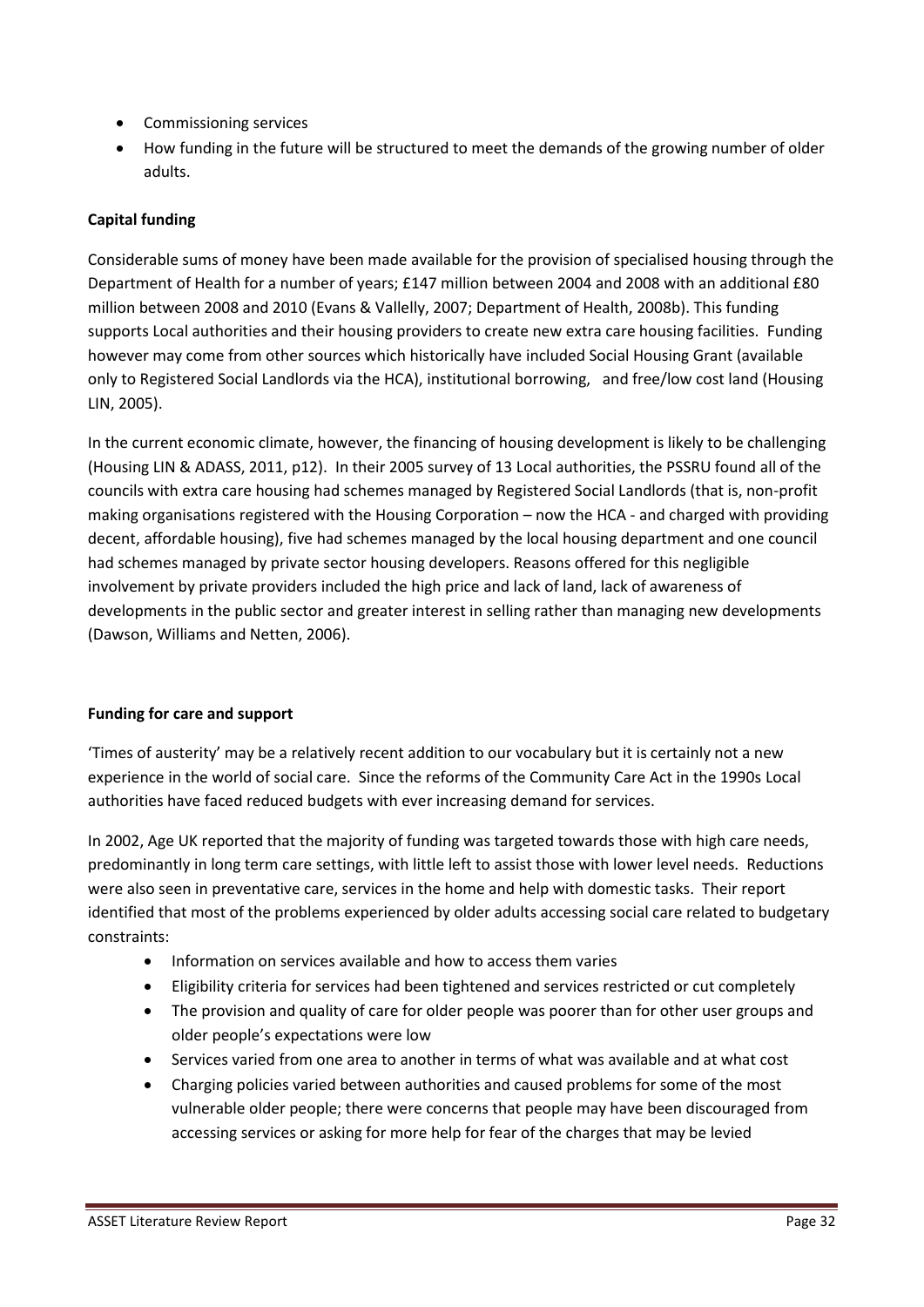- Some groups within the older population, such as those from minority ethnic communities, people with mental impairments and those in rural areas, were experiencing greater problems accessing services
- Reductions in staffing levels had resulted in increased waiting times for assessment and services.

At this time, it was also noted that in order to purchase services some people were fully funding themselves, some were accessing funding streams, some feared accessing services due to costs, and some refused to pay for services but accessed them anyway! (Age UK, 2002) With provision of care services locally determined access to resources was not equally or universally available. These issues resulted in gaps in service provision, unmet needs (even in the group with higher care needs), differences in provision geographically and a lack of choice overall. Similar experiences were highlighted in a report published by the Joseph Rowntree Foundation (Hirsch, 2006), which identified three key deficiencies of the care system; its inadequacy, its unfairness and its incoherence. These issues were addressed in the Dilnot Commission Report with clear guidance set in place. However, there is some hesitancy as to how these recommendations are to be implemented through the new coalition government White Paper for adult care reform (2012b). The situation is now reaching 'crisis' proportions with the increased and projected number of older adults juxtaposed with cuts in spending on care services. As noted by Age UK (2012), 'spending has decreased by over £300 million in real terms this year alone ...(and) in order to keep up with increasing need for services the shortfall is £500 million in real terms' (p4). In broad terms, an individual paying for accommodation and services within housing with care environments may expect the costs to be met in a variety of ways:

| <b>Type of Running Cost</b>                  | <b>Potential Source of Funding</b>                  |
|----------------------------------------------|-----------------------------------------------------|
| Accommodation e.g. Monthly Rent or           | <b>Housing Benefit</b>                              |
| purchased fixed lease & Housing              | Personal Income (Pension, pension credits,          |
| Management/service charge                    | savings, etc.)                                      |
| <b>Housing Support</b>                       | Supporting People (no longer available)             |
|                                              | Personal income                                     |
|                                              | Attendance allowance                                |
| Personal Expenses e.g. utility bills, social | Personal income                                     |
| activities, meals etc.                       | Benefits & allowances                               |
| Personal Care                                | Local authority core funding/individual or personal |
|                                              | budgets (for FACS eligible)                         |
|                                              | Client contributions                                |
|                                              | Self-Funded Care                                    |
|                                              | <b>Attendance Allowance</b>                         |

(from Staffordshire County Council, 2010, updated 2012)

#### **Commissioning services**

The new model of housing with care presents difficulties for those commissioning services who find the new structures do not sit easily with current regulatory frameworks or pricing policies and that as a result of a variety of funding streams even an integrated service may need to have separate account and charging systems (Housing LIN, 2007a). However, the point is made that 'the core characteristic of extra care housing is the ability to provide individually tailored, flexible and responsive care and support services to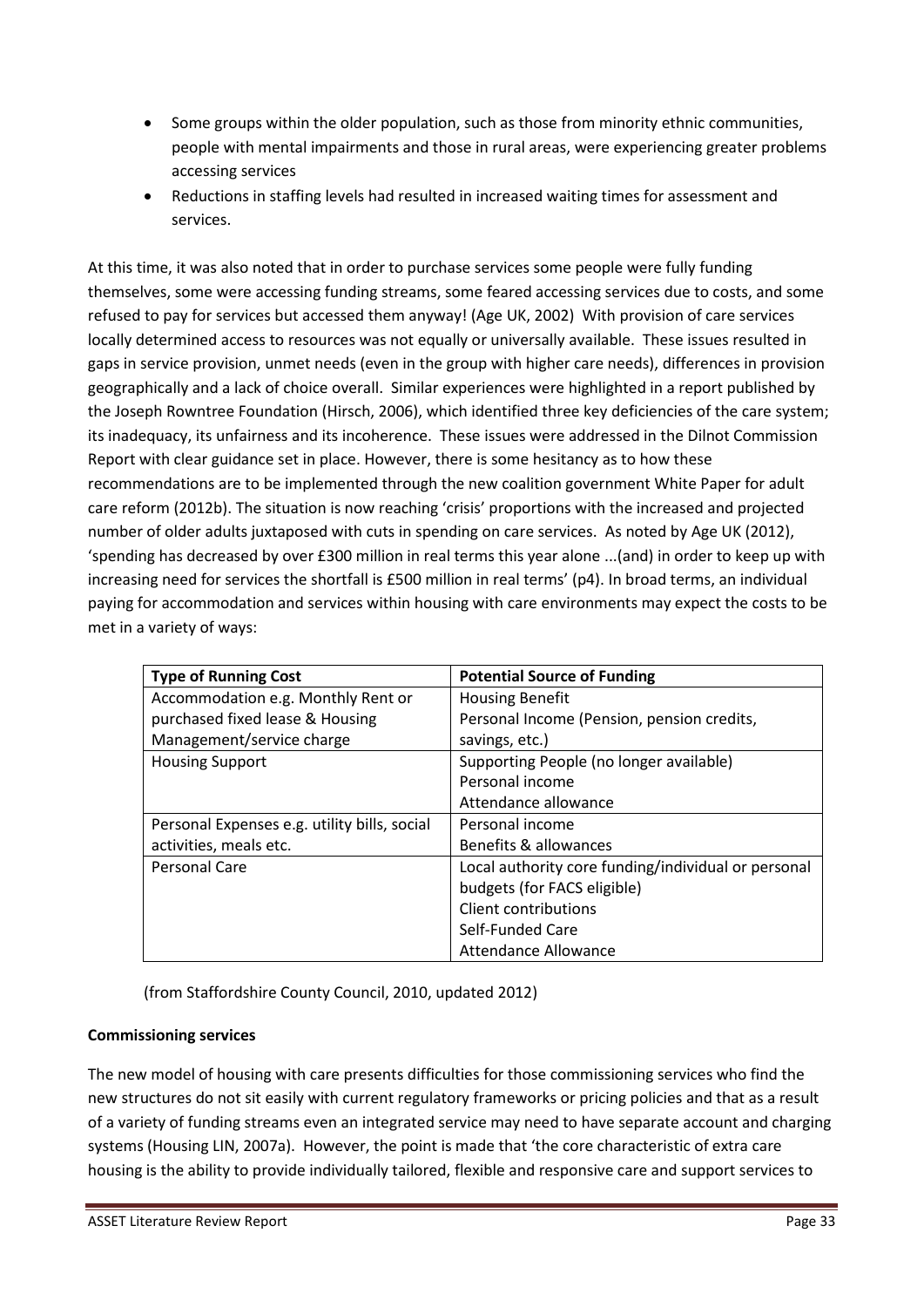<span id="page-34-0"></span>individuals in their own homes, cost effectively and efficiently. It makes sense for the funding, contractual and charging arrangements in extra care schemes to promote and support this unique flexibility and responsiveness, rather than merely replicate the normal arrangements for domiciliary care services' (op cit p 4). Some local authorities are beginning to call this "flexi-care", where the "extra" in extra care housing is tailored around the individual and not a description of the scheme (for example those in Staffordshire, Hertfordshire and Suffolk).

#### **Cost effectiveness**

Caring for an ageing population is a challenge faced both nationally and internationally. With limited and diminishing financial resources, more cost effective ways of providing care and support are continually being sought. It is imperative, therefore, that where services are provided that these represent value for money and can be measured in terms of the outcome to the individual and the cost benefit that represents. For example, providing a tailored service within a specialist housing provision could result in a net benefit of £444 per person per year for older people (Homes and Communities Agency, 2010). Whilst the net benefit of £444 in the older adult group is not the largest figure per head, it does represent the largest cost saving when multiplied by the large number of vulnerable older adults. At an individual level, work undertaken by the Personal and Social Services Research Unit to develop the Adult Social Care Outcomes Toolkit (ASCOT) offers the opportunity to 'provide a variety of approaches to identifying and monitoring value across the range of social care interventions' (Netten et al, 2010 p.4). Working in this instance in care home settings for older adults and for homes catering for those with learning disabilities, Netten at al. (op cit) introduce a method for measuring the Social Care Related Quality of Life (SCRQOL) that residents are currently experiencing and the SCRQOL 'gain' by comparing that measure with what they would have experienced in the absence of care and support services. The approach uses face to face interviews with residents together with observations. The tool provides an opportunity to consider a number of domains and look for changes over a period of time in a given setting, thus providing a measure of cost effectiveness for specific services or interventions.

Netten, Darton, Bäumker & Callaghan (2011) note that at an individual level higher costs were associated with:

- Living alone
- Higher levels of physical and cognitive impairment
- Need for nursing-type care
- Presence of a long standing illness
- Higher levels of well being

At a scheme level they noted that higher costs were associated with:

- Separate housing management and care arrangements
- Higher staff turnover
- Larger housing association size
- Being located in London.

These points give a clear indication of where cost benefits can be accrued and costs reduced.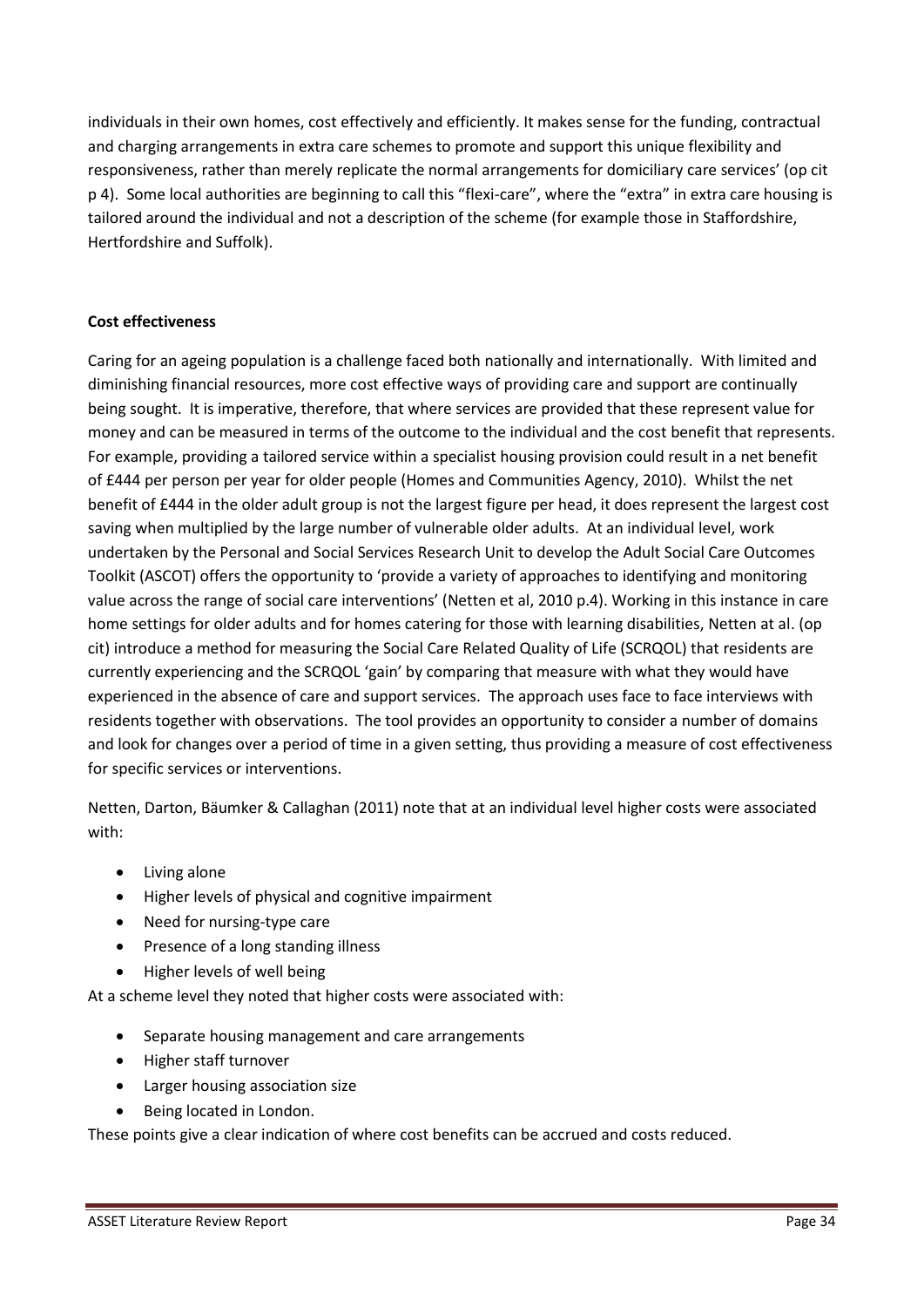#### <span id="page-35-0"></span>*4.4.4 Social Well-being*

Social well-being is closely linked with quality of life, mental well-being and general well-being. Well-being is relatively easily defined with Callaghan, Netten, Darton, Bäumker & Holder (2008) identifying five areas of crucial importance; lack of discrimination, participating in meaningful activity, supportive relationships, good physical health, and income. Social well-being can be distinguished as that which relates to social contact and relationships (Evans, 2008) encompassing a range of factors including social relations, social interaction, relationships, friendship networks and social support (Evans & Vallelly, 2007). Housing with care would appear to provide a natural environment to foster such core components of personal life with the benefit of independent living set within the context of a community life. Factors identified by Evans & Vallelly (2007) which play a part in promoting social well-being in older adults include:

- Friendship and social interaction
- The role of family carers
- Engaging with the wider community
- The role of facilities
- Design, location and layout
- Staffing issues and the culture of care

Emerging from this are a number of implications for practice:

- Social well-being should be taken into account in planning, design and management of extra care housing.
- Activities should be adequately funded and cater for a range of interests and abilities.
- Developing and maintaining a social life independent of the housing scheme is crucial.
- An evidence base of good practice for supporting social well-being is needed.
- Restaurants and shops are important as venues for social interaction and should be considered when commissioning a scheme.
- Those at risk of social exclusion should be identified and offered appropriate additional support.
- A person-centred approach to care provision can contribute towards social well-being.
- Key-worker systems can maximise the benefits of interaction with staff
- Diversity is a key feature of extra care housing which requires a level of understanding and tolerance from all stakeholders.
- Care and support services must be provided and maintained outside core hours of work.

The ethos of extra care housing and retirement villages which promote independent living, choice and flexibility may provide a space for social well-being to flourish particularly addressing issues of social isolation. As older people begin to experience higher level care needs and frailty, their reliance on the ability of this type of community to provide for their social well-being becomes magnified (Callaghan et al, 2008) placing greater significance on the ability of such organisations to manage social inclusion well. The evidence base demonstrating the effectiveness of such schemes to address issues of social well-being is currently limited (Callaghan, Netten & Darton, 2009) but in a report of the same date the authors identify that 'extra care housing can provide an environment supportive of social well-being' (p.7) particularly when activities are user-led, schemes have communal facilities operational from inception and there is an identified lead for social activities. Croucher, Hicks & Jackson (2006) note that whilst there is evidence to suggest that housing with care can have a positive impact on well-being and health this has generally been ascertained through self-report methodologies with more robust measures of quality of life lacking in the evidence base.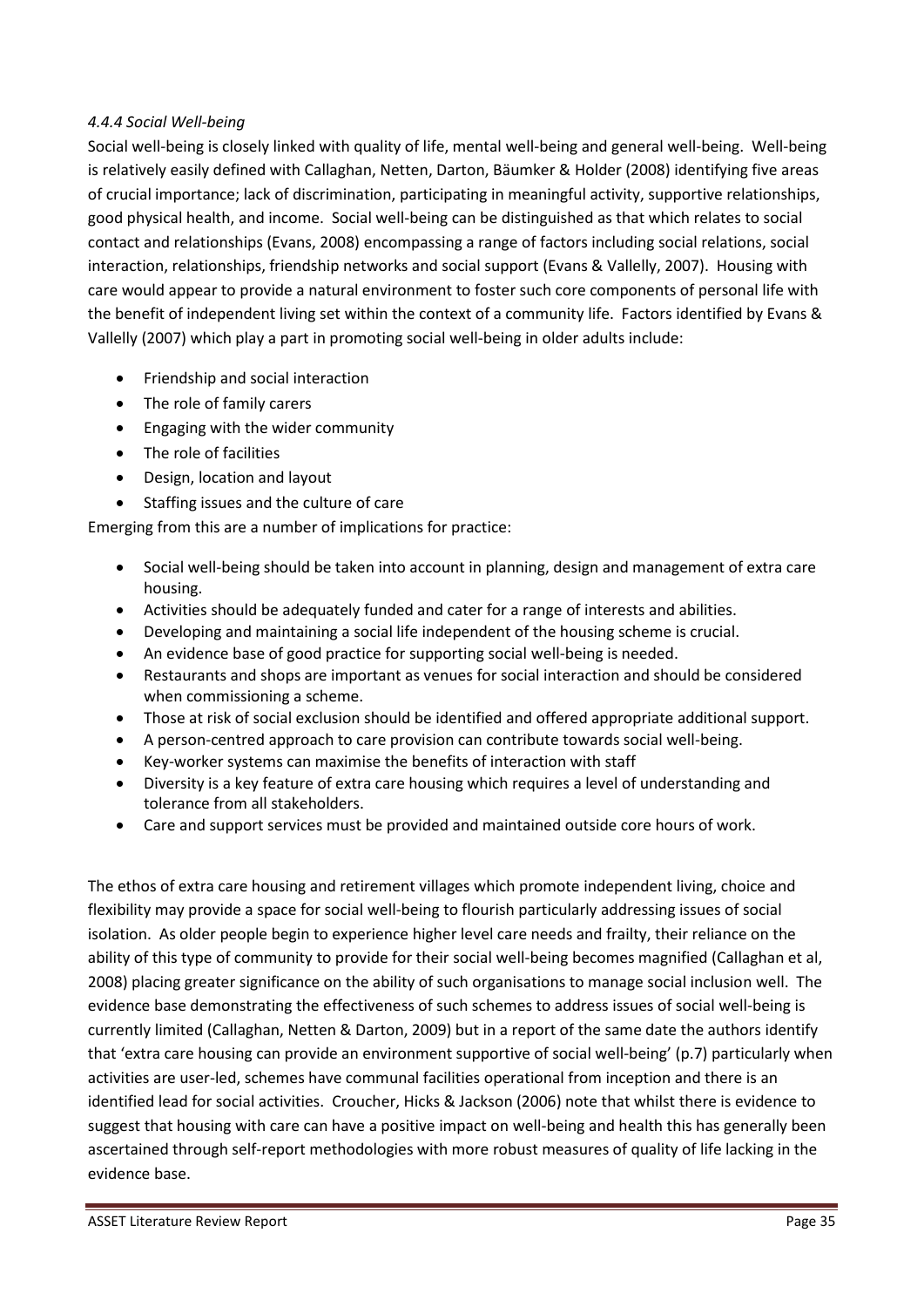#### *4.4.5 Dignity*

Dignity is a basic human right. The Royal College of Nursing define this as being 'concerned with how people feel, think and behave in relation to the worth or value of themselves and others...... to treat them as being of worth, in a way that is respectful of them as valued individuals' (RCN, 2008). Dignity should be implicit in the way all types of care are delivered irrespective of whether this is at home, in hospital, in care homes or in housing with care. Failures to deliver dignity have been highlighted on numerous occasions in recent years leading to a consultation paper commissioned by the NHS Confederation (2012), *Delivering*  Dignity. Whilst this report's focus is on NHS healthcare settings the recommendations address issues both in hospitals and care homes. The recommendations for care homes are equally applicable to any setting where care is delivered and are congruent with the values of housing with care; putting the person first, enabling access to the wider community, good use of supportive technology, training for staff, end of life care choices and buildings which are fit for purpose (op cit, p7). Interestingly, the report advocates the development of a care quality forum (similar to the nursing quality forum) together with a rating scheme to establish benchmarks and standards.

With more specific focus on care settings the Social Care Institute for Excellence published an online guide entitled *Dignity in Care* (SCIE, 2010) which identifies the following key factors:

- <span id="page-36-0"></span>• Choice & control
- Communication
- Eating & nutritional care
- Pain management
- Personal hygiene
- Practical assistance

The guide prompts practitioners to consider not only what dignity means but what promotes and what threatens dignity. Interestingly, whilst dignity appears in the domains comprised within the Adult Social Care Outcomes Toolkit (ASCOT) (Netten et al, 2010) it is measured only by current resident experiences as this aspect is not relevant in the absence of care services. Netten et al note that 'when care is present our sense of self is as likely (indeed it is arguable that it is more likely) to be undermined as enhanced by the way that people supporting us behave towards and treat us' (p.7).

Whilst much is said about dignity in health and social care settings, less has been noted about the role housing has to play in promoting dignity (Housing LIN, 2006b). This report from the Housing LIN, in line with other reports, identifies key 'facets of dignity' which can be promoted when the environment, frameworks or service:

- Maximises privacy and protects an individual's modesty
- Enables maximum independence, choice and control over his or her own life
- Creates a sense of worth, visibility and significance in the individual "I matter" or "I count". "I am not ignored or treated like a non-entity"
- Boosts confidence, self-esteem and self-respect including sense of safety and security
- **•** Provides a sense of belonging  $-$  of being part of something

Furthermore, they note the following domains which provide opportunities for success or failure within housing environments: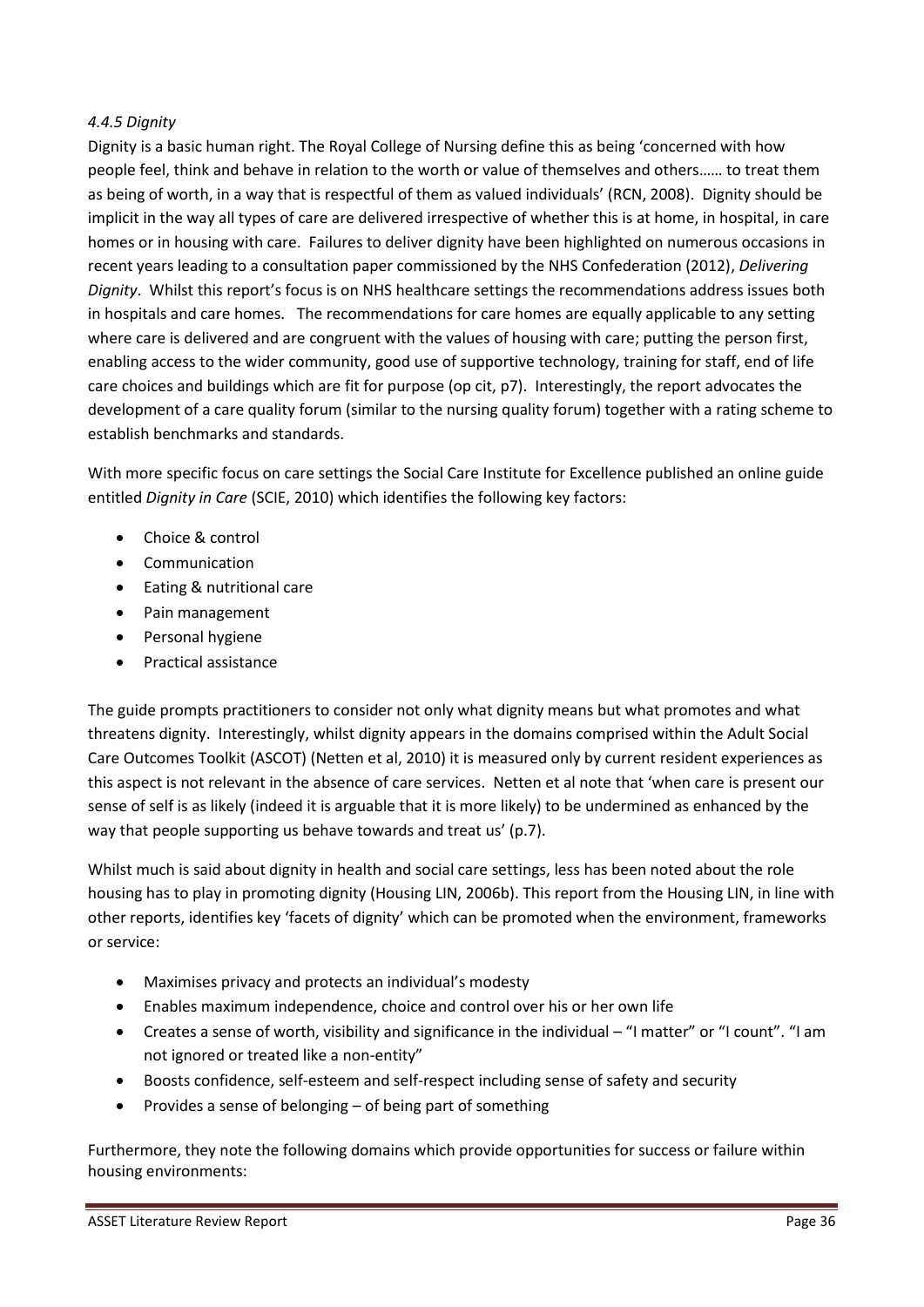- Assistive technology
- Building design and physical environment
- Ethos and culture
- Housing management and support policies and procedures
- Housing management and support attitudes and practice
- Opportunities for inclusion
- Information
- Legal and financial status of individual
- Resource allocation organisation's priorities and macro commissioning decisions
- Service type  $-$  what services are or are not available

In addition to citing examples of good practice the document also provides a comprehensive overview of barriers to dignity.

#### *4.4.6 Models of Social Care Delivery*

The National Health Service Act 1946 effectively marked the disengagement of the union between the health and social care system that had operated in the United Kingdom up to that point. Whilst the health of the nation became enshrined in legislation, social care became an arbitrary process delivered in a fragmented fashion through a host of different and disparate organisations. This has remained true to the present day despite a raft of legislation and guidance which seeks to provide for delivery of a new vision of adult social care which is better resourced, more accessible, more affordable and better prepared to support the needs of the projected increase in the older adult population.

Despite the aspirations of such legislation, the emphasis has continued to lean towards health rather than social care with an emerging concern around the ability of present funding and structures to support the demographic changes which will occur in the near future. A report from Age UK (2007) suggested the partnership model advocated in the Kings Fund report (Wanless, 2006) would provide a solution to funding social care broadly in line with a 20/80 split between personal funding and state funding. The report identified a large number of recommendations including 'tighter timescales, streamlining the assessment system, providing clarity about which elements in the public sector are responsible for what services, and working with the voluntary and community sector to develop improved consumer information and advice' (p2). It was hoped that these measures would relieve the burden on families to provide funding for care, encourage the utilization of personal budgets with more information available to support this, identify what elements of care fell within the NHS remit and keep care person centred not service driven. In addition to the funding issues they further noted that the quality of care was not fit for purpose and needed to be improved.

Delivering care closer to home and a move away from traditional care homes is part of the vision for the future of a modern, fit for purpose, adult social care service (Department of Health, 2008c). The creation of lifetime homes (and more recently HAPPI designs) would see housing as a conduit to delivering synergized health and social care in a person centred manner set, or 'care ready' within the context of the wider community. However, as the Housing LIN (2007b) note 'collaboration between housing, health and social care is often focused on systems issues with an assertion or assumption of patient / user benefit. Meanwhile there are differing priorities across health, housing and social care agendas which obscure the common or shared agendas of quality of life, and revenue and capital funding cycles which are not synchronised. Both inhibit collaboration across agency boundaries' (p8). The picture is further frustrated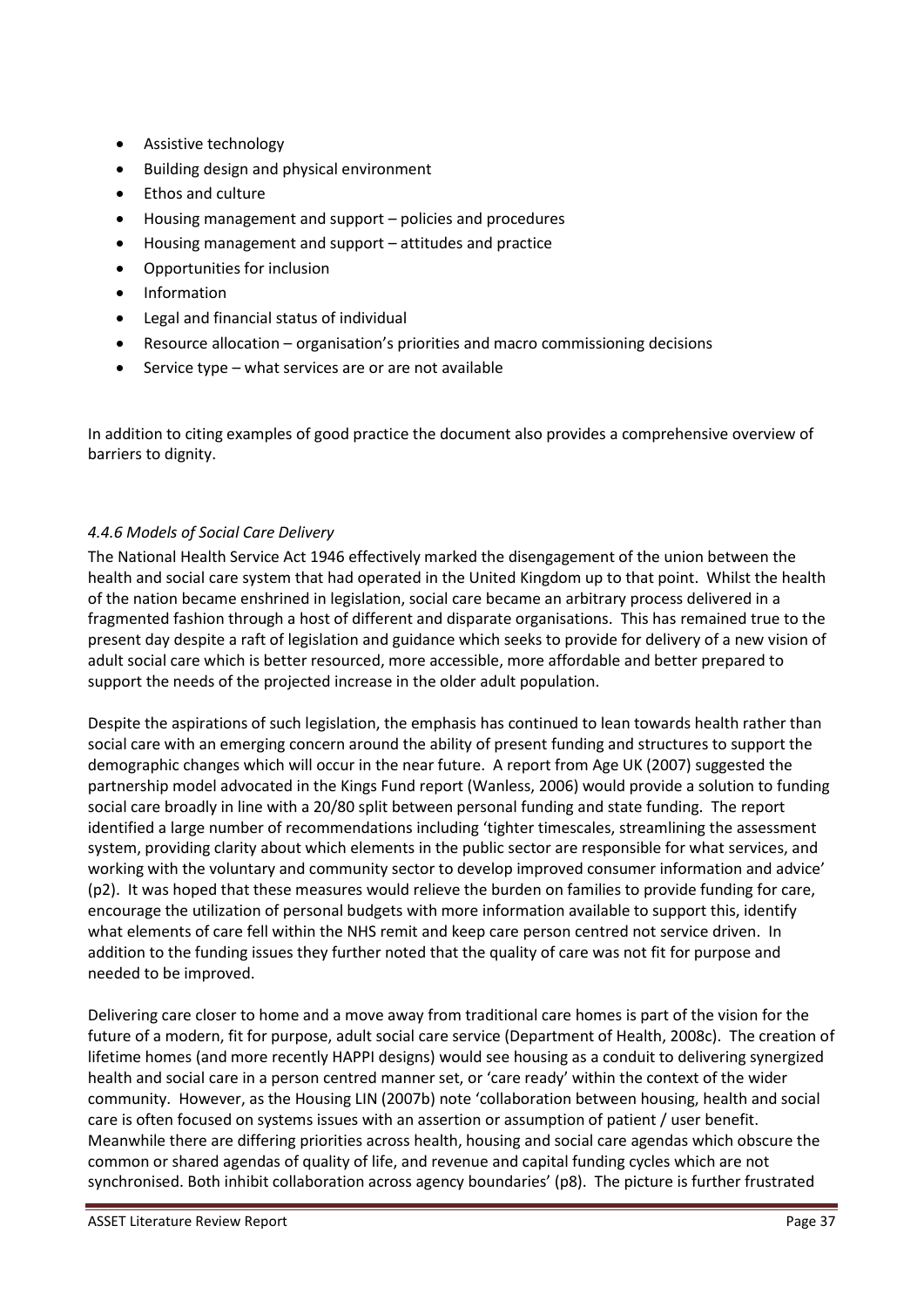where housing and social care sit within different bodies thus creating a challenge to achieving a fully joined up approach.

Housing with care, in practice, addresses a number of issues around delivering care in a home environment which is person centred and preventative offering choice and enabling retention of independence. The Housing LIN (2007b) cites an example in practice of an older adult with dementia choosing an extra care housing provision where she is able to access care as and when needed but also retain independence visiting shops and cafes on site whilst receiving visits from family and friends.

Models of care delivery differ widely even within housing with care environments and whilst these are all seen as successful, identifying common denominators to practice may be challenging. For example, care provided through housing with care environments may consist of:

- Telecare and Telehealth services
- On call care services within the housing with care setting
- Day care provision through extra care housing (Leadon Bank, Orchard Lane, Ledbury, Herefordshire) including specialist dementia day care (Japonica Court, Ash, Guildford) and a multicultural day centre offering day services and awareness raising activities within the local communities (Mary Seacole Court and Close, Bradford)
- Handyperson funded through the extra care housing scheme service charge to assist with general maintenance tasks, house moves, curtain hanging, etc. (Aspen Gardens, Hardwick, Stockton on Tees)
- Independent Living Adviser offering dedicated support to frail people in the community on a day service basis with short term care available for those coming out of hospital (Meadow Court, Frodsham, Wirral)
- Community Centres/Activity centres within housing with care environments acting as a hub for socialization and service delivery for the wider older adult community including interest groups, GP Surgery, cafés etc. (New Larchwood, Coldean, Brighton, Beacon Centre for the Blind).

As models of extra care housing and housing with care in general are all very individual, Garwood (2010a) notes that 'within the increasingly complex social care and supported housing landscape, commissioners and providers need to navigate a complex array of rules and regulations, some of which are not complementary, in order to develop models which are compliant, but which at the same time are cost effective and provide good outcomes for the people who live there' (p 6). Demonstrating the effectiveness of the delivery of social care within the housing with care environment therefore may need to draw together the elements of provision which are most effective and consider how these are commissioned, delivered and received. Of paramount importance in considering these issues is an understanding of the models of care available within housing with care environments. Garwood (2010a) identifies at least six possible models; however these models are not mutually exclusive with hybrids of approaches and variations within single models:

| <b>Model of Care</b>   | <b>Key Elements</b>                          | <b>Advantages</b>       | <b>Disadvantages</b>  |
|------------------------|----------------------------------------------|-------------------------|-----------------------|
|                        | Provider takes on risk of                    | Excellent partnership   | Unlikely to work if   |
| <b>Spot Purchasing</b> | providing round the clock                    | working, a relationship | imposed by the local  |
|                        | care. relies on sufficient                   | characterised by        | authority.            |
|                        | trust and an<br>take-up of on-site provision |                         |                       |
| by private purchasers, |                                              | appreciation of one     | May challenge         |
|                        | personal                                     | another's legitimate    | provider's ability to |
|                        | budget-holders or local                      | concerns.               | staff sufficiently to |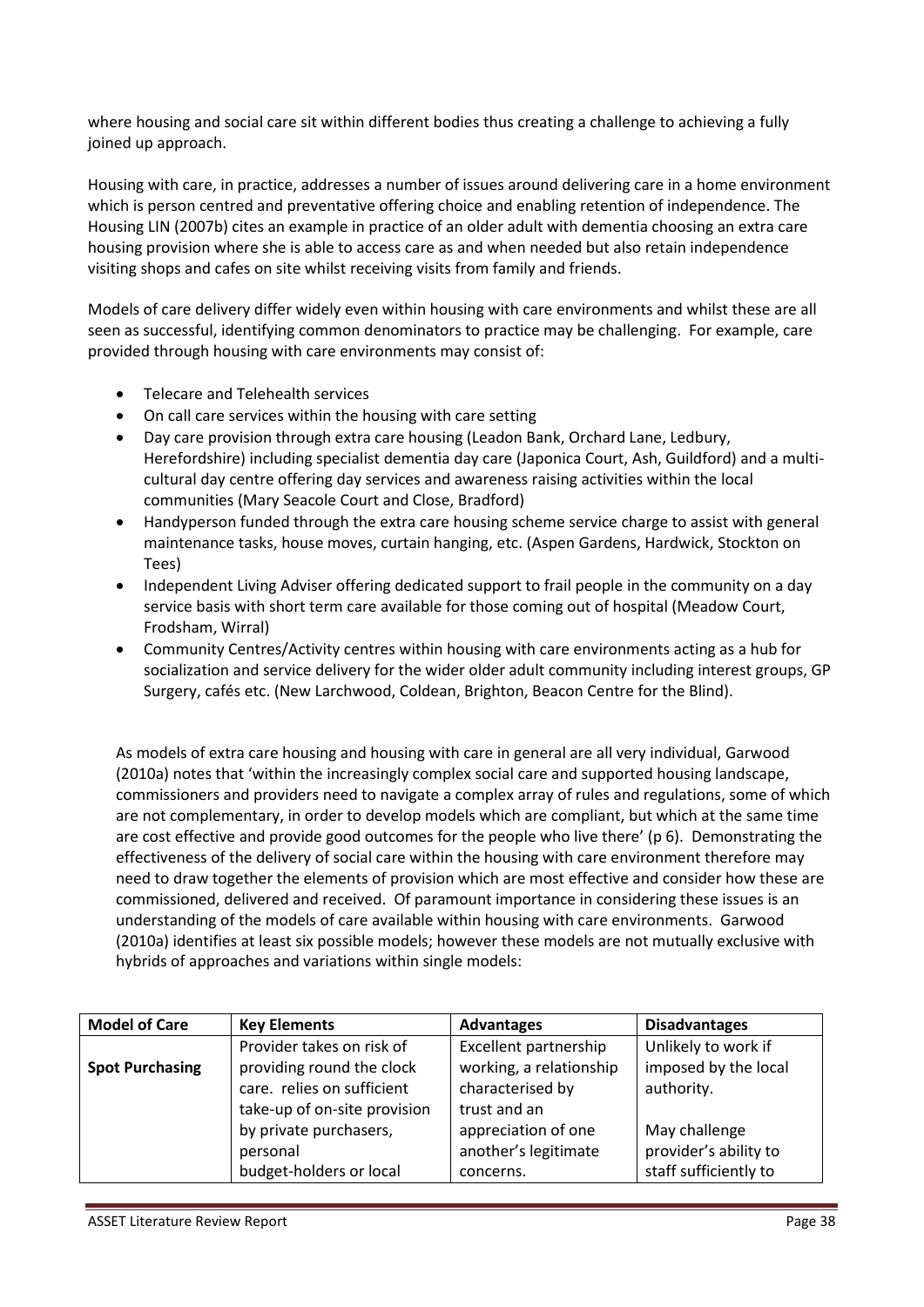|                 | authority spot-purchases   |                          | provide a flexible       |
|-----------------|----------------------------|--------------------------|--------------------------|
|                 |                            | Works well in larger     | and responsive service   |
|                 |                            | schemes & where some     |                          |
|                 |                            | aspects of cover are     | Many providers,          |
|                 |                            | subject to a fixed       | particularly of smaller  |
|                 |                            | charge by the provider   | schemes may be unable    |
|                 |                            |                          | to take                  |
|                 |                            | Maximises freedom of     | the risk                 |
|                 |                            | choice                   |                          |
|                 |                            |                          |                          |
|                 |                            | <b>Minimises Council</b> |                          |
|                 |                            | money tied up in block   |                          |
|                 |                            | contracts                |                          |
|                 | Council commissioned       | Keeps block contracting  | In smaller schemes,      |
| Core and Add on | fundamental core services  | to a minimum while still | depending on what the    |
|                 | Additional planned care or | ensuring that the        | core comprises, this     |
|                 | support can be purchased   | essential features of    | approach may be less     |
|                 | either from the on-site    | Extra Care (round-the-   | cost effective.          |
|                 | provider or an off-site    | clock care and support)  |                          |
|                 | alternative                | are provided.            | Depending on the         |
|                 | Core Services need to be   |                          | choices occupants make   |
|                 | carefully defined          | Good quality service at  | there may not be the     |
|                 |                            | a competitive price.     | same degree of co-       |
|                 |                            |                          | ordination, synergy,     |
|                 |                            | Occupants have an        | cohesion and cost-       |
|                 |                            | open choice: they do     | effectiveness as there   |
|                 |                            | not have to opt out of   | would be if most or all  |
|                 |                            | something to exercise    | the care and support     |
|                 |                            | that choice.             | were provided by a       |
|                 |                            |                          | single provider.         |
|                 |                            | If the service being     |                          |
|                 |                            | offered meets the        | If many off-site         |
|                 |                            | occupants'               | providers were used      |
|                 |                            | aspirations and          | building security may be |
|                 |                            | standards, the on-site   | more difficult to        |
|                 |                            | provider will be chosen  | maintain,                |
|                 |                            |                          |                          |
|                 |                            | Going off-site for       | For people with          |
|                 |                            | activities, or people    | dementia where           |
|                 |                            | coming in from the       | flexible, responsive     |
|                 |                            | wider community          | services rather than     |
|                 |                            | to run or take part in   | planned units of care    |
|                 |                            | communal activities is   | are particularly         |
|                 |                            | something which          | important, a minimal     |
|                 |                            | already occurs in Extra  | on-site core             |
|                 |                            | Care, so spending PBs    | provision may be not be  |
|                 |                            | on such things could     | a good model             |
|                 |                            | only be of benefit.      |                          |
|                 |                            |                          | It may be more difficult |
|                 |                            |                          | to recruit, train and    |
|                 |                            |                          | keep staff where         |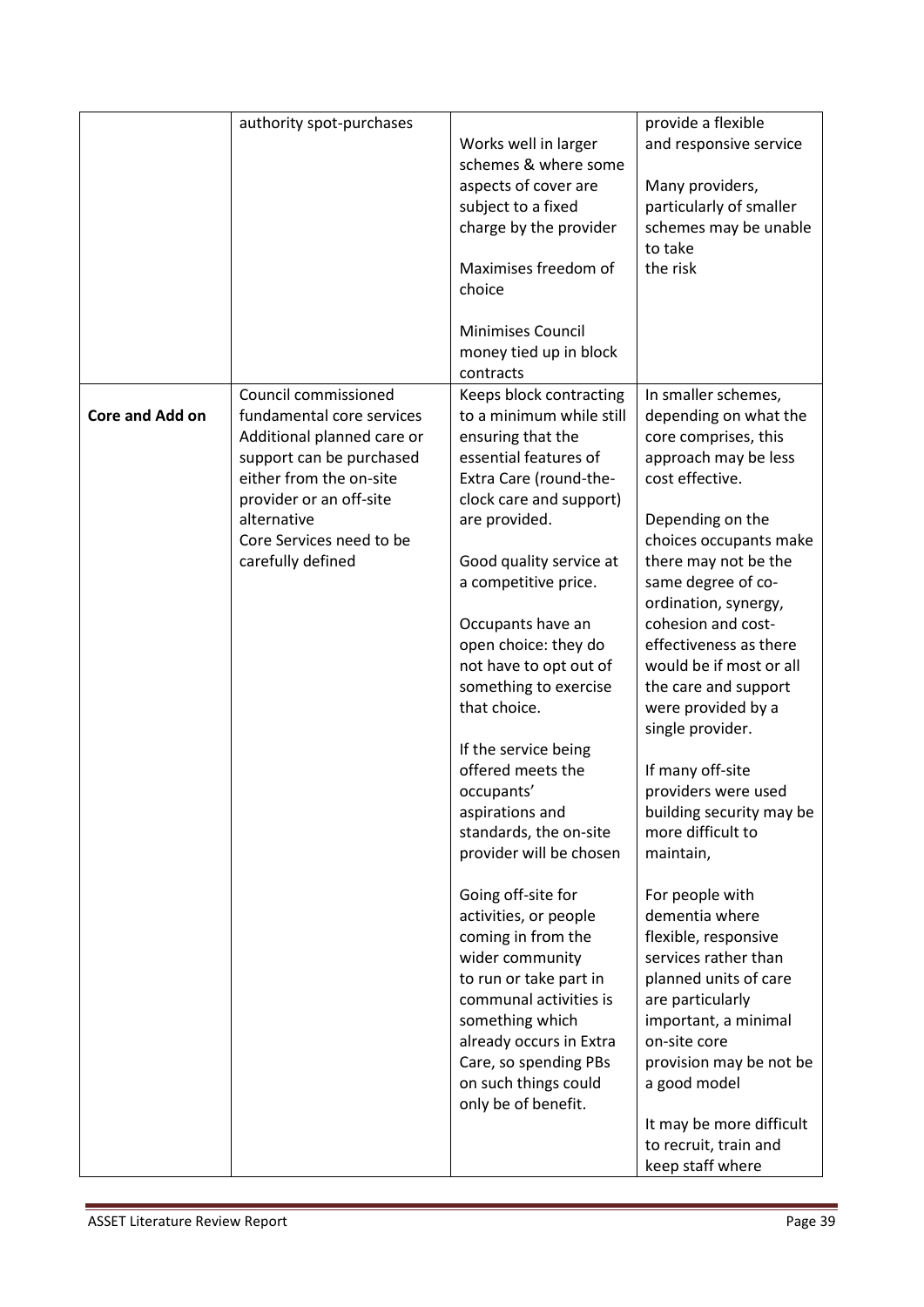|                                                                              |                                                                                                                                                                                                                           |                                                                                                                                                                                                                                                                                                                                                                                                                                                                                                                                                                                                                                                                                                                                                                                                                                            | demand is<br>less predictable<br>Slight risk of<br>registration as a care<br>home                                                                                                                                                                                                                                                                                                                                                                                                                                                |
|------------------------------------------------------------------------------|---------------------------------------------------------------------------------------------------------------------------------------------------------------------------------------------------------------------------|--------------------------------------------------------------------------------------------------------------------------------------------------------------------------------------------------------------------------------------------------------------------------------------------------------------------------------------------------------------------------------------------------------------------------------------------------------------------------------------------------------------------------------------------------------------------------------------------------------------------------------------------------------------------------------------------------------------------------------------------------------------------------------------------------------------------------------------------|----------------------------------------------------------------------------------------------------------------------------------------------------------------------------------------------------------------------------------------------------------------------------------------------------------------------------------------------------------------------------------------------------------------------------------------------------------------------------------------------------------------------------------|
| <b>Block contract the</b><br>whole service but<br>allow freedom of<br>choice | Block contracts for a whole<br>service will vary but<br>importantly occupants can<br>choose to use their PBs to<br>purchase the on-site block-<br>contracted service or use it<br>to purchase services from<br>elsewhere. | Optimises the benefits<br>of extra care whilst<br>ensuring occupants<br>retain choice and<br>control.<br>Ensures that a round-<br>the-clock care and<br>support service<br>exist on site for<br>occupants to choose<br>using a transparent<br>approach.<br>Provides an incentive<br>for the on-site service<br>to be of high quality,<br>with<br>the flexibility,<br>responsiveness and<br>personally tailored<br>services<br>Retains the benefit of a<br>care team - cohesion,<br>staff continuity,<br>stability,<br>and flexibility and<br>responsiveness in<br>meeting support needs<br>Provides more of an<br>incentive for partners to<br>work together prior to<br>the scheme opening to<br>plan arrangements at<br>the interface between<br>the care and other<br>services.<br>Keeps the<br>accommodation and<br>care contractually | Breaking the service up<br>into component parts<br>can undermine the<br>service and result in<br>fragmentation and<br>tension within the<br>community.<br>There would also need<br>to be clarity as to the<br>implications of<br>withdrawing from the<br>service<br>Potential risk of double-<br>paying<br>Over-generous block<br>contracts can cultivate a<br>dependency culture<br>which<br>is counter-productive<br>and a waste of<br>resources.<br>It may not satisfy the<br>requirement to<br>minimise block<br>contracting |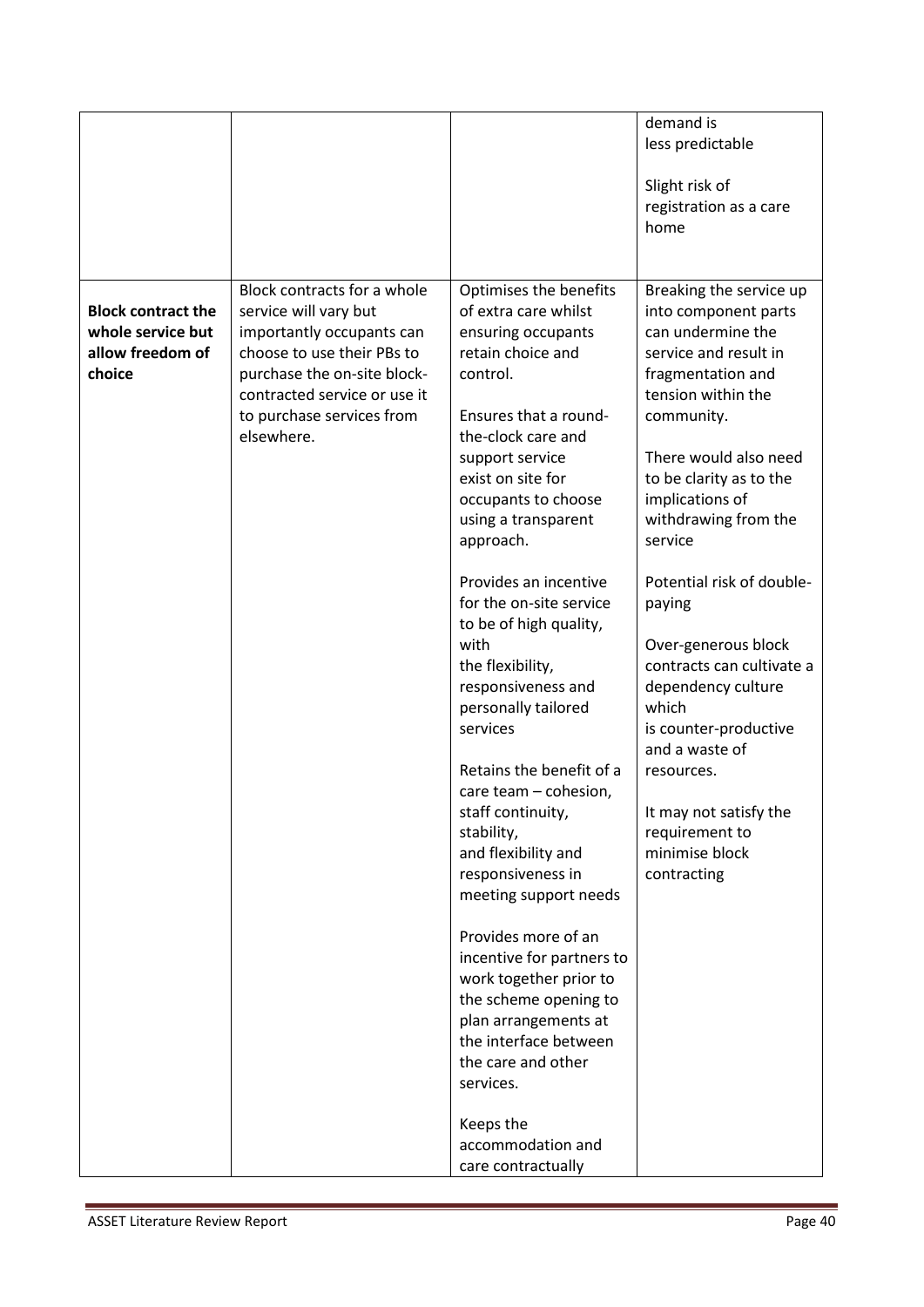|                           |                                | separate.                            |                           |
|---------------------------|--------------------------------|--------------------------------------|---------------------------|
|                           | The full care and support      | Allows choice upstream               | This approach may be      |
| <b>Block contract the</b> | provision is block contracted  | so that there is a stable,           | tantamount to             |
| whole service $-$         | by the council and this is the | funded service.                      | "personal care and        |
| choice is made on         | service occupants              |                                      | accommodation             |
| point of entry by         | in the scheme are expected     | It can offer a more                  | provided together",       |
| selecting extra           | to use for their care and      | cohesive service                     | even though contracts     |
| care housing              | support.                       | because the separate                 | for accommodation and     |
|                           |                                | service components do                | care are separate, and    |
|                           |                                | not have to be                       | may therefore be          |
|                           |                                | individually itemised                | required to register as   |
|                           |                                | and costed.                          | residential care.         |
|                           |                                | Ensures the advantages               | Each occupant may         |
|                           |                                | that apply with a                    | have a personal budget    |
|                           |                                | minimum number                       | but it is not portable -  |
|                           |                                | of providers on site -               | occupants do not have     |
|                           |                                | effective                            | the choice to spend it in |
|                           |                                | communication and co-                | another way.              |
|                           |                                | ordination,<br>synergy, flexibility, | Can be a lack of clarity  |
|                           |                                | responsiveness and                   | and transparency about    |
|                           |                                | economies of scale.                  | what the service covers   |
|                           |                                |                                      | and what occupants can    |
|                           |                                | Choice and personally                | expect.                   |
|                           |                                | tailored service delivery            |                           |
|                           |                                | are possible within the              | If the on-site service is |
|                           |                                | constraints of the on-               | flexible, responsive      |
|                           |                                | site provision and                   | and personalised, most    |
|                           |                                | people have the                      | occupants are likely to   |
|                           |                                | freedom to use their                 | see the benefit of using  |
|                           |                                | disposable income in                 | it anyway, and will only  |
|                           |                                | whatever way they                    | choose to use their       |
|                           |                                | choose.                              | personal budget           |
|                           |                                |                                      | differently if they have  |
|                           |                                |                                      | a particularly individual |
|                           |                                |                                      | requirement.              |
|                           |                                |                                      | Occupants may feel        |
|                           |                                |                                      | lumbered with an          |
|                           |                                |                                      | unsatisfactory provider.  |
|                           | Some kind of co-operative      | Enables the resident                 | Many occupants of         |
| Co-production or          | approach could be used. This   | group to shape the                   | Extra Care schemes may    |
| social enterprise         | is an approach which could     | services they receive,               | be too frail to play an   |
| models                    | evolve from any of the other   | their cost and who                   | active part in decision-  |
|                           | models. It could involve       | provides them.                       | making of this sort.      |
|                           | different degrees of co-       |                                      |                           |
|                           | production from simply         | Increases participation,             | A co-production model     |
|                           | influencing the shape of the   | choice and possibly                  | which enables members     |
|                           | service, to joining together   | control - on a group                 | to develop a structure    |
|                           | as a group to directly         | basis democratically                 | and service together      |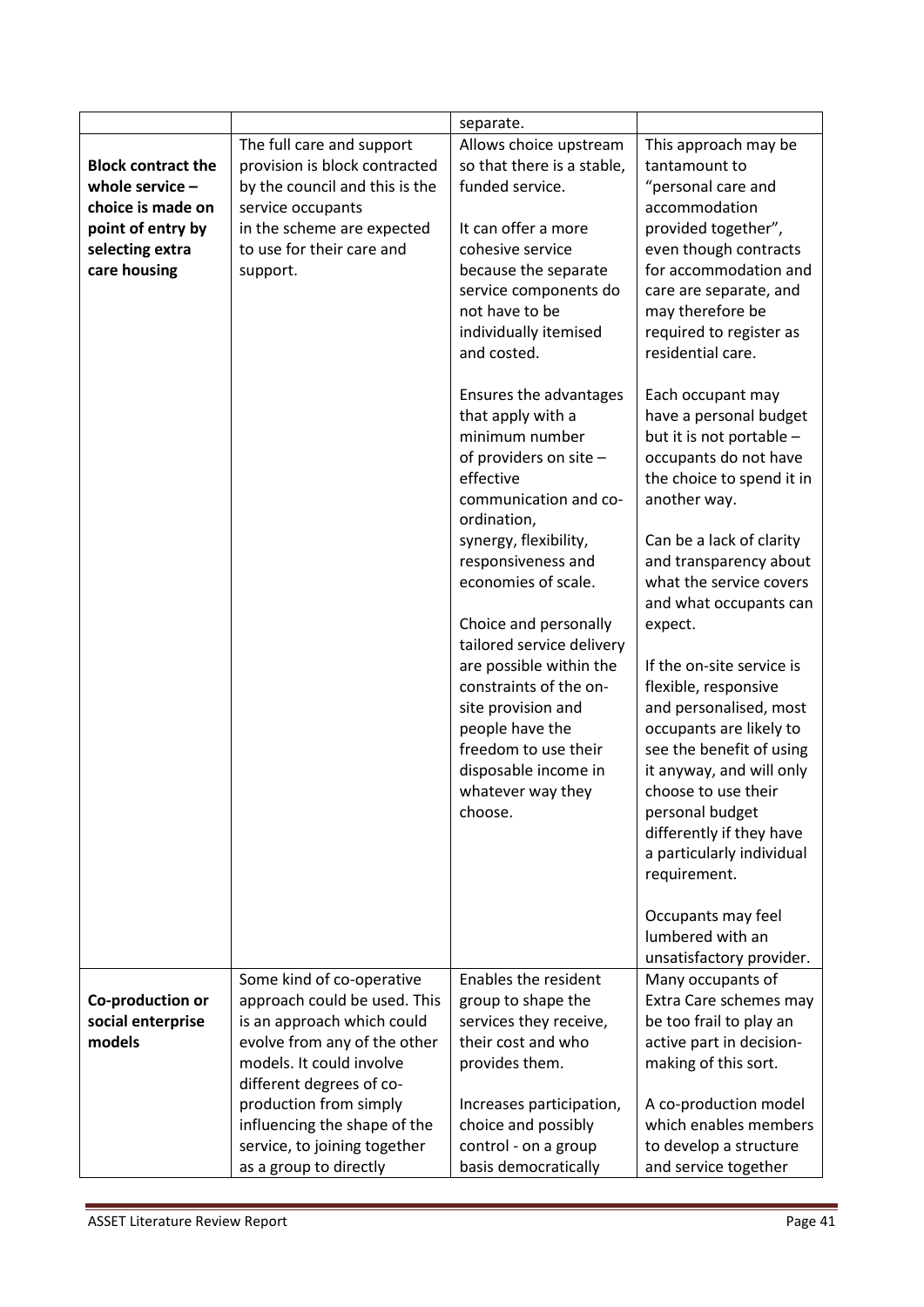|                              | procure it or employ a<br>particular provider.                                                                                                                                                                                                                                                                                                                   | exercised, rather than<br>on an individual basis.<br>Some co-production<br>models may lend<br>themselves best to<br>people who<br>have the energy and                                                                                                                                                                                                                                                                                                                                                            | from scratch could not<br>apply to the core extra<br>care service if it is to be<br>in place from the start,<br>unless the resident<br>group is known<br>sufficiently in advance<br>of it opening.                                                                |
|------------------------------|------------------------------------------------------------------------------------------------------------------------------------------------------------------------------------------------------------------------------------------------------------------------------------------------------------------------------------------------------------------|------------------------------------------------------------------------------------------------------------------------------------------------------------------------------------------------------------------------------------------------------------------------------------------------------------------------------------------------------------------------------------------------------------------------------------------------------------------------------------------------------------------|-------------------------------------------------------------------------------------------------------------------------------------------------------------------------------------------------------------------------------------------------------------------|
|                              |                                                                                                                                                                                                                                                                                                                                                                  | motivation to get<br>involved.<br>This may be a good<br>approach as a<br>supplement to a core<br>service.                                                                                                                                                                                                                                                                                                                                                                                                        |                                                                                                                                                                                                                                                                   |
| <b>Pump priming</b><br>model | The core or full support<br>service is block contracted<br>for a pre-determined<br>period, thus ensuring that<br>24/7 care and support is in<br>place from the outset,<br>and that the provider's<br>infrastructure is in place.<br>Once the block contract<br>comes to an end, the<br>arrangement converts to<br>spot-purchasing using PBs or<br>private funds. | It ensures that the core<br>service is available from<br>the time that the<br>scheme opens and can<br>attract and meet the<br>needs of a wide range<br>of people.<br>It combines reassurance<br>and certainty at the<br>start to justify the<br>provider's investment,<br>with an incentive for<br>them to make sure the<br>service remains of high<br>quality and competitive.<br>It can be a pre-cursor to<br>a number of other<br>approaches, including a<br>coproduction<br>approach and spot-<br>purchasing | The council may need<br>to step in if, for<br>whatever reason, the<br>round-the clock<br>service was floundering;<br>not to rescue the<br>provider, but to rescue<br>occupants whose well-<br>being and health may<br>be jeopardised if the<br>service were lost. |

A recent addition to the models identified above is that of 'flexicare' which has been adopted by some regions (Hertfordshire, Staffordshire) to identify approaches to extra care housing which 'better reflect the flexible, outcome-focused approach expected of care and support services and also in response to feedback from tenants that the term 'extra care' housing is misunderstood, particularly the assumption that it is only for people with very high care needs' (Adult Care Services, Hertfordshire, 2009, p2). Key elements of Hertfordshire's Flexicare model include:

- Balanced communities & flexible support
- Better outcomes & more choice
- Financing an outcomes-focused approach
- Flexicare design principles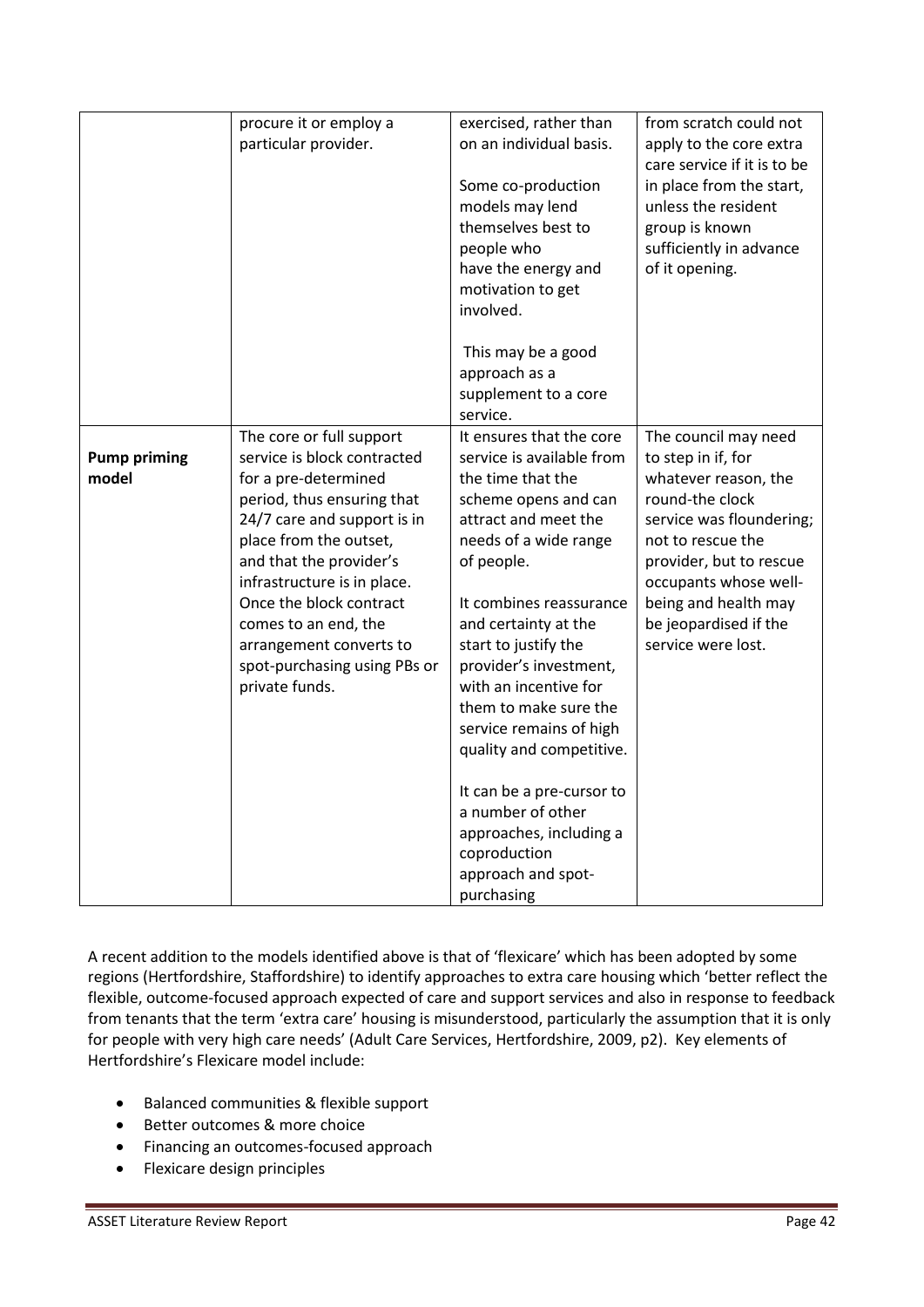# Workforce development

This model at Hertfordshire is supported by strong partnership collaborations between Hertfordshire County Council, ten district and Borough Councils, voluntary & private organizations with evaluation provided through the Institute of Public Care at Oxford Brookes University. Funding for services is effected through a new banding system:

- Low Band = preventative
- Medium Band = direct alternative to community care
- High Band = direct alternative to residential care

<span id="page-43-0"></span>Commissioners in Bristol who have been providing extra care housing since 1999 are considering a ratio split of 40/40/20 ratio with 40% high care needs (10-20 hours per week), 40% medium care needs (5-10 hours per week) and 20% of the tenants with low care needs (0-5 hours per week). However, at present, data available to Bristol suggests that provision is around 23% high care needs, 12% medium, 35% low and 30% with no care needs (Russell, 2012, p1). These ratios are an important consideration; where only high care needs are catered for there is a danger that extra care housing can begin to resemble a care home style environment. There may also be a need to question how these hours are determined. The recent literature on Fair Access to Care, e.g. Commission for Social Care Inspection (2008), identifies the continuing problem of service-led rather than needs-led approaches, and defining care needs in terms of hours of input seems to perpetuate this. There is an onus on maintaining balance with its inherent social capital gains in an environment which balances those with and without care needs. However, this may come at a personal cost and lead to environments which become segregated and isolating for those with higher level needs such as advanced dementia.

Staffordshire County Council (2010, p10) in adopting a Flexicare approach identify the following benefits:

- Providing quality housing and communities that are suitable for the needs of older people and some other more vulnerable groups
- Providing a wider range of choices for housing and support
- Freeing up larger properties in the housing chain
- Promoting independence, choice and control
- Reducing social isolation and enabling social inclusion and fulfillment
- Early intervention and prevention of avoidable deterioration and use of higher dependency services
- Improving the quality of life for people who use the service
- Improving the health and well-being of people who use the service
- Reducing depression
- Reducing the demand on community and acute health services
- Enabling more effective, coordinated and integrated service delivery
- Providing an alternative to residential care for many people and nursing care for some
- Keeping carers and the person they care for together Providing most people who use the service with a 'home for life'
- Providing an environment for safety and dignity
- Supporting people at their 'end of life'
- Achieving benefits from partnership working across housing, social care and health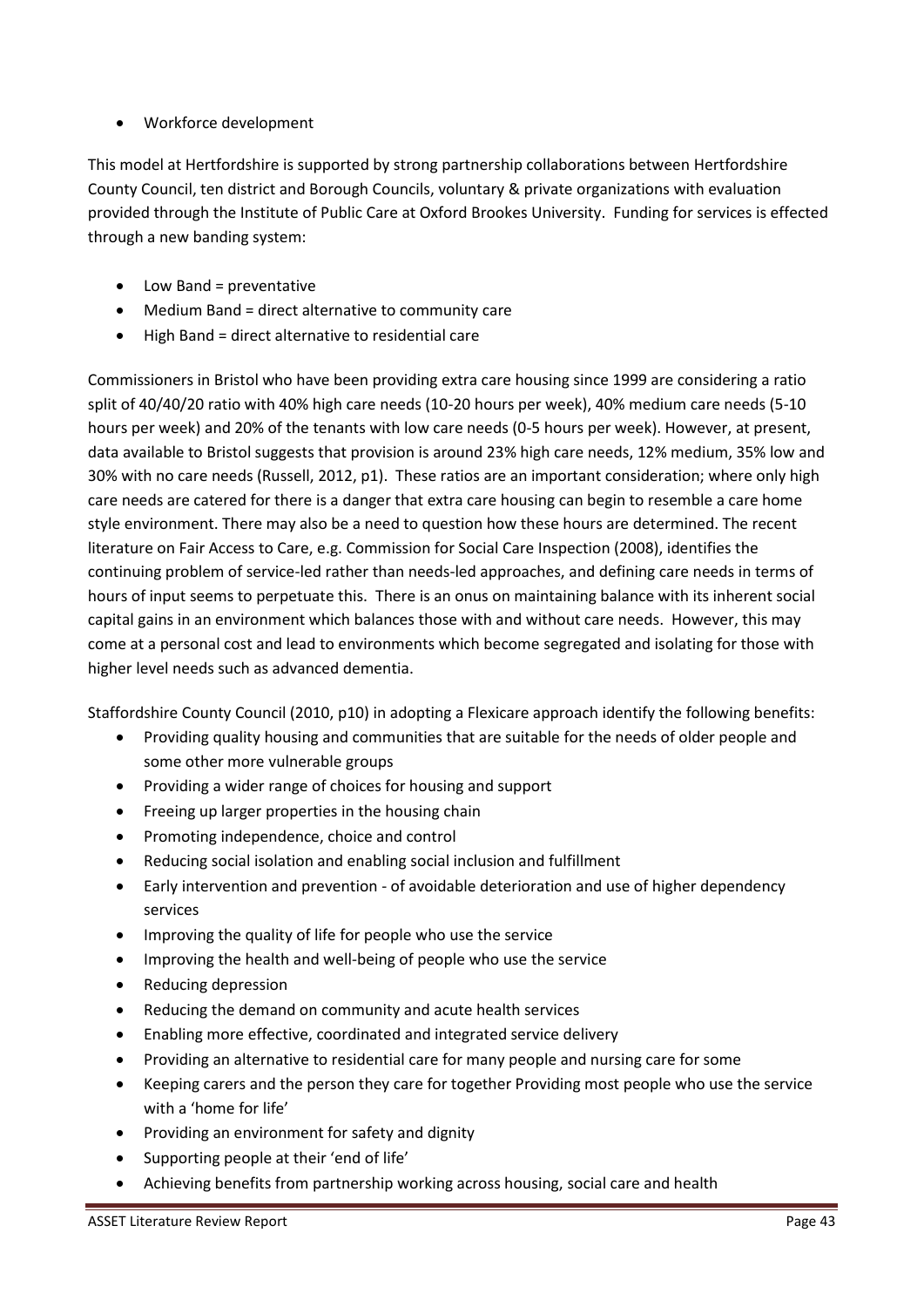Assisting organisations in delivering priorities and meeting key Performance Indicators

However, Staffordshire have noted realistic limitations to their current model of flexicare provision including:

- The confusing charging policy for Flexicare is unpopular as it uses a two band system,"spot charging", which is seen as unfair to those people receiving low packages of care
- Support costs within schemes vary considerably and show no positive correlation between staffing ratios and costs applied
- The current models of commissioning do not support personalisation
- Little evidence of involvement of the NHS in the commissioning and development of Flexicare housing
- Low public awareness of Flexicare housing developments and what they can offer people
- Front line staff are sometimes unclear as to the role of Flexicare housing and the context in which people should be referred

It would appear that many of these issues have been overcome in the model adopted by Hertfordshire and much could be learnt by cross-fertilisation of ideas between Authorities.

#### *4.4.7 Housing*

A recent Joseph Rowntree report noted that there are 7.3 million older households in mainstream or specialist housing in England (excluding care homes) which contain no one below the age of 55 (Pannell, Aldridge & Kenway, 2012). There are only about 7% of older households (530,000) living in specialist housing mainly in the social-rented sector with some support facilities to give residents practical day to day help (Shelter, 2012). The majority of the remainder are owner occupiers of mainstream housing, much of which is under-occupied (i.e. single or couple households with three or more bedrooms) (Pannell et al, 2012). There is very little specialist housing available to buy or rent privately, and very little mid-range specialist housing for older people who are not wealthy but do not rent socially (Shelter, 2012). Housing with care would appear to provide a natural alternative for the majority of older adults offering responsive, flexible care as needs change. However, these types of provision currently represent only a small percentage of the types of housing available and do not appear to satisfy the needs of both present and future market trends. Specialist housing represents 5% of housing in England with extra care housing being a relatively scarce component of that profile, amounting to only 1% of housing occupied by older adults (Counsel & Care, 2011 p8). A survey undertaken by the Personal Social Services Research Unit (PSSRU) in 2005 identified that within the sample participating only 2,500 dwellings could be classified as extra care housing across all 13 Local authorities (Dawson et al, 2006). The National Housing Federation (2010) estimate that there are already over 70,000 people aged over 60 on a waiting list for suitable housing and related support services; a figure which is set to rise to at least 300,000 by 2019. Whilst the majority of older adults are home owners, the majority of specialist housing provision is available for rent rather than purchase. Despite aspirations for wider choice of rented or purchased property for older adults with different designs, tenures and pricing, this is still a long way from achieving reality (Housing LIN & ADASS, 2011).

This raises concerns for the choices which are available to older adults in relation to where they would choose to live as they grow older; 'Older people want housing that is attractive, in a safe, well-connected neighbourhood. They typically value homes that are well insulated, have some outdoor space, and have a spare bedroom' (Shelter, 2012, p6). If housing is to provide the conduit to delivering cost effective,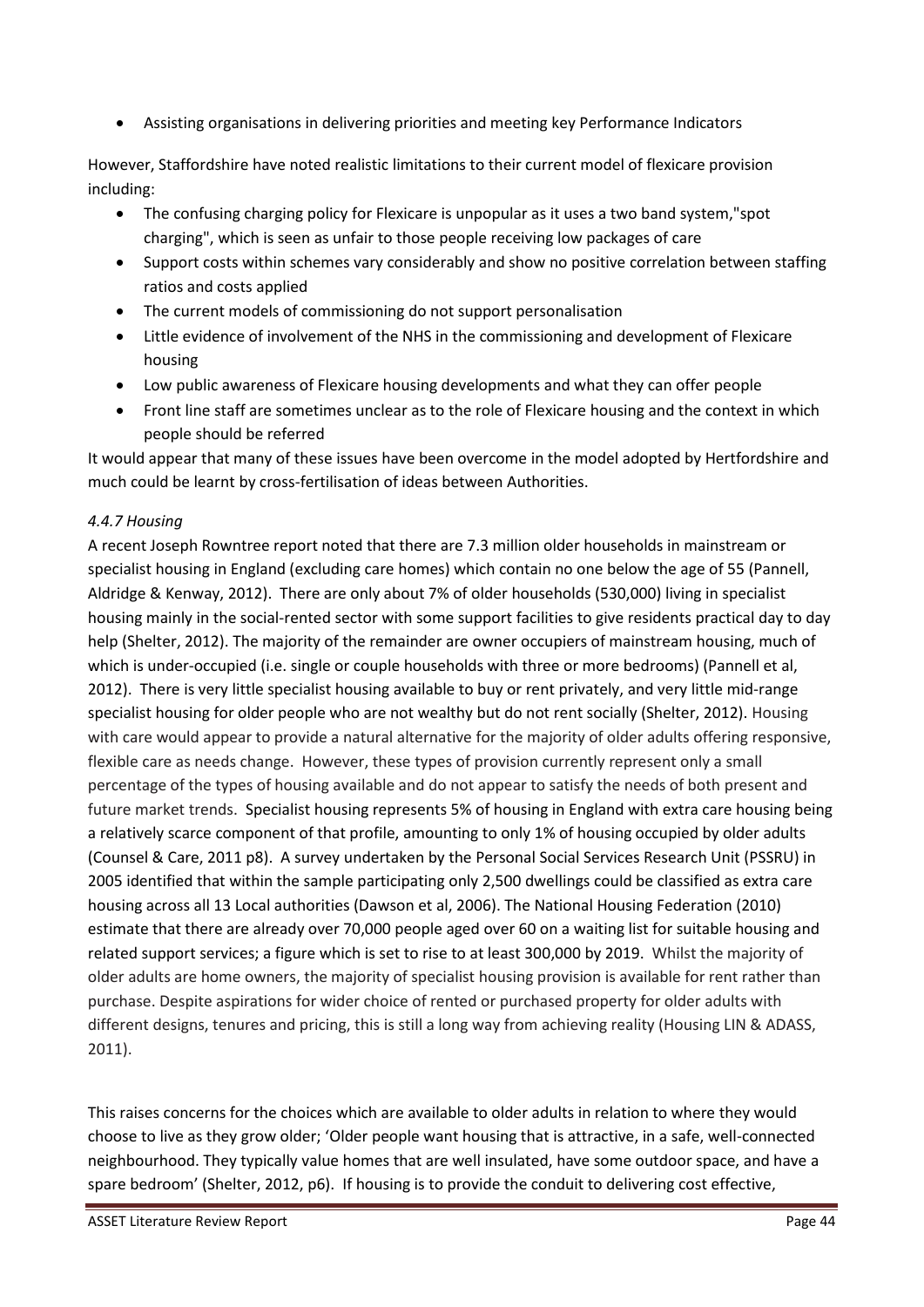personalised care services such houses must be places where older adults want to live and provide the types of accommodation they need; the housing market must meet the demands and aspirations of a changing population.

Age UK (2006) identified three key factors in preparing for the future:

- If we wish to enable older people to remain living independently in their own homes for as long as possible we must build housing that is suitable for people at all stages of their lives
- All new housing should be made more readily adaptable to meet our changing needs as we get older
- All new homes need to meet the Lifetime Homes Standard promoted by the Joseph Rowntree Foundation and Habinteg Housing Association (Goodman, 2011).

In planning for provision of extra care housing, the aforementioned Strategic Housing for Older People toolkit (SHOP) (Bligh and Kerslake, 2011) identifies three key decisions:

- 1. WHO Whose needs are you aiming to meet? What is the target client group for this development? What is the evidence that this will provide a viable population for any scheme?
- 2. WHAT What type, shape, size of scheme? What is the impact of land availability and design on scheme configuration? What is the relationship between cost, design and viability and the impact of this on size and configuration to maximise public subsidy and/or private investment?
- 3. HOW What are the timescales and processes that need to be agreed? What are the funding mechanisms for the scheme? Who are the partners that need to be involved and at which stages?

In response to these questions, they identify three basic options for extra care housing:

- (i) Retirement Village where apartments can be purchased and entry is by free choice;
- <span id="page-45-0"></span>(ii) Large schemes which have mixed tenure consisting usually of 1-2 bedroom apartments with selective entry banded into different levels of need to create a 'balanced' community:
- (iii) And small schemes with properties for rent, which act primarily as an alternative to residential care aimed at people with existing care and support needs.

However, it is clear that more extra care housing is needed which must be more appealing to residents. Without further capital investment and development of marketing strategies there may be a danger of extra care losing its distinctiveness and becoming more like residential care (Darton et al. 2011).

<span id="page-45-1"></span>Where housing with care can provide a 'home for life' there is an expectation that continuity of care can provide seamless provision of services as individual needs change. However, this is sometimes not the experience of residents in retirement villages or extra care schemes where a 'significant minority of residents do move on to other care settings' (Vallelly & Kaur, 2008). Whilst housing with care can provide an 'alternative to residential care, the evidence suggests that it is not always a substitute for these settings (Croucher, Hicks & Jackson, 2006). This report also found that residents moved to residential or nursing home care for a number of reasons including increased care needs. With older adults experiencing an escalation of their care needs and schemes providing for day care, respite and intermediate care the transition needs of older adults must to be addressed if a move to a different type of care environment is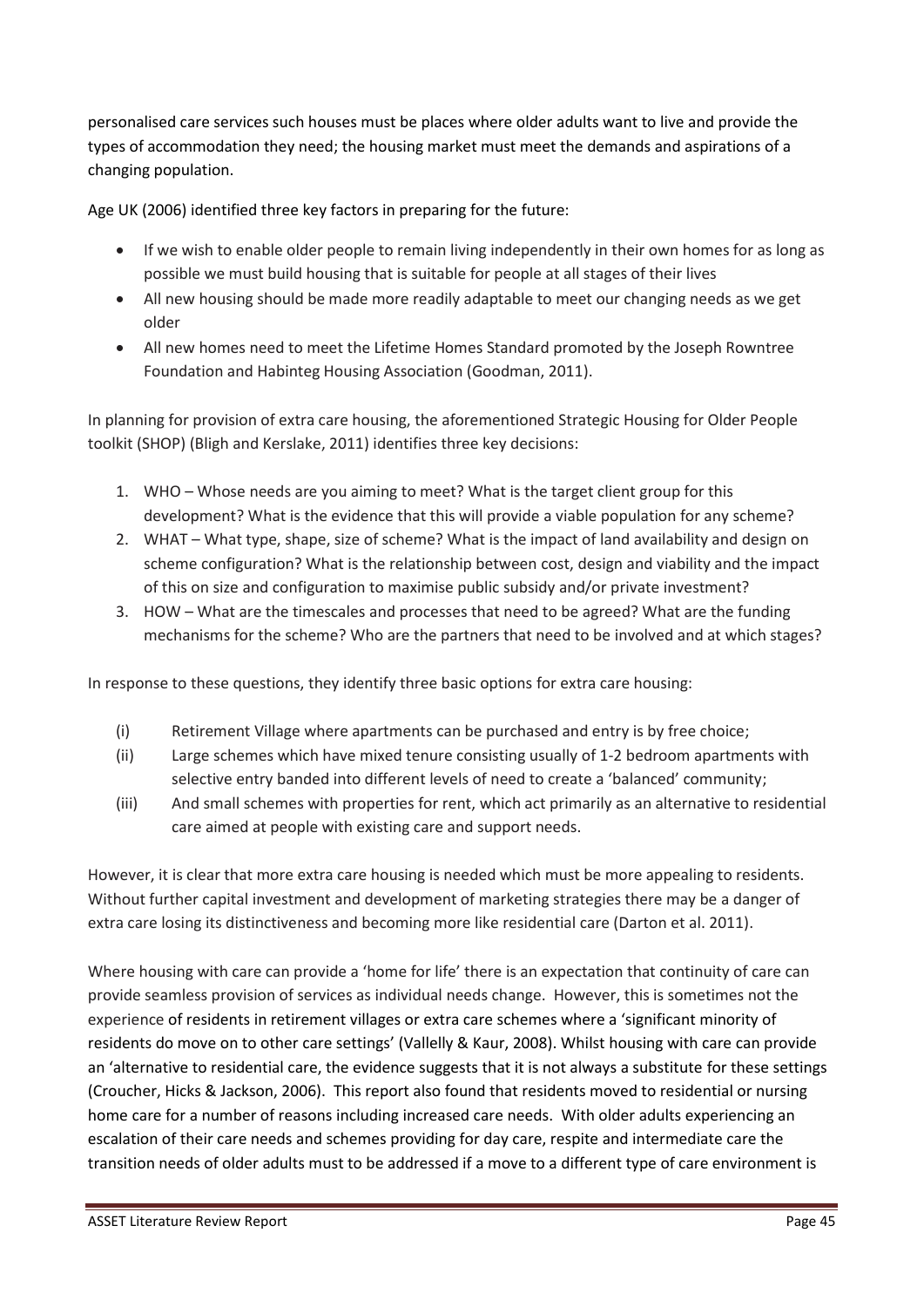envisaged, whether in the short term or long term; 'despite the widespread aim to create mixed communities within schemes, none was known to have a policy in place on when people are moved on as their physical frailty or dementia level increases' (Dawson et al, 2006). A project currently being undertaken by The University of Birmingham (due to report in September 2012) is considering older people's experiences of transition between different services and agencies in health and social care on the basis that evidence shows that older adults experience many problems before, during and after transitions.

Housing must also respond to the wider needs of a diverse community. It is noted by Garwood (2010b) that 'very little work has been done in relation to the housing and support needs of LGBT older people, and also those with multiple or complex needs who are at risk of being homeless, so work in these areas would be timely' (p6). Furthermore, she suggests 'the growing number of older people with a learning disability, and the likelihood that they will have experienced a life of disadvantage makes work in this area a high priority' (ibid). Whilst some schemes make separate provision for black minority ethnic groups (BME) such as day centre provision other schemes operate inclusively to create a rich diverse community (Hanover, 2009). Hanover (2009) note that 'one size does not fit all' and have noted the following points in relation to providing for inclusive and diverse communities which:

- Meet particular cultural aspirations and preferences
- Provide services in an appropriate language
- Provide a programme of activities and services that meet particular community needs
- Provide catering that meets cultural dietary requirements
- Enable the development to be located close to the wider community and become a focal point for additional outreach services that can benefit others in the area
- Enable older people from all communities to live together, through the promotion of a culture of tolerance, respect and understanding of the individual

# *4.4.8 Planning*

As the new Coalition Government strives to address the needs of older adults, its National Planning Policy Framework (2012) places an onus on local authorities' Strategic Housing Market Assessment (SHMA) to determine the trajectory of the scale, range and tenure mix in their areas. However, in line with the lack of a standard definition of extra care housing a grey area still exists around classification. In terms of the current planning system it currently sits somewhere between C2 (residential institutions) and C3 (dwelling houses), which has implications for funding streams, scheme viability and ownership (public or private).

#### *4.4.9 Evaluations of Housing with Care*

Housing with Care, particularly extra care housing, has no firm definition. Housing with care has differing typologies, differing tenures, differing models of care provision, differing capital funding streams, differing management structures, differing populations and differing ways of individuals funding their needs. Within this rich mix there is evidence to suggest housing with care works. However, how it works, for whom it works and at what cost may yet need to be determined.

A literature review by Croucher, Hicks and Jackson (2006) noted that there was a relatively limited evidence base for housing with care with evaluations focusing either on a single scheme or on the provision of one provider organization. Making comparisons between schemes can also be complex and difficult to achieve;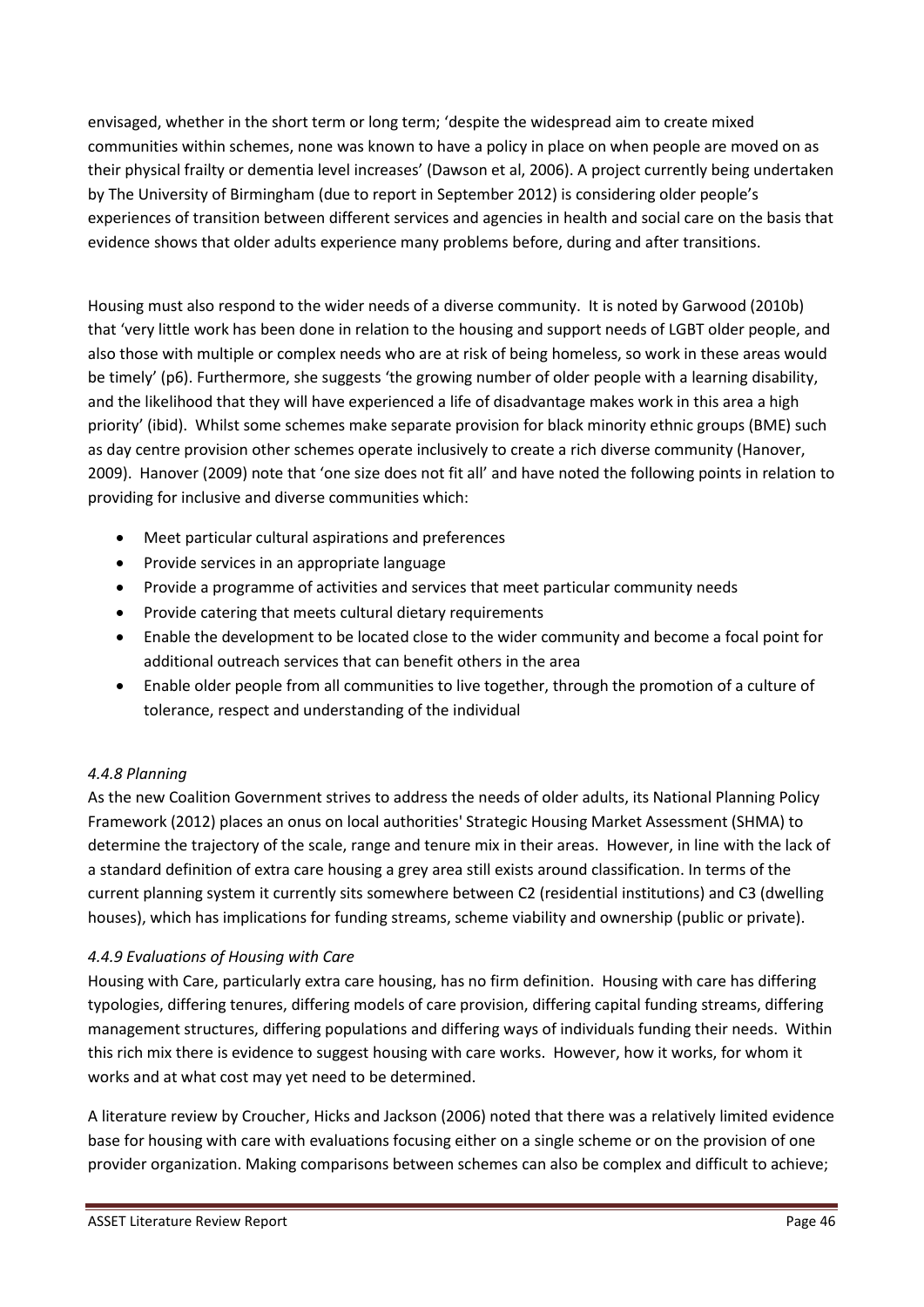Croucher, Hicks, Bevan & Sanderson (2007) noted that it was difficult to make judgments about the comparative effectiveness of schemes as each is quite distinctive based on the size of schemes, their location and design, eligibility criteria, provider organisations and the partnerships that were in place. This led them to the conclusion that there is 'currently there is no single dominant model that works best' (ibid, p59). Darton, Bäumker, Callaghan, Holder, Netten & Towers (2012) make a similar point noting that information collected has usually been specific to a particular study or collected for specific purposes, again making comparisons difficult.

In contrast to evaluations which consider only housing with care options, others focus on a comparison between residential care, community care and care within housing with care environments such as extra care housing. A report by Burholt, Nash, Doheny, Dobbs and Phillips (2011) considered the integration and management of complex care in these three types of settings specifically exploring quality of life, the extent to which complex integrated social and health care can be delivered and the cost effectiveness of extra care compared to residential and home care. They made the following observations:

- Care services within extra care facilities lack both breadth and depth
- Residents recognize that complex care needs are not likely to be catered for within extra care facilities
- Community and residential care managers focus on providing the older person with care whilst extra care managers provide a purpose to the provision of care  $-$  to enable older people to participate in the community.
- None of the extra care facilities had registered as domiciliary care providers so the availability of '24'hour care is open to debate
- Extra care managers were unwilling to admit or continue to support people suffering with cognitive deterioration so the menu of services is structurally restricted from the outset
- Despite the increase in social interactions facilitated in extra care environments there were no reported differences in levels of loneliness between the three types of living environments.
- Information for residents is likely to make a difference to how access to services is experienced. Extra care residents were the least satisfied with access to personal services but had not been adequately informed.

In response to these challenges, the report identifies the following amongst their list of recommendations:

- There should be a gold standard to clarify what older people can demand/expect from extra care facilities either in the public or private sector
- There is a need for standard criteria regarding admission to extra care accommodation. Managers currently have the right to refuse applicants based on future care needs and their capacity for social activity in the community.
- Explanations should be given to potential extra care clients identifying what is available, how this differs from living in the community and what upper limits are placed on care provision which may necessitate a move to a different type of facility.

Interestingly, these observations are made in relation to the Welsh Assembly Government and it will be important as part of this project to see if the same ethos around purpose of provision of care in extra care housing (i.e. to be socially active in the community) holds true.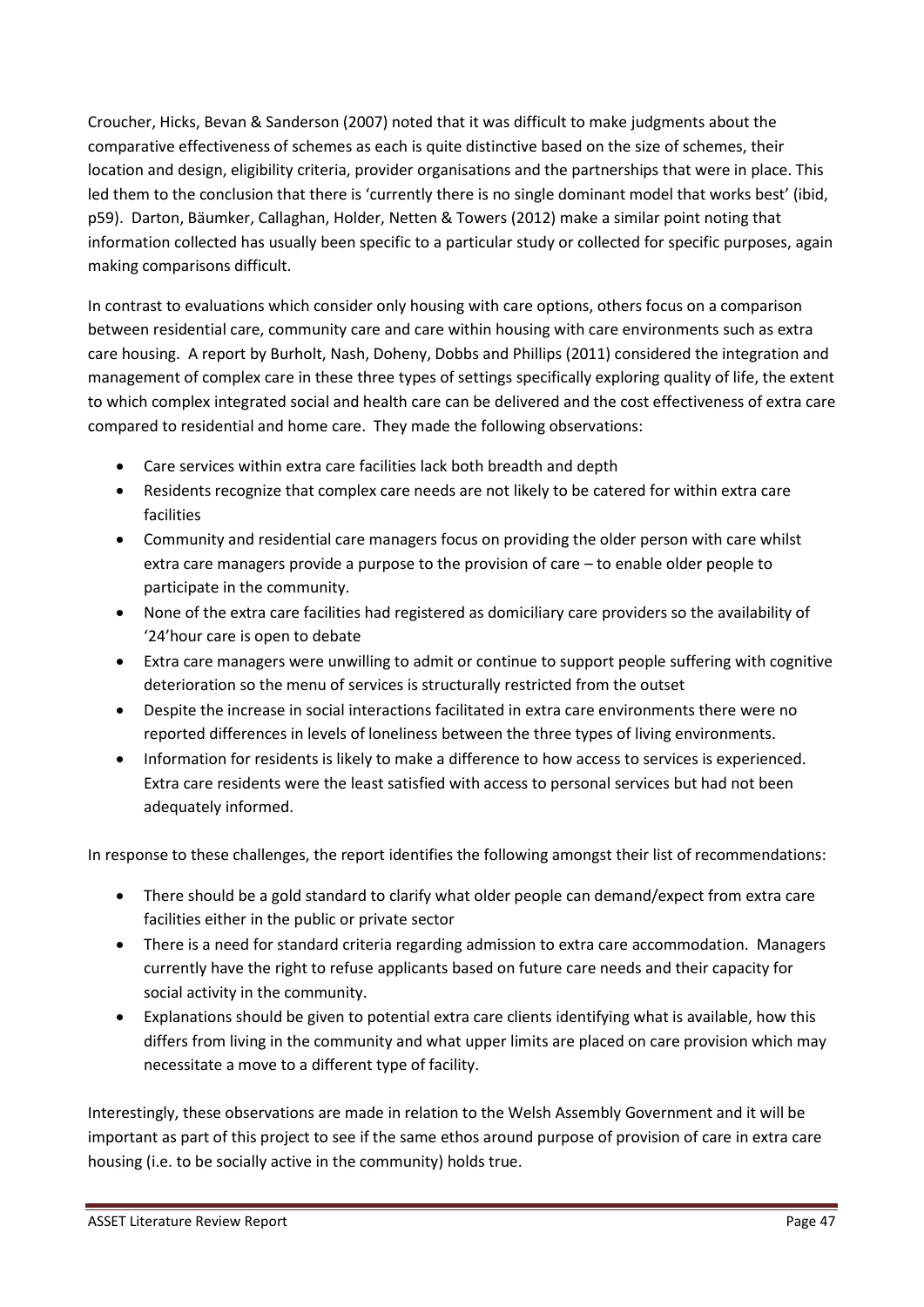<span id="page-48-0"></span>Croucher and Bevan (2010) make a salient point in their evaluation of a large retirement community noting that 'residents are at a certain point in the life course, and this has influenced their decision to move to such environments, and must shape their expectations and experiences of living in such developments' and that living in such schemes is perceived as a 'different way of life' (p. 7). Learning points from this evaluation included:

- The importance of marketing the scheme from the outset, not just to prospective residents, but to the whole community
- Balancing the expectations and needs of diverse groups of residents, and how best to enable and empower residents to take a positive and active role in developing and shaping their communities.
- Mechanisms to engage with residents should be in place before residents move in.
- Understanding the local community in which schemes are located, and how local cultures will shape the new communities that evolve.

Whilst some evaluations offer a perspective *within* the housing with care community and others offer perspectives *between* housing with care, community and residential care, it is important to note Croucher's point above that even comparisons within housing with care settings may prove challenging when the settings themselves are so diverse. For example, within different models of extra care housing, services may be sourced externally or in-house. Where services are the responsibility of the client and sourced externally it is incumbent upon providers to remain aware of decisions taken by clients. Although this type of 'decision ownership' is a positive move towards personalisation, it needs to be well managed in order for providers to be aware of client decisions and address any unmet needs. Croucher et al (2007) note that 'care services and the community alarm services for the residents were sourced from the local council with residents directly responsible for organising these themselves .....in this respect there was potential for high levels of care and support being received without awareness from the scheme itself, and conversely for needs to remain unmet' (p. 45).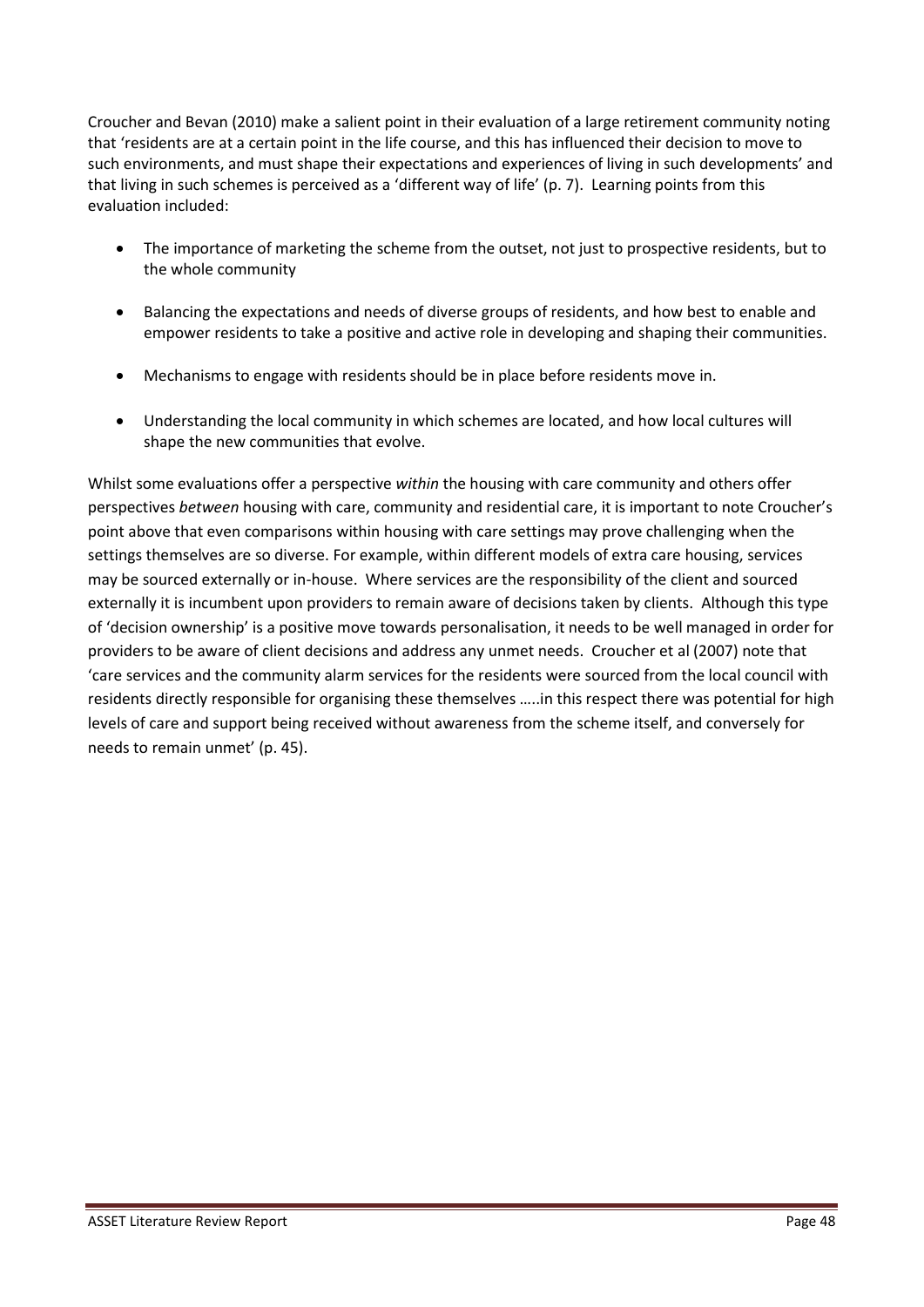#### **5. Discussion**

This review has identified and reported on an emerging body of peer reviewed and grey literature of relevance to housing with care settings. The scope and depth of this reflects a growing recognition of the importance of housing, care and support to increasing numbers of people who are living longer and aspire to enjoy an active retirement. Home is an extension of who we are; it is central in supporting us to be who we want to be. It is a place where we feel safe, where we entertain our friends or take time to be alone. Home should always be the place where we have control of our own environment and where we make the choices that affect how we live. These ideals, which are so firmly embedded in the notion of 'home', are crucial to our independence, dignity, health and well-being. These ideals do not change as we age but they are impacted upon by our ability to take care of ourselves, to provide financially when we are no longer of working age and to address challenges to our health. It should come as no surprise that in preparing for growing old society must look to housing as being the key to delivering quality of life for older adults.

This review has explored how adult social care can be delivered in ways that meet the needs of older people, treat them with dignity and respect, enhance their quality of life and support social interaction. Housing with care is a growing sector which aims to address these needs.

The peer reviewed literature has relatively little of direct relevance to say in this respect. A small number of papers have focused on the delivery of care and support

A strong theme emerging from these is the variety of models that exist within the broad 'housing with care' and 'extra care' labels. This can make it difficult for older people, their relatives and professionals to be sure exactly what is being offered in terms of care and support. Several papers address the ability of housing with care settings to support residents with dementia and other mental health needs. The overall conclusion is that a good quality of life can be supported but that a proactive approach is required that addresses all aspects of a scheme, including staff training, leadership, the built environment and the provision of appropriate activities. The international literature adds evidence for the importance of family members in providing support to residents and the lack of direct social work input.

The rest of the peer reviewed literature focuses on other aspects of housing with care, including the role of the built environment, workforce issues, and resident perspectives on living in such settings. There is also a substantial literature describing the characteristics of housing with care schemes and the people who live in them. This includes some interesting and useful descriptions of different types of scheme, leading to the emergence of criteria that could contribute towards a typology. The main criteria discussed are:

- the housing and care provider relationship;
- building type, layout and location;
- facilities and activities
- tenure and letting policy
- $\bullet$  structure the capacity of the facility to provide care
- $\bullet$  process  $-$  how the facility delivers care
- **•** resident case mix  $-$  the proportion of residents who are functionally dependent

Our review of the grey literature has in some ways been more fruitful in providing a narrative of policy and practice in relation to the commissioning and delivery of care and support in housing with care settings. The 2012 Adult Social Care White Paper indicates growing recognition of the aspirations of older adults to maintain active, independent lifestyles. The government is also looking for ways to manage the increased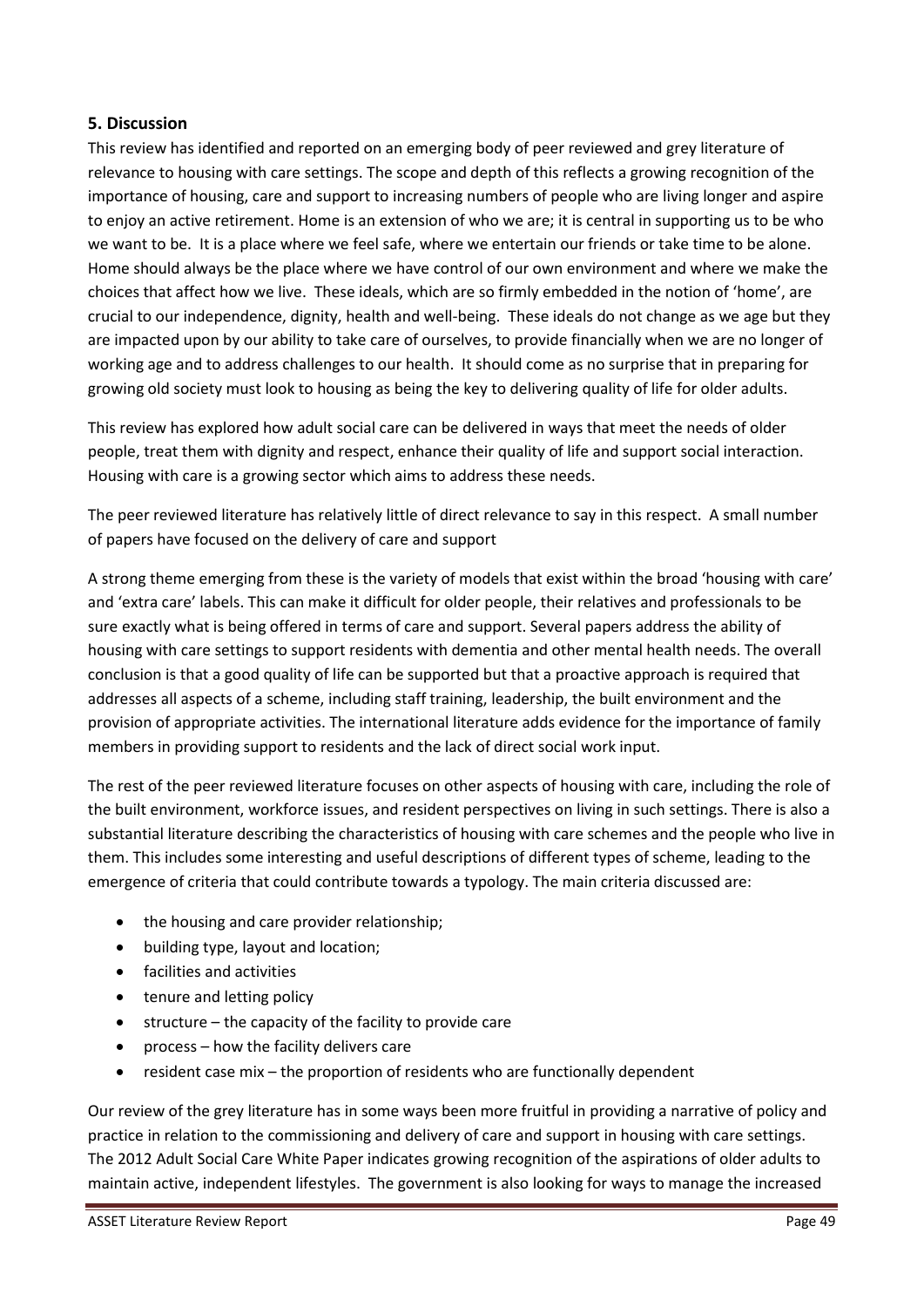<span id="page-50-1"></span><span id="page-50-0"></span>financial burden of a growing population of older adults and envisages this may be through more innovative housing initiatives that support the aspirations of older adults, restore the sense of community and provide more financially viable alternatives to traditional models of care.

Whilst it is relatively simple to identify the direction of past and current policy and the outcomes which this aims to achieve, it is less straightforward to understand and appreciate the most effective system for delivering these aspirations. As a relative newcomer to the housing market, housing with care, under the auspices of extra care housing and retirement villages, has a multitude of models under one umbrella with seemingly no single mode of delivery. With such unique interpretations of flexible care, how are commissioners and providers to know which is the most beneficial to the individual and the most cost effective? However, taking into account what government policy aims to achieve and evidence from evaluations and explorations of housing with care documents about the complex interplay of factors required to support older adults to lead healthy and fulfilling lives, we can begin to identify the implications of current models of adult social care delivery.

Cultural change at a specific population level (old age), at a wider population level (whole community) and at an organisational level (institutions, providers) will be required in order for policies to be fully implemented and operationalized. A paradigm shift will be required for older adults to conceive that they can be agents of change at a macro level rather than a micro level and this will take time to be fully understood; commonly held beliefs about institutionalised care and ageist discriminatory processes take time to overcome; it will take time to convince those who are cynical about personalised budgets operating as anything more than a cost cutting exercise. As the saying goes, "Rome was not built in a day" and whilst reform is certainly taking place at a political level, in practice the impact of this at the individual level may be far more complex with inherent social barriers to reform obscuring and frustrating the process.

While the policy literature presents housing with care as an important option for older people, the provision of which is likely to continue to grow, the practice literature bears strong witnesses to its popularity among those who live in it, despite the reservations of some academics and professionals about inequality and age-segregation (e.g. Kuhn, 1977; Phillipson, 2007). This literature also allows us to observe the development of housing with care in response to a range of drivers, including an ageing population, consumer aspirations and changes in capital and revenue funding. In terms of social care, the focus of this review, the literature suggests that housing with care has the potential to deliver in relation to multiple current priorities, including prevention, early intervention, personalisation and independence. While some of the literature reviewed provides details of specific elements of the provision of care and support in housing with care settings, there is a lack of evidence for how these elements combine into broader models, the impact of those models on quality of life for residents and their relative cost-effectiveness.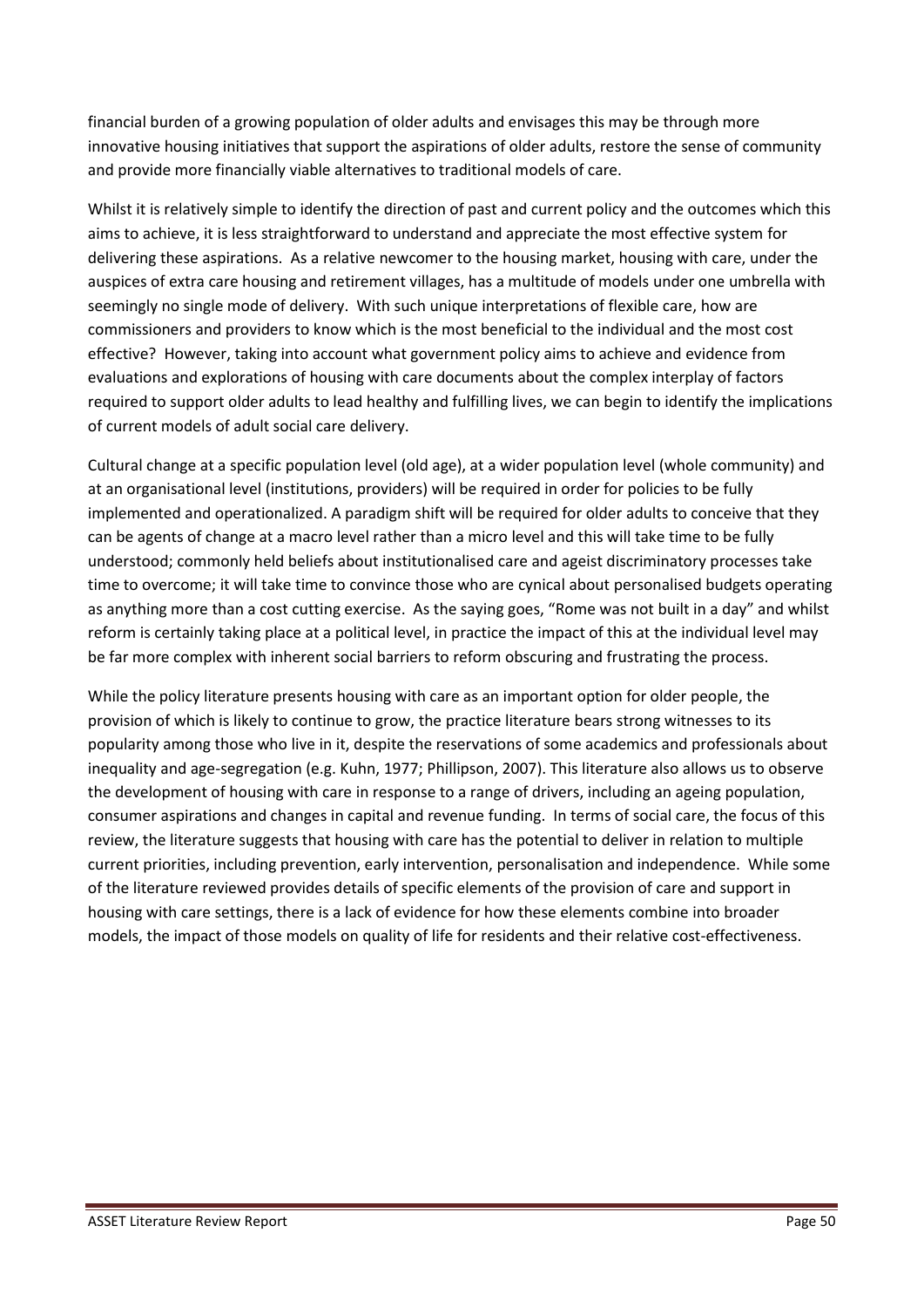#### **6. Appendices**

#### **6.1 Full list of Peer Reviewed Papers**

Abbott, S., Fisk, M., Forward, L. (2000) Social and democratic participation in residential settings for older people: realities and aspirations. *Ageing & Society*, 20(3), 327-340

Barlow, J., Bayer, S. & Curry, R. (2005) Flexible homes, flexible care, inflexible organisations? The role of telecare in supporting independence. *Housing Studies,* 20 (3), 441-456.

Barnes, L., Torrington, J., Darton, R., Holder, J., Lewis, A., McKee, K., Netten, A. & Orwell, A. (2012) Does the design of extra care housing meet the needs of residents? A focus group study. *Ageing & Society,* 32 (7), 1193-1214.

Brooker, D., Woolley, R. J. & Lee, D. (2007) Enriching opportunities for people living with dementia in nursing homes: An evaluation of a multi-level activity-based model of care. *Aging and Mental Health,* 11 (4), 361-370.

Bäumker, T., Netten, A. & Darton, R. (2010) Costs and Outcomes of an Extra Care Housing Scheme in England. *Journal of Housing for the Elderly,* 24 (2), 151-170.

Bernard, M. (2012) Then and now: evolving community in the context of a retirement village. *Ageing & Society, 32(1), January 2012, Pp.103-129.*

Bernard, M, Liddle, J., Bartlam, B., Scharf, T. & Sim, J. (2012) Then and now: evolving community in the context of a retirement village. *Ageing & Society,* 32 (1), 103-129.

Brooker, D., Argyle, E. & Clancy, D. (2009) The mental health needs of people living in extra care housing. *Journal of Care Services Management,* 3 (3), 214-222.

Brooker, D Argyle, E., Scally, A. & Clancy, D. (2011) The Enriched Opportunities Programme for people with dementia: a cluster-randomised controlled trial in 10 extra care housing schemes. *Aging and Mental Health*, *15 (8), 1008-1017.* 

Burholt, V. & Windle, G. (2007) Retaining independence and autonomy in a rural area: older people's preferences for specialised housing. *Research Policy and Planning, 25(1), 2007, 13-26.*

Buys, L., Miller, E. & Barnett, K. (2006) The Personal, Practical and Policy Implications of Older Australians' Residential Choice: Impact of Retirement Village vs. Community Living on Family and Formal Support. *Journal of Housing for the Elderly, 20 (1-2), 31-46.*

Clarke, T. (2004) Extra care housing: remodelling for the future. *Housing Care and Support, 7(4), December 2004, Pp.9-12.*

Darton, R., Bäumker, T., Callaghan, L & Netten, A. (2011) Improving housing with care choices for older people: the PSSRU evaluation of extra care housing*. Housing, Care & Support* 14 (3) p77-82

Darton, R., Bäumker, T., Callaghan, L., Holder, J., Netten, A & Towers, A. (2012) The characteristics of residents in extra care housing and care homes in England. *Health and social care in the community,* 20 (1) 87-96

Dawson, L., Williams, J. & Netten, A. (2006) Extra care housing: is it really an option for older people. *Housing Care and Support, 9(2), October 2006, Pp.23-29.*

Dutton, R. (2010) People with dementia living in extra care housing: learning from the evidence. *Working with Older People, 14(1), March 2010, Pp.8-11.*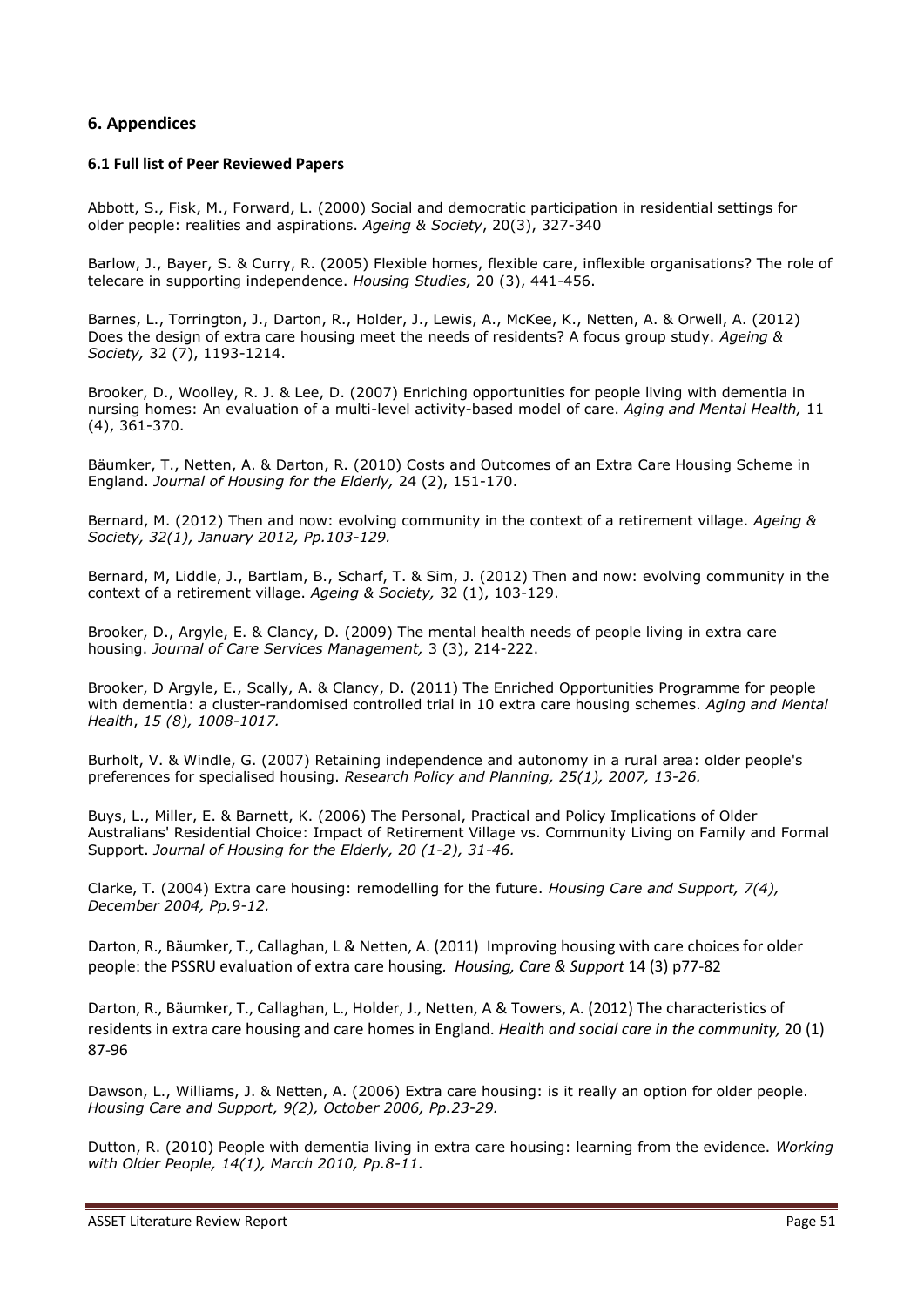Ericsson, I., Hellström, I. & Kjellström, S. (2011) Sliding interactions: An ethnography about how persons with dementia interact in housing with care for the elderly. *Dementia,* 10 (4), 523-538.

Evans, S. (2009) 'That lot up there and us down here': social interaction and a sense of community in a mixed tenure UK retirement village. *Ageing and Society, 29(2), February 2009, Pp.199-216.*

Evans, S. & Vallelly, S. (2007) Never a dull moment? Promoting social well-being in extra care housing. *Housing Care and Support, 10(4), December 2007, Pp.14-20.*

Giarchi, G. G. (2002) A conspectus of types, options and conditions of elder-accommodation in the European Continent. *Innovation: The European Journal of Social Science Research,* 15 (2), 99-119.

Grant, B. C. (2007) Retirement villages: More than enclaves for the aged. *Activities, Adaptation & Aging,*  31 (2), 37-55.

Holland, C. A. & Katz, J. S. (2010) Cultural identity and belonging in later life: is extra care housing an attractive concept to older Jewish people living in Britain? *Journal of Cross-Cultural Gerontology,* 25 (1), 59-69.

Hollywood, M. (2005) For sale or rent? *Working with Older People,* 9 (3), 12-15.

Hoof, J., Kort, H. S. M. & Waarde, H. (2009) Housing and care for older adults with dementia: a European perspective. *Journal of Housing and the Built Environment,* 24 (3), 369-390.

Horner, B & Boldy, D. P. (2008) The benefit and burden of "ageing-in-place" in an aged care community. *Australian Health Review,* 32 (2), 356-65.

Keating, N., Fast, J., Dosman, D. & Eales, J. (2001) Services provided by informal and formal caregivers to seniors in residential continuing care. *Canadian Journal of Ageing Review,* 20 (1), 23-45.

King, N. (2003) Continuing care retirement communities: description and evaluation. *Housing Care and Support, 6(4), November 2003, Pp.29-33.*

King, N. (2001) Extra Care Housing: capital and revenue funding. *Housing Care and Support, 4(4), November 2001, 24-28.*

King, N. (2001) Models of very sheltered housing: rethinking housing for older people. *Housing Care and Support,* 4 (3), 22-25.

Kuhn, M. (1997). *Maggie Kuhn on Ageing*, Philadelphia, Westminster.

Lansley, P., McCreadie, C. & Tinker, A. (2004) Can adapting the homes of older people and providing assistive technology pay its way? *Age & Ageing,* 33 (6), 571-6.

Mahmood, A., Chaudhury, H., Kobayashi, K. & Valente, M. (2008) The housing and community characteristics of South Asian immigrant older adults in Greater Vancouver, British Columbia: A comparision between older adults in ethno-specific seniors' housing and community-dwelling older adults. *Journal of Architectural and Planning Research,* 25 (1), 54-75.

McLaughlin, T. & Mills, A. (2008) Where will we live when we get older? *Quality in Ageing, 9(3), 15-21.*

Means, R. & Evans, S. (First View; doi 10.1017/SO144686X11000961) Communities of Place and Communities of Interest: an exploration of their changing role in later life. *Ageing & Society.*

Means, R, Evans, S., Fear, T. & Vallelly, S. (2006) A home for life? Extra care sheltered housing and people with dementia. *Journal of Dementia Care, 14(4), July/August 2006, 36-37.*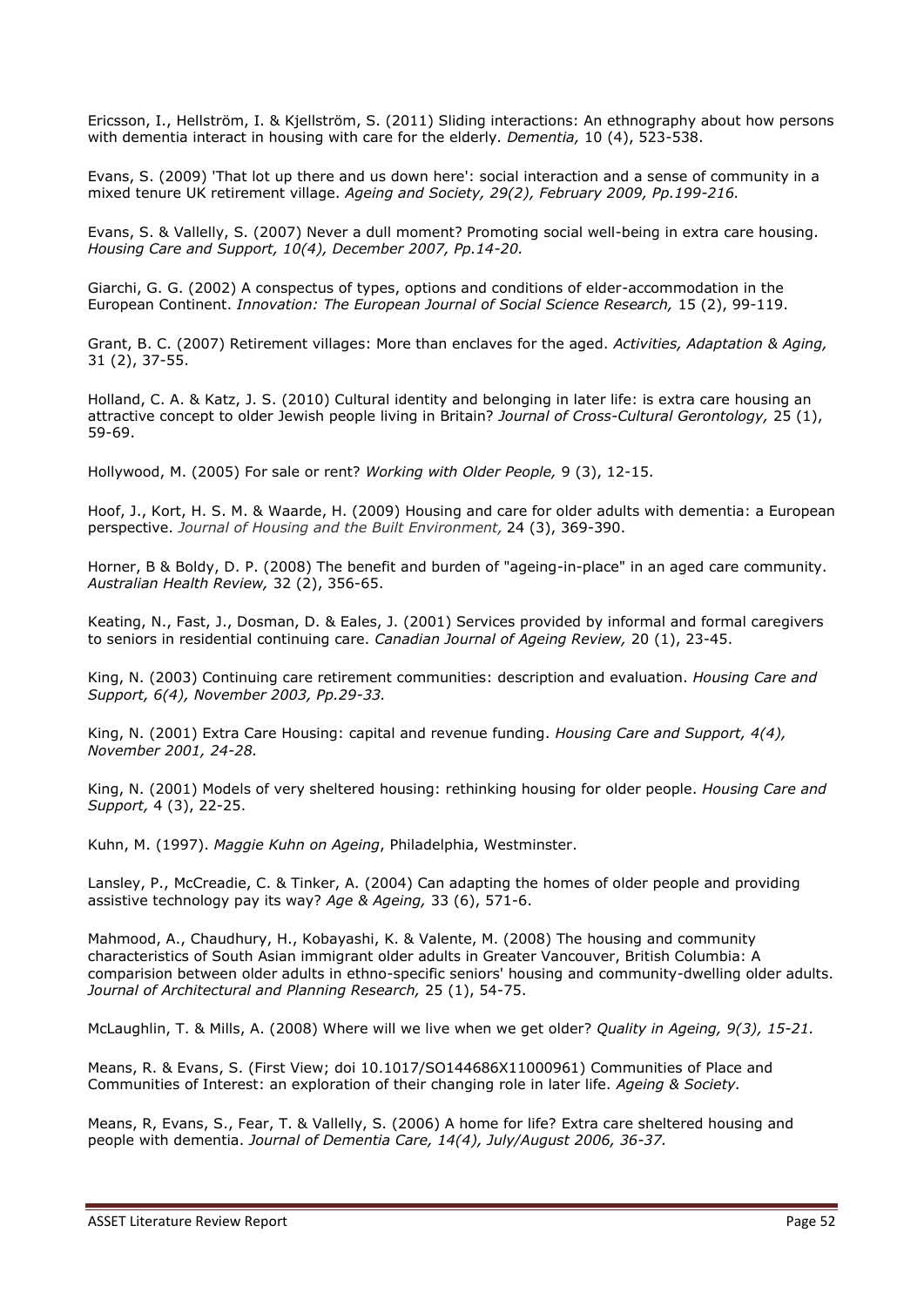Netten, A., Burge, P., Malley, J., Potoglou, D., Towers, A-M, Brazier, J., Flynn, T., Forder, J. & Wall, B. (2012) Outcomes of social care for adults: developing a preference-weighted measure. *Health Technology Assessment,* 16 (16).

Nord, C. (2011) Architectural space as a moulding factor of care practices and resident privacy in assisted living. *Ageing and Society, 31(6), August 2011, Pp.934-952.*

O'Malley, L. & Croucher, K. (2005) Housing and dementia care–a scoping review of the literature. *Health & Social Care in the Community,* 13 (6), 570-577.

Payne, J. (2002) Extra care villages: meeting the needs of a new century. *Housing Care and Support, 5(1), February 2002, 15-18.*

Peace, S. (2004) Adult care. *Research Matters*, 5-10.

Percival, J. (1999) Balancing lives in sheltered housing. *Generations Review, 9(3), 9-11.*

Peri, K., Kerse, N., Kiata, L. et al. (2008) Promoting independence in residential care: successful recruitment for a randomized controlled trial. *Journal of the American Medical Directors Association,* 9 (4), 251-6.

Petch, A. (2007) Models of housing in later life care. *Community Care, 22.11.07, 36-37.*

Petersen, M. & Warburton, J. (2012) Residential complexes in Queensland, Australia: A space of segregation and ageism? *Ageing and Society,* 32, (1), 60-84.

Phillipson, C*. (2007).* The elected and the excluded: sociological perspectives on the experiences of place and community in old age. *Ageing & Society, 27(3), 321-42*

Reimer, M. A., Slaughter, S., Donaldson, C., Currie, G. & Eliasziw, M. (2004) Special care facility compared with traditional environments for dementia care: a longitudinal study of quality of life. *Journal of the American Geriatrics Society,* 52 (7), 1085-92.

Riseborough, M. & Porteus, J. (2003) Extra care housing: getting the facts straight and improving practice. *Housing, Care and Support,* 6 (4), 22-28.

Sanderson, N. (2007) Independent Living: from reality to rhetoric. *Journal of Care Services Management, 1(3), April-June 2007, 262-268.*

Shipley, P. (2003) Retirement communities: a new perspective on retirement. *Housing Care and Support, 6(3), 32-35.*

Sook, N. (2006) An empirical typology of residential care/assisted living based on a four-state study. *Gerontologist, 46(2), 238-248.*

Stoneham, J. & Jones, R. (1997) Residential landscapes: Their contribution to the quality of older people's lives. *Activities, Adaptation & Aging,* 22 (1-2), 17-26.

Tinker, A., Wright, F., Hanson, J., Mayagoitia, R., Wojgani, H., & Holmans A. (2008) Remodelling to extra care housing: some implications for policy and practice. *Quality in Ageing and Older Adults, 9(1), 4-12.*

Torrington, J. (2006) What has architecture got to do with dementia care? Explorations of the relationship between quality of life and building design in two EQUAL projects. *Quality in Ageing: Policy Practice and Research, 7(1), 34-48.*

Vallelly, S. & Manthorpe, J. (2009) Choice and control in specialist housing: starting conversations between commissioners and providers. *Housing, Care and Support, 12(2), 9-15.*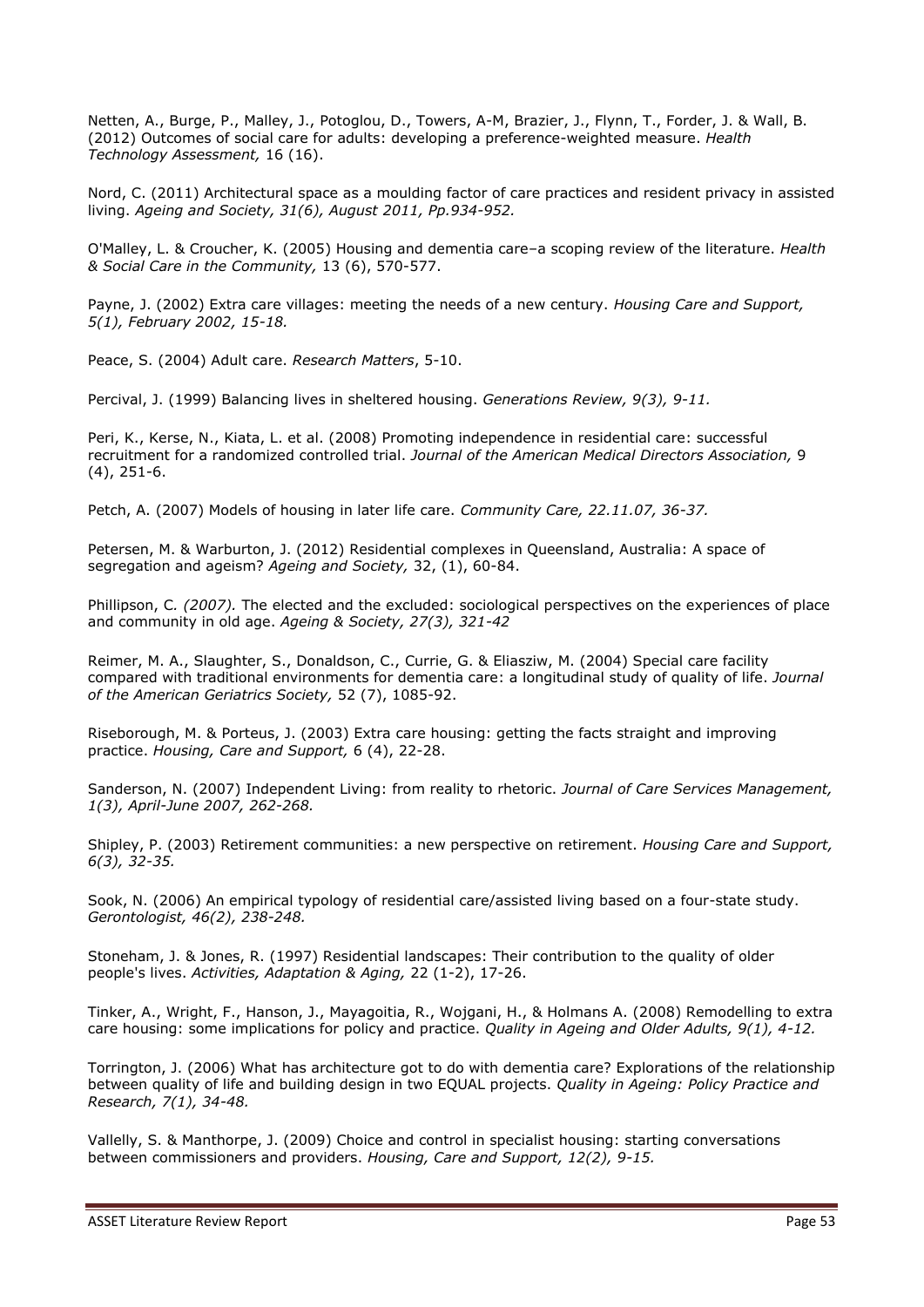<span id="page-54-0"></span>van der Voordt, T. J. M. (1997) Housing and care variants for older people with dementia. Current trends in the Netherlands. *American Journal of Alzheimer's Disease and Other Dementias,* 12 (2), 84-92.

Wright, F. (2010) What is the extra in extra care housing? *British Journal of Social Work, 40(7), 2239- 2254.*

Zimmerman, S., Gruber-Baldini, A. L., Sloane, P. D., et al. (2003) Assisted living and nursing homes: Apples and oranges? *The Gerontologist,* 43 (suppl 2), 107-117.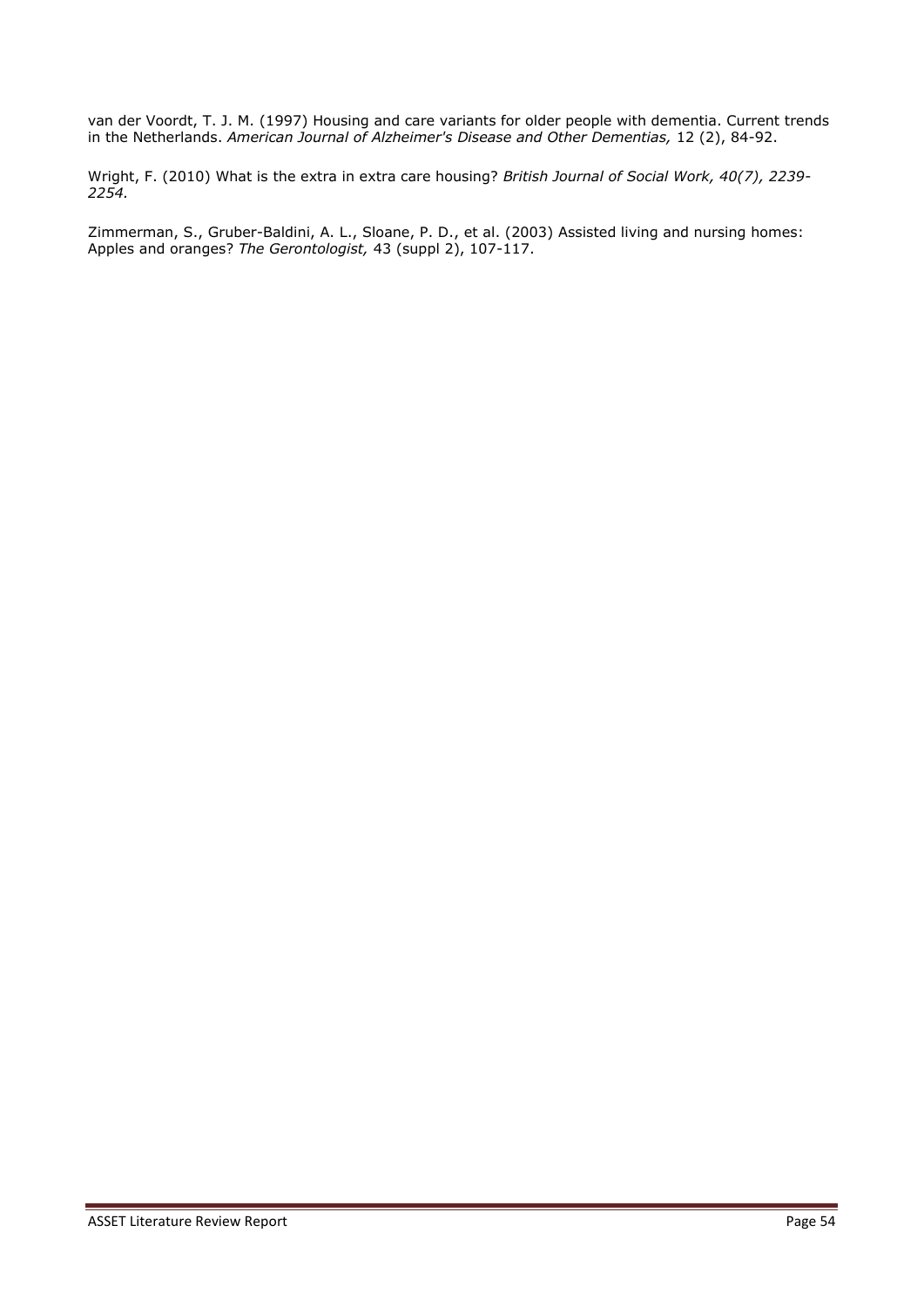#### **6.2 Full List of Grey Literature Documents**

ADASS (2010) Personalisation: What's housing got to do with it? Available from: [http://www.housinglin.org.uk/\\_library/Resources/Housing/Support\\_materials/Other\\_reports\\_and\\_guidanc](http://www.housinglin.org.uk/_library/Resources/Housing/Support_materials/Other_reports_and_guidance/Housing_personalisationBrochure.pdf) [e/Housing\\_personalisationBrochure.pdf](http://www.housinglin.org.uk/_library/Resources/Housing/Support_materials/Other_reports_and_guidance/Housing_personalisationBrochure.pdf) [accessed  $18^{th}$  May 2012]

ADASS (2012) *The Case for Tomorrow: Facing the Beyond*. Available from: [http://ipc.brookes.ac.uk/publications/pdf/ADASS\\_The\\_Case\\_For\\_Tomorrow\\_March\\_2012.pdf](http://ipc.brookes.ac.uk/publications/pdf/ADASS_The_Case_For_Tomorrow_March_2012.pdf) [accessed 4th July 2012]

Adult Care Services, Hertfordshire (2009) *Flexicare Housing, Hertfordshire: Accommodation Services for Older People.* Available from: <http://www.hertsdirect.org/docs/pdf/a/flexicare09.pdf>[accessed 6th June 2012]

Ageing Well Programme (2011) Available at: <http://www.idea.gov.uk/idk/core/page.do?pageId=20344655> [accessed  $5<sup>th</sup>$  July 2012]

Age UK (2002) Nothing Personal: Rationing Social Care for Older People. Available from: [http://www.ageuk.org.uk/documents/en-gb/for](http://www.ageuk.org.uk/documents/en-gb/for-professionals/care/id1664_2_nothing_personal_rationing_social_care_for_older_people_executive_summary_2002_pro.pdf?dtrk=true)[professionals/care/id1664\\_2\\_nothing\\_personal\\_rationing\\_social\\_care\\_for\\_older\\_people\\_executive\\_summ](http://www.ageuk.org.uk/documents/en-gb/for-professionals/care/id1664_2_nothing_personal_rationing_social_care_for_older_people_executive_summary_2002_pro.pdf?dtrk=true) ary 2002 pro.pdf?dtrk=true [accessed 21<sup>st</sup> May 2012]

Age UK (2006) Underfunded, undervalued and unfit: Fresh approach to social care for older people. Available from: [http://www.ageuk.org.uk/documents/en-gb/for](http://www.ageuk.org.uk/documents/en-gb/for-professionals/care/id6387_underfunded_undervalued_and_unfit_a_fresh_approach_to_social_care_for_older_people_in_england_2007_pro.pdf?dtrk=true)[professionals/care/id6387\\_underfunded\\_undervalued\\_and\\_unfit\\_a\\_fresh\\_approach\\_to\\_social\\_care\\_for\\_ol](http://www.ageuk.org.uk/documents/en-gb/for-professionals/care/id6387_underfunded_undervalued_and_unfit_a_fresh_approach_to_social_care_for_older_people_in_england_2007_pro.pdf?dtrk=true) der people in england 2007 pro.pdf?dtrk=true [accessed  $6<sup>th</sup>$  June 2012]

Age UK (2007) Underfunded, undervalued and unfit. London: Age UK

Age UK (2010) *Age equality in health & social care*. Available from: [http://www.ageuk.org.uk/documents/en-gb/for-professionals/health-and-well](http://www.ageuk.org.uk/documents/en-gb/for-professionals/health-and-wellbeing/ref_0710_age_equality_in_health_and_social_care_2010_pro.pdf?dtrk=true)[being/ref\\_0710\\_age\\_equality\\_in\\_health\\_and\\_social\\_care\\_2010\\_pro.pdf?dtrk=true](http://www.ageuk.org.uk/documents/en-gb/for-professionals/health-and-wellbeing/ref_0710_age_equality_in_health_and_social_care_2010_pro.pdf?dtrk=true) [accessed  $18^{th}$  May 2012]

Age UK (2012) Care in Crisis. Available from: [http://www.ageuk.org.uk/latest-press/500m-funding-gap](http://www.ageuk.org.uk/latest-press/500m-funding-gap-for-older-peoples-social-care/)[for-older-peoples-social-care/ \[](http://www.ageuk.org.uk/latest-press/500m-funding-gap-for-older-peoples-social-care/)accessed 31<sup>st</sup> May 2012]

Alzheimer's Society (2012) Home Truths: Housing services & support for people with dementia. London: Alzheimer's Society

Andalo, D (Wednesday 21<sup>st</sup> March 2012) How can health & social care be encouraged to integrate? *The Guardian,* [online] Available from: [http://www.guardian.co.uk/social-care-network/2012/mar/21/health](http://www.guardian.co.uk/social-care-network/2012/mar/21/health-social-care-encouraged-integrate)[social-care-encouraged-integrate](http://www.guardian.co.uk/social-care-network/2012/mar/21/health-social-care-encouraged-integrate) [accessed 9th May 2012].

Blood, I (2012) Building mutual support and social capital in retirement communities. Housing LIN

Burholt, V., Nash, P., Doheny, S., Dobbs, C & Phillips, C (2011) *Extra care: Meeting the needs of fit or frail older people?* Swansea: Centre for Innovative Ageing

Callaghan, L., Netten, A., Darton, R., Bäumker, T., Holder, J. (2008) *Social well-being in extra care housing: emerging themes.* York: Joseph Rowntree Foundation.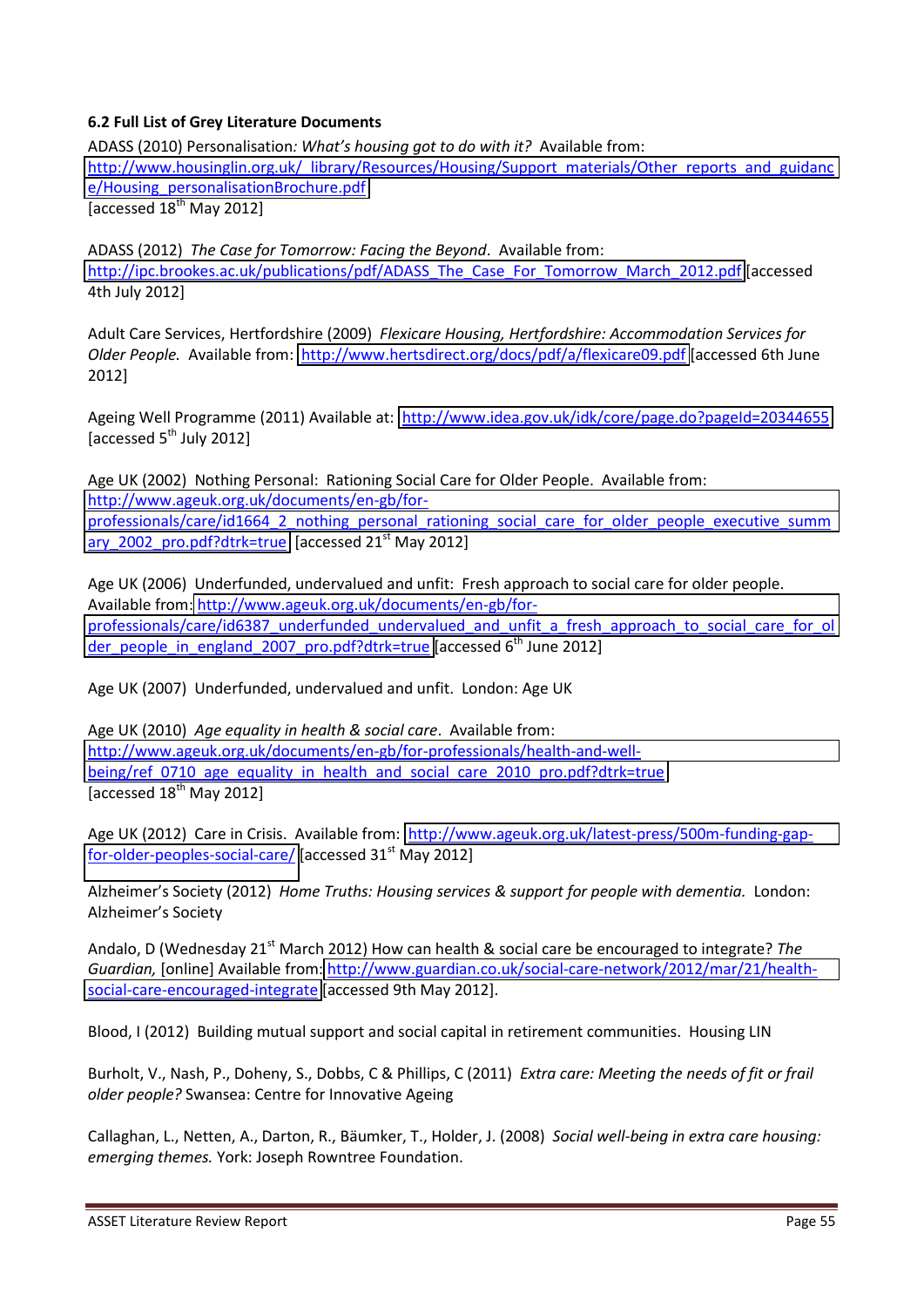Callaghan, L., Netten, A. & Darton, R. (2009) *The development of social well-being in new extra care housing schemes. Y*ork: Joseph Rowntree Foundation

Care Quality Commission (2011) *The state of health care and adult social care in England.* London: The Stationery Office

Chartered Institute of Housing (2011) *How to develop quality housing and health partnerships.* Available from: [http://www.cih.org/publication-free/display/vpathDCR/templatedata/cih/publication](http://www.cih.org/publication-free/display/vpathDCR/templatedata/cih/publication-free/data/How_to_deliver_quality_housing_and_health_partnerships)free/data/How to deliver quality housing and health partnerships [accessed 6th July 2012]

Commission on Funding of Care and Support (2011) *Fairer Care Funding: The Report of the Commission on Funding of Care and Support.* 

Counsel & Care (2011) *Living well at home.* Available from: [www.counselandcare.org.uk/appg-on-housing](http://www.counselandcare.org.uk/appg-on-housing-and-care-for-older-people)[and-care-for-older-people](http://www.counselandcare.org.uk/appg-on-housing-and-care-for-older-people) [accessed  $18^{th}$  May 2012]

Croucher, K., Hicks, L. and Jackson, K. (2006) *Housing with Care for Later Life: A Literature Review*. York: Joseph Rowntree Foundation

Croucher, K. & Bevan, M. (2010) *Telling the story of Hartfields: A new retirement village for the 21st Century.* York:Joseph Rowntree Foundation,

Croucher, K., Hicks, L., Bevan, M & Sanderson, D (2007). *Comparative evaluation of models of housing with care.* Joseph Rowntree Foundation.

Department for Communities & Local Government, Department of Health and Department for Work and Pensions (2008) *Lifetime Homes, Lifetime Neighbourhoods: A national strategy for housing an ageing society.* Available from[: http://www.communities.gov.uk/documents/housing/pdf/lifetimehomes.pdf](http://www.communities.gov.uk/documents/housing/pdf/lifetimehomes.pdf) [accessed  $18<sup>th</sup>$  May 2012] wetherby

Department for Communities and Local Government, Department of Health and Homes & Communities Agency (2009) *Housing our ageing population: panel for innovation.* Available from: London: The Stationery Office

Department for Communities and Local Government (2011) *Laying the Foundations: a housing strategy for England.* London: The Stationery Office

Department for Communities and Local Government (2012) *National Planning Policy Framework.* Available from:

<http://www.communities.gov.uk/publications/planningandbuilding/nppf> [accessed  $18^{th}$  May 2012]

Department of Health (1997) *Housing and community care: establishing a strategic framework.* London: The Stationery Office

Department of Health (2001) *Quality & choice for older people's housing: a strategic framework.* London: the Stationery Office.

Department of Health (2004) *Extra care housing for older people: an introduction for commissioners.*  Available from: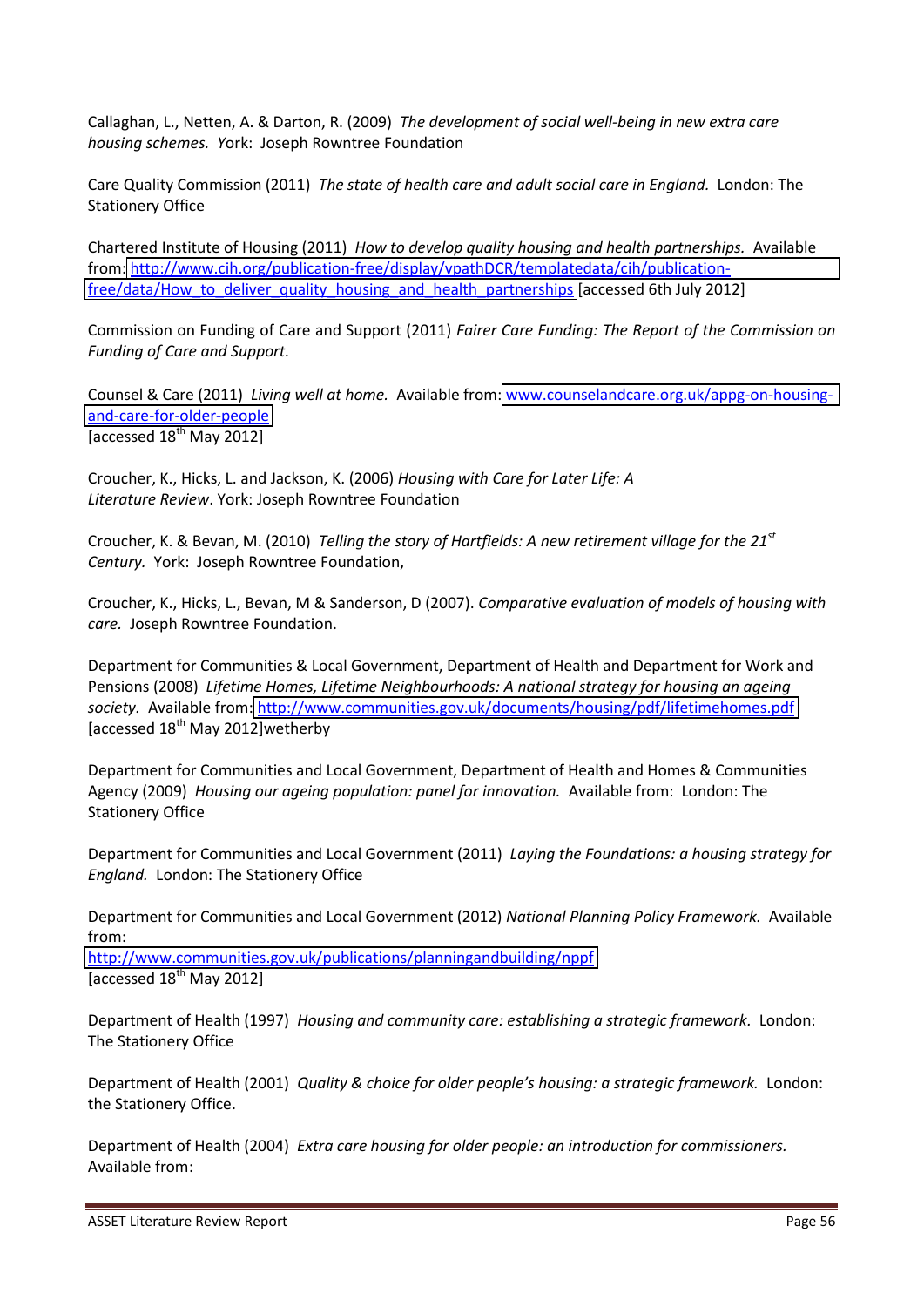[http://www.housinglin.org.uk/\\_library/Resources/Housing/Housing\\_advice/Extra\\_care\\_housing\\_for\\_older](http://www.housinglin.org.uk/_library/Resources/Housing/Housing_advice/Extra_care_housing_for_older_people_-_An_introduction_for_commissioners_-_Dept_of_Health_2004.pdf) people - An introduction for commissioners - Dept of Health 2004.pdf [accessed  $31<sup>st</sup>$  May 2012]

Department of Health (2006) *Our Health, our care, our say.* London: The Stationery Office

Department of Health (2007) *Putting People First: A shared vision and commitment to the transformation of adult social care.* Available from:

[http://www.dh.gov.uk/prod\\_consum\\_dh/groups/dh\\_digitalassets/@dh/@en/documents/digitalasset/dh\\_0](http://www.dh.gov.uk/prod_consum_dh/groups/dh_digitalassets/@dh/@en/documents/digitalasset/dh_081119.pdf) [81119.pdf](http://www.dh.gov.uk/prod_consum_dh/groups/dh_digitalassets/@dh/@en/documents/digitalasset/dh_081119.pdf)

[accessed  $31<sup>st</sup>$  May 2012]

Department of Health (2008a) Health & Social Care Act. Available from: [http://www.dh.gov.uk/en/Publicationsandstatistics/Legislation/Actsandbills/HealthandSocialCareBill/index.](http://www.dh.gov.uk/en/Publicationsandstatistics/Legislation/Actsandbills/HealthandSocialCareBill/index.htm) [htm](http://www.dh.gov.uk/en/Publicationsandstatistics/Legislation/Actsandbills/HealthandSocialCareBill/index.htm) 

Department of Health (2008b). Extra care housing fund: bidding guidance 2008-2010. Available from: [http://www.housinglin.org.uk/\\_library/Resources/Housing/Policy\\_documents/DH\\_Extra\\_Care\\_Housing\\_Fu](http://www.housinglin.org.uk/_library/Resources/Housing/Policy_documents/DH_Extra_Care_Housing_Fund_Bidding_Guidance_2008-2010.pdf) nd Bidding Guidance 2008-2010.pdf [accessed 31<sup>st</sup> May 2012]

Department of Health (2008c) Delivering care closer to home: meeting the challenge. Available from: [http://www.dh.gov.uk/prod\\_consum\\_dh/groups/dh\\_digitalassets/@dh/@en/documents/digitalasset/dh\\_0](http://www.dh.gov.uk/prod_consum_dh/groups/dh_digitalassets/@dh/@en/documents/digitalasset/dh_086051.pdf) [86051.pdf \[](http://www.dh.gov.uk/prod_consum_dh/groups/dh_digitalassets/@dh/@en/documents/digitalasset/dh_086051.pdf)accessed 31st May 2012]

Department of Health (2009) *Living well with dementia.* London: The Stationery Office.

Department of Health (2010a) *Building the National Care Service.* Available from: [http://www.dh.gov.uk/prod\\_consum\\_dh/groups/dh\\_digitalassets/documents/digitalasset/dh\\_114923.pdf](http://www.dh.gov.uk/prod_consum_dh/groups/dh_digitalassets/documents/digitalasset/dh_114923.pdf)  $T$ accessed  $18<sup>th</sup>$  May 2012]

Department of Health (2010b) *A vision for adult social care: Capable communities and active citizens.* Available from: [http://www.cpa.org.uk/cpa\\_documents/vision\\_for\\_social\\_care2010.pdf](http://www.cpa.org.uk/cpa_documents/vision_for_social_care2010.pdf) [accessed  $18^{th}$  May 2012]

Department of Health, (2011*) Caring for our future: shared ambitions for care and support.* London: The Stationery Office

Department of Health (2012a) *The Prime Minister's Challenge on Dementia*. London: The Stationery Office.

Department of Health (2012b) *Caring for our future: reforming care and support.* London: The Stationery Office.

Department of Health (2012c) *Caring for our future: progress report on funding reform.* Available from: <http://www.official-documents.gov.uk/document/cm83/8381/8381.pdf>[accessed 17th August 2012]

Department for Work and Pensions (2010). *Building a Society for all ages: A Consultation Document.*  London: The Stationery Office

Evans, S & Vallelly, S (2007). Social Well-being in extra care housing. Joseph Rowntree Foundation.

Equality Act (2010) London: The Stationery Office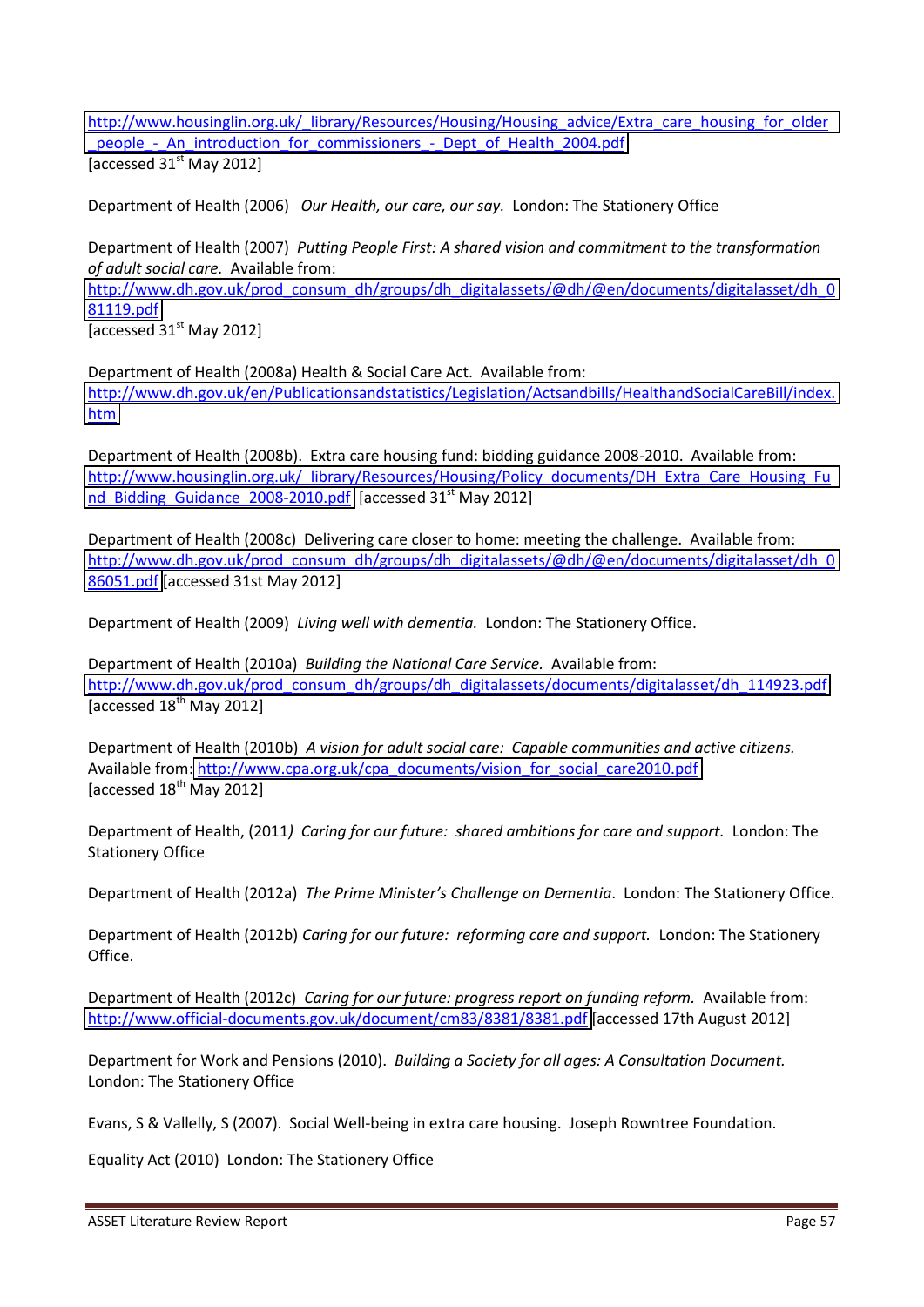Evans, S. (2008). *Social well-being in extra care housing.* Housing LIN Factsheet No 24. Available from: [http://www.housinglin.org.uk/Topics/browse/HousingExtraCare/Commissioning/HousingHealthWell](http://www.housinglin.org.uk/Topics/browse/HousingExtraCare/Commissioning/HousingHealthWellbeing/?parent=3662&child=2780)[being/?parent=3662&child=2780](http://www.housinglin.org.uk/Topics/browse/HousingExtraCare/Commissioning/HousingHealthWellbeing/?parent=3662&child=2780) [accessed  $1<sup>st</sup>$  June 2012]

Garwood, S (2010a). *Care and Support in Extra Care Housing.* Housing LIN Technical Brief No 1. Available from:

http://www.housinglin.org.uk/\_library/Resources/Housing/Support\_materials/Technical\_briefs/Technical Brief 01 0610.pdf [accessed 6th June 2012].

Garwood, S (2010b). *A better life for older people with high support needs in housing with care.* Joseph Rowntree Foundation

Glendinning C (2008) *Evaluation of the Individual Budgets pilot programme: summary report*. York, Social Policy Research Unit, University of York

Hanover (2009) *20 years of extra care: a review.* Available from: [http://www.hanover.org.uk/about](http://www.hanover.org.uk/about-us/communications/Hanover_20_Yrs_of_Extra_Care.pdf)[us/communications/Hanover\\_20\\_Yrs\\_of\\_Extra\\_Care.pdf](http://www.hanover.org.uk/about-us/communications/Hanover_20_Yrs_of_Extra_Care.pdf) [accessed 8th June 2012]

Help the Aged (2008) *Personalisation in Social Care: Progress in the UK and Abroad.* Available from: <http://www.scie-socialcareonline.org.uk/profile.asp?guid=c35c43a6-8f83-4cc0-b3b0-2986000b79c1> [accessed  $10^{th}$  May 2012]

Hirsch, D. (2006). *Paying for Long Term Care: Moving forward*. York: Joseph Rowntree Foundation. Available at: [www.jrf.org.uk/knowledge/findings/foundations/0186.asp](http://www.jrf.org.uk/knowledge/findings/foundations/0186.asp) [Accessed 21<sup>st</sup> May 2012]

Homes & Communities Agency (2010) *Financial benefits of investment in specialist housing for vulnerable and older people.* Available from: [http://www.frontier](http://www.frontier-economics.com/_library/pdfs/frontier%20report%20-%20financial%20benefits%20of%20investment.pdf)[economics.com/\\_library/pdfs/frontier%20report%20-%20financial%20benefits%20of%20investment.pdf](http://www.frontier-economics.com/_library/pdfs/frontier%20report%20-%20financial%20benefits%20of%20investment.pdf) [accessed  $18^{th}$  May 2012]

Housing 21 (2009) *Building choices part 2: Getting Personal*. Available from: <http://www.housing21.co.uk/about-us/publications/research-reports/>[accessed 10<sup>th</sup> May 2012]

Housing LIN, (2005*). Funding extra care housing: technical brief No 2*. Available from: http://www.housinglin.org.uk/\_library/Resources/Housing/Support\_materials/Technical\_briefs/Technical [brief\\_02.pdf](http://www.housinglin.org.uk/_library/Resources/Housing/Support_materials/Technical_briefs/Technical_brief_02.pdf) [Accessed  $28^{th}$  May 2012].

Housing LIN (2006). *Dignity in Housing* Available from: [http://www.housinglin.org.uk/\\_library/Resources/Housing/Housing\\_advice/Dignity\\_in\\_Housing.pdf](http://www.housinglin.org.uk/_library/Resources/Housing/Housing_advice/Dignity_in_Housing.pdf) [accessed 1st June 2012]

Housing LIN (2007a*). Charging for care and support in extra care housing*. Available from [http://www.housinglin.org.uk/\\_library/Resources/Housing/Support\\_materials/Factsheets/Factsheet19.pdf.](http://www.housinglin.org.uk/_library/Resources/Housing/Support_materials/Factsheets/Factsheet19.pdf) [Accessed  $21<sup>st</sup>$  May 2012].

Housing LIN (2007b) Connecting Housing with the Health and Social Care Agenda: A person centred approach. Available from:

[http://www.housinglin.org.uk/\\_library/Resources/Housing/Housing\\_advice/CSIP\\_HousingHealthSocial\\_fina](http://www.housinglin.org.uk/_library/Resources/Housing/Housing_advice/CSIP_HousingHealthSocial_final.pdf) [l.pdf](http://www.housinglin.org.uk/_library/Resources/Housing/Housing_advice/CSIP_HousingHealthSocial_final.pdf) [accessed 6th June 2012].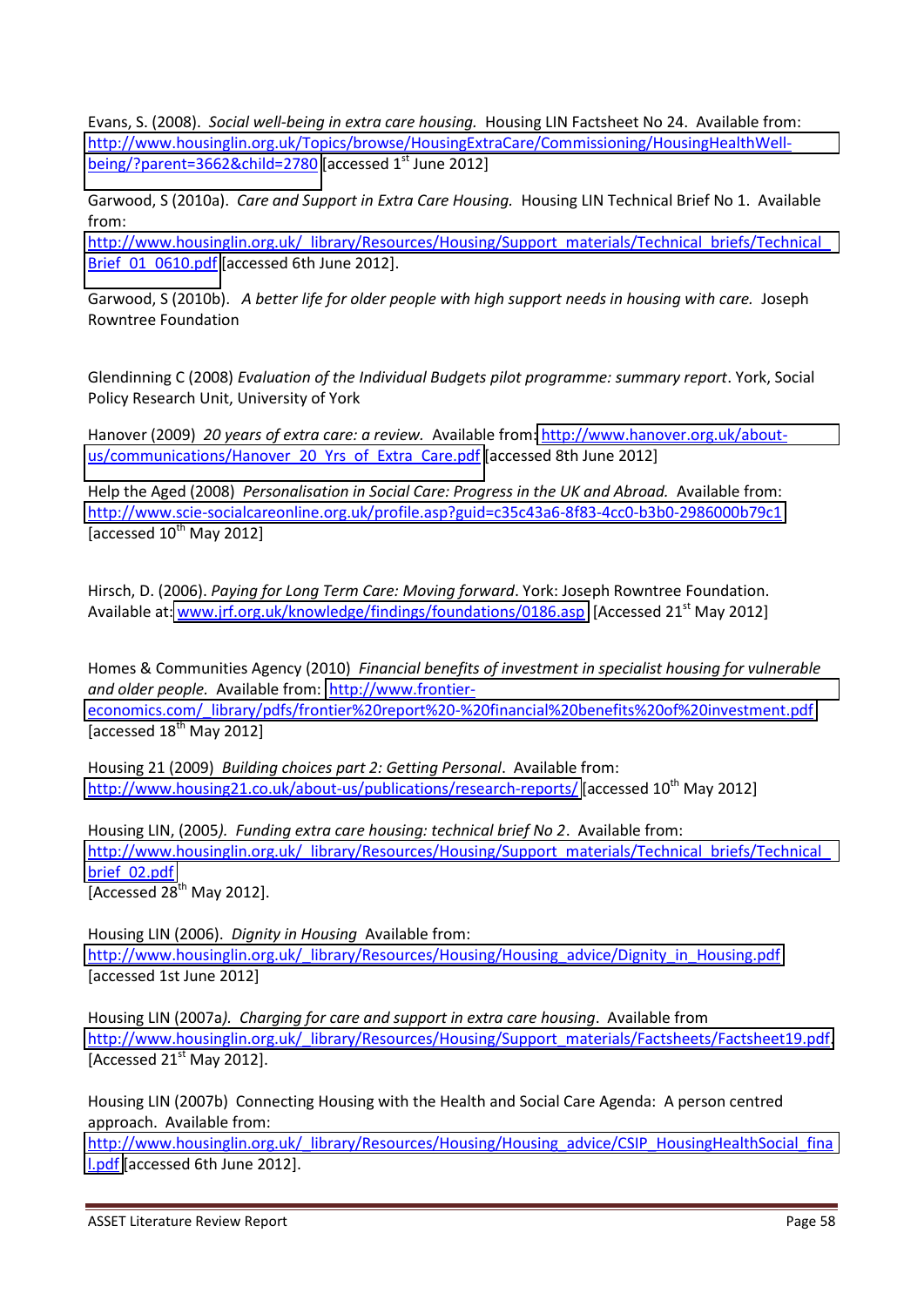HousingLIN (2008) *HousingLIN policy briefing on Lifetime Homes, Lifetime Neighbourhoods.* Available from: [http://www.housinglin.org.uk/\\_library/Resources/Housing/Support\\_materials/Briefings/Briefing20\\_Ageing](http://www.housinglin.org.uk/_library/Resources/Housing/Support_materials/Briefings/Briefing20_AgeingSocietyStrategy.pdf) [SocietyStrategy.pdf](http://www.housinglin.org.uk/_library/Resources/Housing/Support_materials/Briefings/Briefing20_AgeingSocietyStrategy.pdf) [accessed  $18^{th}$  May 2012]

HousingLIN & ADASS (2011) *Strategic Housing for Older People: planning, designing and delivering housing that older people want.* London: Housing Learning & Improvement Network.

International Longevity Centre UK (2007) *Towards Lifetime Neighbourhoods: Designing sustainable communities for all.* Available from: [http://www.ilcuk.org.uk/index.php/publications/publication\\_details/towards\\_lifetime\\_neighbourhoods\\_de](http://www.ilcuk.org.uk/index.php/publications/publication_details/towards_lifetime_neighbourhoods_designing_sustainable_communities_for_all) signing sustainable communities for all [accessed  $5<sup>th</sup>$  July 2012]

Local Government Group (2010) *Good homes in which to grow old* Available from [http://www.local.gov.uk/c/document\\_library/get\\_file?uuid=93b2af29-21cd-4079-9959-](http://www.local.gov.uk/c/document_library/get_file?uuid=93b2af29-21cd-4079-9959-76f36f467b7b&groupId=10171) [76f36f467b7b&groupId=10171 \[](http://www.local.gov.uk/c/document_library/get_file?uuid=93b2af29-21cd-4079-9959-76f36f467b7b&groupId=10171)accessed 23rd July 2012]

Mitchell, L (2012) *Breaking new ground: the quest for dementia friendly communities.* HousingLIN Viewpoint No 25. Available from [http://www.housinglin.org.uk/\\_library/Resources/Housing/Support\\_materials/Viewpoints/Viewpoint25\\_D](http://www.housinglin.org.uk/_library/Resources/Housing/Support_materials/Viewpoints/Viewpoint25_Dementia_Friendly_Communities.pdf) [ementia\\_Friendly\\_Communities.pdf](http://www.housinglin.org.uk/_library/Resources/Housing/Support_materials/Viewpoints/Viewpoint25_Dementia_Friendly_Communities.pdf) [accessed 5th July 2012]

Midland Heart (2011) *The role of extra care housing in meeting the needs of older people in Dudley with dementia and learning disabilities.* 

National Housing Federation (2010) Vulnerable older people face housing crisis as supply of homes and support fails to keep up with demands. Available from:<http://www.housing.org.uk/?page=609>[accessed 7<sup>th</sup> June 2012]

Netten, A., Darton, R., B‰umker, T. & Callaghan, L (2011) *Improving housing with care choices for older people: an evaluation of extra care housing.* Kent: Personal Social Services Research Unit

NHS Confederation (2012) *Delivering Dignity: Securing dignity in care for older people in hospitals and care homes. A report for consultation*. London: NHS Confederation

O'Shea, N (2012) Helping older people choose the right home for them. First Stop

Royal College of Nursing (2008) *Dignity at the heart of everything we do.* Available from: http://www.rcn.org.uk/ data/assets/pdf file/0003/191730/003298.pdf [accessed 1st June 2012]

Pannell, J., Aldridge, H & Kenway, P. (2012) Older People's Housing: Choice, Quality of Life and Underoccupation. Joseph Rowntree Foundation

Personal Social Services Research Unit (2005) *Scoping extra care housing for older people.* Available from: [www.PSSRU.ac.uk](http://www.pssru.ac.uk/) [accessed 8<sup>th</sup> June 2012]

Porteus, J (2011) Housing, prevention and early intervention at work: a summary of the evidence base. Housing LIN

Russell, K (2012) Extra care housing: sample analysis of care hours ratio distribution across the UK. Housing LIN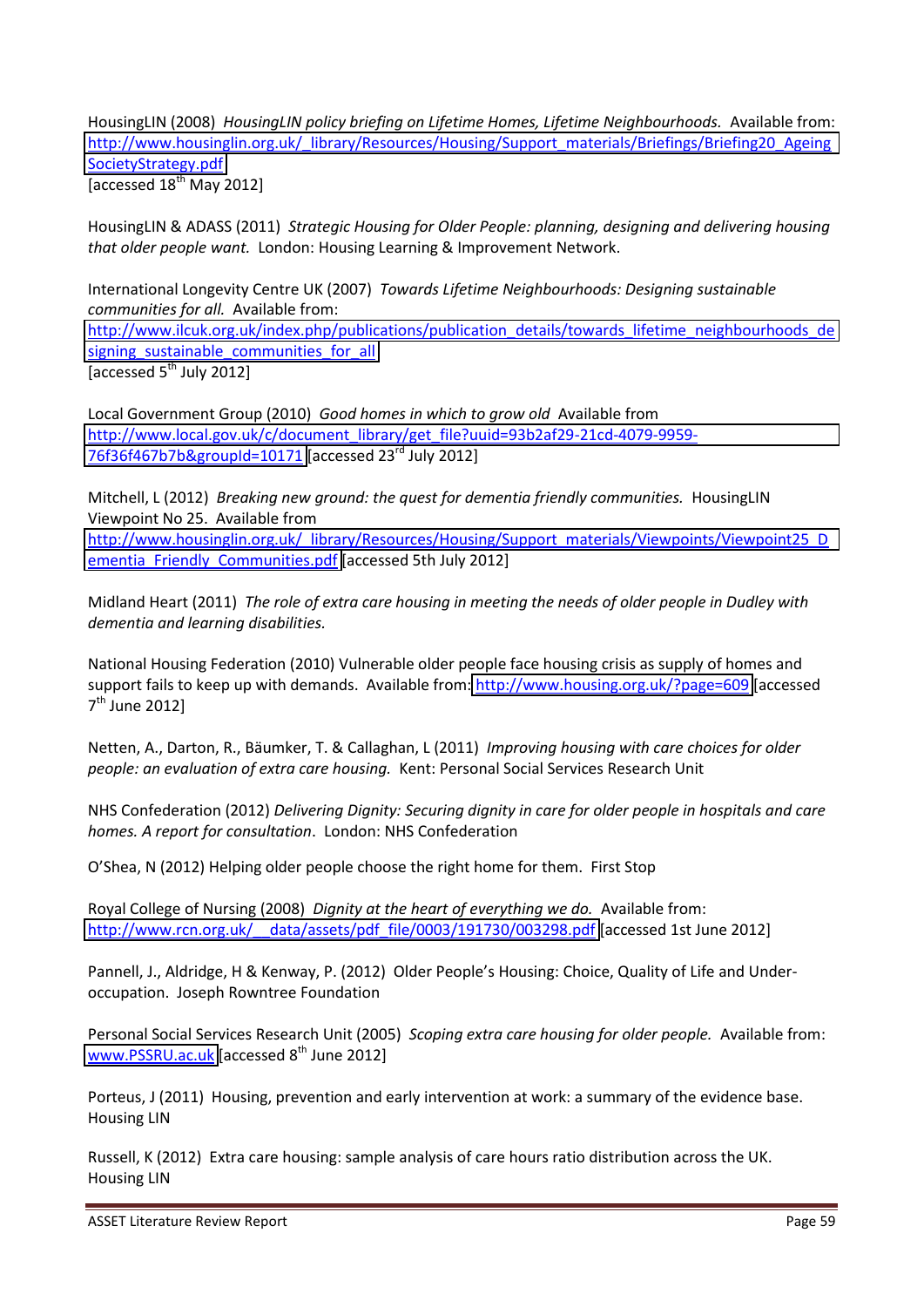<span id="page-60-0"></span>Sanderson, N. (2012) Extra care housing: Transforming the future for older people. *The Guardian* Thursday  $12^{th}$  April 2012. Available at:

<http://www.guardian.co.uk/social-care-network/2012/apr/12/extra-care-housing-older-people>

Shelter (2012). *Creating a better fit.* 

Social Care Institute for Excellence (2009) *At A Glance No 8 Personalisation Briefing: Implications for Housing Providers.* Available from:<http://www.scie.org.uk/publications/ataglance/ataglance08.asp> [accessed 10th May 2012

Social Care Institute for Excellence and The National Housing Federation (2009) *At a glance 8: Personalisation briefing: Implications for housing providers* Available from: <http://www.scie.org.uk/publications/ataglance/ataglance08.asp>[accessed 18th May 2012]

Social Care Institute for Excellence (2010) *Dignity in Care.* Available from: [http://www.scie.org.uk/publications/guides/guide15/index.asp \[](http://www.scie.org.uk/publications/guides/guide15/index.asp)accessed 1st June 2012]

Social Care Institute for Excellence (2012) *People not processes: The future of personalisation and independent living.* London: Social Care Institute for Excellence

Staffordshire County Council (2010) *The best of both worlds: Staffordshire Flexicare Housing Strategy 2010- 2015.* Available from:

<http://www.staffordshire.gov.uk/Resources/Documents/s/st/StaffsFCHStrategy20102015v101.pdf> [accessed 6th June 2012]

Swan, A (2012). Five steps towards integration: housing and the social care White Paper. *The Guardian*  Friday 8th June 2012. Available from: [http://www.guardian.co.uk/housing-network/2012/jun/08/social](http://www.guardian.co.uk/housing-network/2012/jun/08/social-care-white-paper-housing)[care-white-paper-housing](http://www.guardian.co.uk/housing-network/2012/jun/08/social-care-white-paper-housing)

The Health Foundation (2011) *Spotlight on Dementia.* London: The Health Foundation.

The Local Government Group (2010) *Good homes in which to grow old?* Available from: <http://new.lga.gov.uk/lga/aio/12294343>[accessed 23rd July 2012]

The Marmot Review (2010) *Fair Society, Healthy Lives.* Available from: [www.ucl.ac.uk/marmotreview](http://www.ucl.ac.uk/marmotreview)

Vallelly, S & Kaur, J (2008) *Sheltered and Extra Care Housing: An overview for health and social care professionals.* London: Housing 21

Wanless (2006) *Securing Good Care for Older People: taking a long-term view* London: King's Fund

Wistow, G and Lewis, H (1996). *Preventative Services for Older People: Current Approaches and Future Opportunities*. Oxford. ADSS/Anchor Trust

World Health Organisation (2007) *Global Age Friendly Cities: A guide.* Available from: [http://www.who.int/ageing/publications/Global\\_age\\_friendly\\_cities\\_Guide\\_English.pdf \[](http://www.who.int/ageing/publications/Global_age_friendly_cities_Guide_English.pdf)accessed 18th May 2012]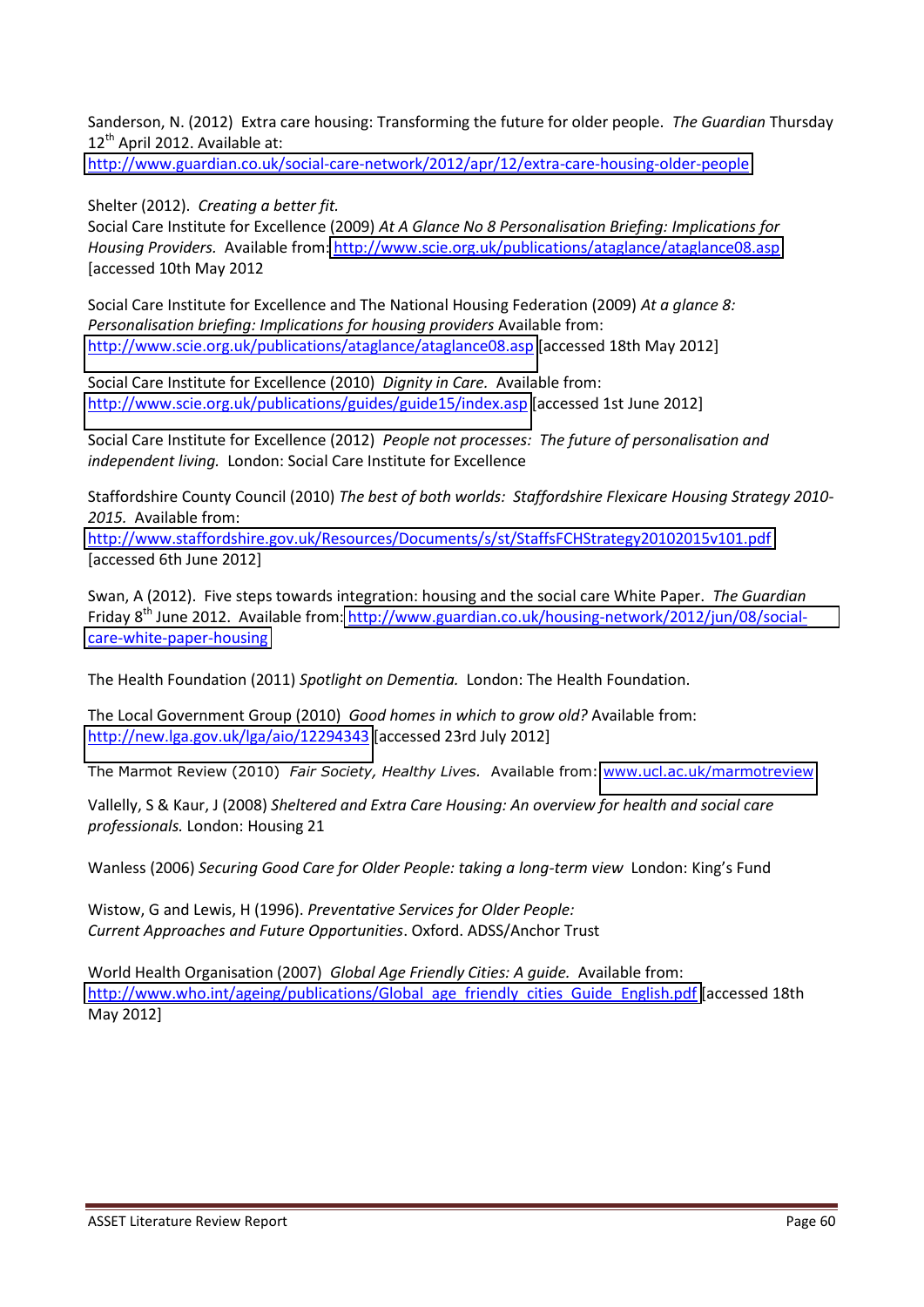#### **6.3 Search Terms**

- 1 Aged/ 2 (elder\$ or aged or older or retire\$).tw. 3 1 or 2 4 extra care.tw. 5 housing with care.tw. 6 (sheltered housing or sheltered accomodation).tw. 7 assisted living.tw. 8 (retirement housing or retirement village\$ or retirement communit\$).tw. 9 care housing.tw. 10 (supported housing or service housing).tw. 11 Assisted Living Facilities/ 12 Housing for the Elderly/ 13 or/4-12 14 personal care.tw. 15 social care.tw. 16 social support.tw. 17 person centred care.tw. 18 care plan\$.tw. 19 practical support service\$.tw. 20 home help\$.tw. 21 (home care service\$ or home care support).tw. 22 community-based care.tw. 23 health care support.tw. 24 independ\$.tw. 25 Independent Living/ 26 Social Support/
- <span id="page-61-0"></span>27 "Quality of Life"/